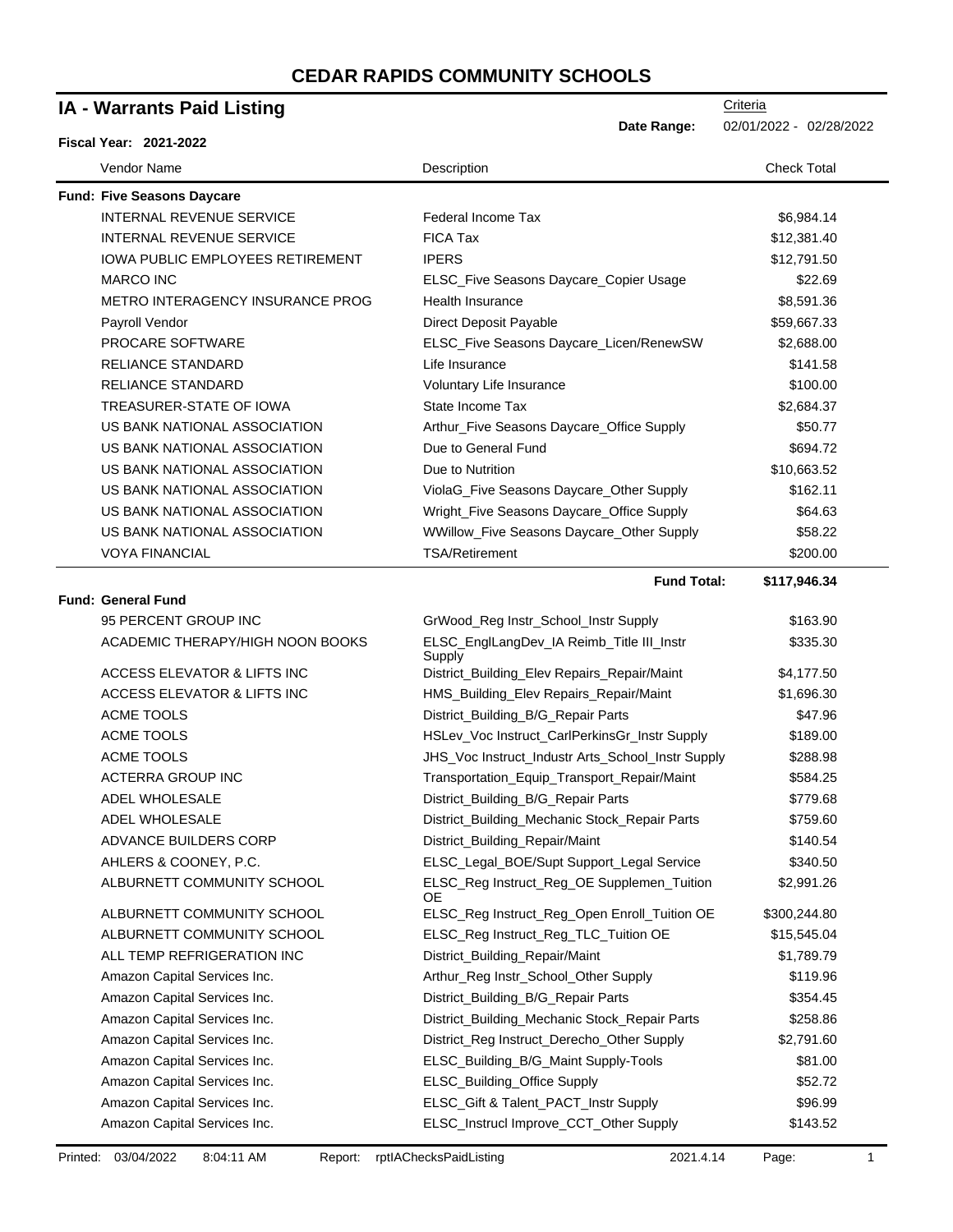### **IA - Warrants Paid Listing**

#### **Fiscal Year: 2021-2022**

| Vendor Name                  | Description                                          | <b>Check Total</b> |
|------------------------------|------------------------------------------------------|--------------------|
| Amazon Capital Services Inc. | ELSC_Instrucl Improve_ISL_Other Supply               | \$113.40           |
| Amazon Capital Services Inc. | ELSC_Nursing_MetroCareConn_Other Supply              | \$26.54            |
| Amazon Capital Services Inc. | ELSC_OLL_CCT_Other Supply                            | \$47.84            |
| Amazon Capital Services Inc. | ELSC_OLL_Dir Instr Srvc_Ref/Resch Mat                | \$178.32           |
| Amazon Capital Services Inc. | ELSC_Purchasing_Office Supply                        | \$57.57            |
| Amazon Capital Services Inc. | ELSC_SPED Admin_Office Supply                        | \$22.97            |
| Amazon Capital Services Inc. | ELSC_SW Vol Presch_Other Supply                      | \$14.88            |
| Amazon Capital Services Inc. | ELSC_Technology_Office Supply                        | \$184.23           |
| Amazon Capital Services Inc. | ELSC_Technology_Other Supply                         | \$1,643.12         |
| Amazon Capital Services Inc. | ELSC_Warehouse_Purch/Warehouse_Other<br>Supply       | \$25.28            |
| Amazon Capital Services Inc. | Erskine_Reg Instr_School_Instr Supply                | \$317.83           |
| Amazon Capital Services Inc. | Erskine_Reg Instr_School_Other Supply                | \$26.98            |
| Amazon Capital Services Inc. | ESLev_Reg Instruct_Ex Dir K-5_Other Supply           | \$10.23            |
| Amazon Capital Services Inc. | ESLev_Reg Instruct_ExDir K-5_Instr Supply            | \$4.54             |
| Amazon Capital Services Inc. | ESLev_Reg Instruct_ISL_Other Supply                  | \$579.00           |
| Amazon Capital Services Inc. | ESLev_Reg Instruct_Soc Sci_ISL_Instr Supply          | \$239.70           |
| Amazon Capital Services Inc. | ESLev_Spec Instruc_SPED Unalloc_Instr Supply         | \$95.95            |
| Amazon Capital Services Inc. | FMS_Nursing_School_Medical Supply                    | \$163.11           |
| Amazon Capital Services Inc. | FMS_Principal Office_School_Other Supply             | \$94.99            |
| Amazon Capital Services Inc. | Garfield_Reg Instr_School_Other Supply               | \$111.93           |
| Amazon Capital Services Inc. | Garfield_Reg Instruct_PBIS_Other Supply              | \$61.58            |
| Amazon Capital Services Inc. | Grant_Reg Instr_School_Instr Supply                  | \$271.14           |
| Amazon Capital Services Inc. | Grant_Reg Instr_School_Other Supply                  | \$43.18            |
| Amazon Capital Services Inc. | GrWood_Reg Instr_School_Instr Supply                 | \$112.45           |
| Amazon Capital Services Inc. | HarConn_Spec Instruc_SPED Unalloc_Instr Supply       | \$56.91            |
| Amazon Capital Services Inc. | HMS_Reg Instruct_PBIS_Other Supply                   | \$40.66            |
| Amazon Capital Services Inc. | HMS_Reg Instruct_School_Instr Supply                 | \$427.06           |
| Amazon Capital Services Inc. | HMS_Reg Instruct_School_Other Supply                 | \$901.38           |
| Amazon Capital Services Inc. | HMS_Voc Instruct_Industr Arts_School_Instr<br>Supply | \$289.65           |
| Amazon Capital Services Inc. | Hoover_Categ/Grants_InnovatAtRisk_Instr Supply       | (\$178.48)         |
| Amazon Capital Services Inc. | Hoover_Categ/Grants_InnovatAtRisk_Other Supply       | \$94.98            |
| Amazon Capital Services Inc. | Hoover_Reg Instr_School_Other Supply                 | \$139.74           |
| Amazon Capital Services Inc. | HSLev_Spec Instruc_SPED Unalloc_Instr Supply         | \$165.48           |
| Amazon Capital Services Inc. | Jackson_Nursing_School_Medical Supply                | \$20.99            |
| Amazon Capital Services Inc. | Jackson_Reg Instr_School_Instr Supply                | \$104.70           |
| Amazon Capital Services Inc. | Jackson_Reg Instr_School_Other Supply                | \$114.69           |
| Amazon Capital Services Inc. | Johnson_Principal Office_School_Other Supply         | \$84.99            |
| Amazon Capital Services Inc. | Johnson_Reg Instr_School_Other Supply                | \$45.99            |
| Amazon Capital Services Inc. | Johnson_Title I_Parent Engage_Other Supply           | \$71.76            |
| Amazon Capital Services Inc. | KHS_Reg Instruct_ELL_School_Other Supply             | \$27.98            |
| Amazon Capital Services Inc. | KHS_Reg Instruct_School_Other Supply                 | \$68.96            |
| Amazon Capital Services Inc. | KHS_Reg Instruct_Soc Sci_School_Instr Supply         | \$16.45            |
| Amazon Capital Services Inc. | KHS_Spec Instruc_SPED Unalloc_Instr Supply           | \$32.00            |
| Amazon Capital Services Inc. | MMS_Reg Instruct_Art_School_Instruct Supply          | \$321.94           |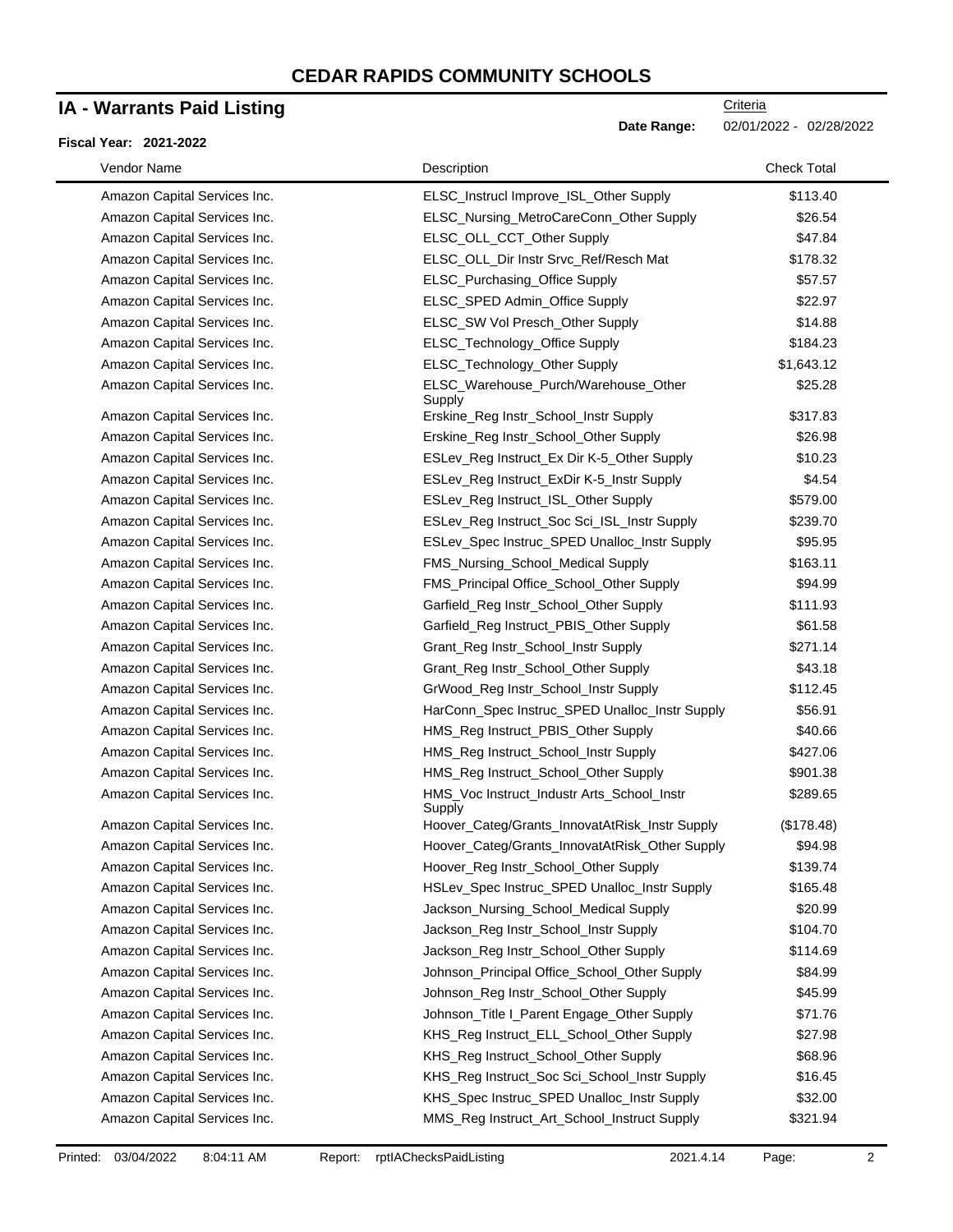## **IA - Warrants Paid Listing**

#### **Fiscal Year: 2021-2022**

| Vendor Name                     | Description                                           | <b>Check Total</b> |
|---------------------------------|-------------------------------------------------------|--------------------|
| Amazon Capital Services Inc.    | MMS_Reg Instruct_PBIS_Other Supply                    | \$44.16            |
| Amazon Capital Services Inc.    | MMS_Reg Instruct_School_Instruct Supply               | \$171.39           |
| Amazon Capital Services Inc.    | MMS_Reg Instruct_School_Other Supply                  | \$76.66            |
| Amazon Capital Services Inc.    | MMS_Spec Instruc_SPED Unalloc_Instr Supply            | \$28.98            |
| Amazon Capital Services Inc.    | MSLev_Spec Instruc_L3 1:1_Instr Supply                | \$47.47            |
| Amazon Capital Services Inc.    | MSLev_Spec Instruc_SPED Unalloc_Instr Supply          | \$53.14            |
| Amazon Capital Services Inc.    | RMS_Library_Media_School_Library Books                | \$16.63            |
| Amazon Capital Services Inc.    | RMS_Principal Office_School_Office Supply             | \$64.70            |
| Amazon Capital Services Inc.    | RMS_Reg Instruct_Art_School_Instr Supply              | \$73.72            |
| Amazon Capital Services Inc.    | RMS_Reg Instruct_Orchestra_School_Instr Supply        | \$135.24           |
| Amazon Capital Services Inc.    | RMS_Reg Instruct_School_Other Supply                  | \$270.04           |
| Amazon Capital Services Inc.    | RMS_School Innov_Magnet_Other Prof Srvc               | \$27.99            |
| Amazon Capital Services Inc.    | Taylor_Nursing_School_Medical Supply                  | \$71.95            |
| Amazon Capital Services Inc.    | Taylor_Reg Instruct_Furn/Eq_Other Supply              | \$56.82            |
| Amazon Capital Services Inc.    | Taylor_Reg Instruct_PBIS_Other Supply                 | \$66.72            |
| Amazon Capital Services Inc.    | Taylor_School Innov_Magnet_Other Supply               | \$83.80            |
| Amazon Capital Services Inc.    | Taylor_Spec Instruc_SPED Unalloc_Instr Supply         | \$116.21           |
| Amazon Capital Services Inc.    | Taylor_Title I_ESSA Impr_Carryover_Other Supply       | \$38.62            |
| Amazon Capital Services Inc.    | Taylor_Title I_ESSA Sch Impr_Instr Supply             | \$42.51            |
| Amazon Capital Services Inc.    | TMS_Reg Instruct_School_Other Supply                  | \$389.35           |
| Amazon Capital Services Inc.    | Transportation_Stdnt Transp_Office Supply             | \$36.96            |
| Amazon Capital Services Inc.    | VanBuren_Reg Instr_School_Other Supply                | \$137.64           |
| Amazon Capital Services Inc.    | VanBuren_Reg Instruct_PBIS_Other Supply               | \$424.89           |
| Amazon Capital Services Inc.    | VanBuren_Reg Instruct_SPED_School_Other<br>Supply     | \$38.92            |
| Amazon Capital Services Inc.    | ViolaG_Reg Instruct_School_Other Supply               | \$127.52           |
| Amazon Capital Services Inc.    | ViolaG_Spec Instruc_SPED Unalloc_Instr Supply         | \$20.82            |
| Amazon Capital Services Inc.    | WMS_Principal Office_School_Other Supply              | \$107.45           |
| Amazon Capital Services Inc.    | WMS_Reg Instruct_ESSER 20%_Other Supply               | \$44.93            |
| Amazon Capital Services Inc.    | WMS_Reg Instruct_MS-Grade 6_Other Supply              | \$165.96           |
| Amazon Capital Services Inc.    | WMS_Reg Instruct_School_Other Supply                  | \$62.94            |
| Amazon Capital Services Inc.    | WMS_Spec Instruc_SPED Unalloc_Instr Supply            | \$8.00             |
| Amazon Capital Services Inc.    | Wrigh_Title I_ESSA Sch Impr_Carryover_Other<br>Supply | \$896.02           |
| Amazon Capital Services Inc.    | Wright_Reg Instr_School_Other Supply                  | \$24.29            |
| Amazon Capital Services Inc.    | Wright_Reg Instruct_ESSER 20%_Instr Supply            | \$293.58           |
| Amazon Capital Services Inc.    | Wright_Reg Instruct_PBIS_Other Supply                 | \$39.19            |
| Amazon Capital Services Inc.    | WWillow_Nursing_School_Medical Supply                 | \$23.99            |
| Amazon Capital Services Inc.    | WWillow_Reg Instr_School_Instr Supply                 | \$126.40           |
| Amazon Capital Services Inc.    | WWillow_Reg Instr_School_Other Supply                 | \$108.48           |
| Amazon Capital Services Inc.    | WWillow_Reg Instruct_PBIS_Other Supply                | \$29.18            |
| AMERICAN PRINTING HOUSE FOR THE | HMS_Reg Instruct_School_Instr Supply                  | \$60.00            |
| AMERIGAS PROPANE LP             | Transportation_Student Transp_Propane/WeldGas         | \$34,965.76        |
| Anderson, George R              | ELSC_Business_Admin PD_Travel-Staff                   | \$198.73           |
| Anderson, George R              | KHS_Reg Instruct_Reg Prog_TOY_Travel-Staff            | \$455.91           |
| ARAMARK UNIFORM SERVICES        | Arthur_Building_F/N Indirect_Clean/LaunSvc            | \$110.00           |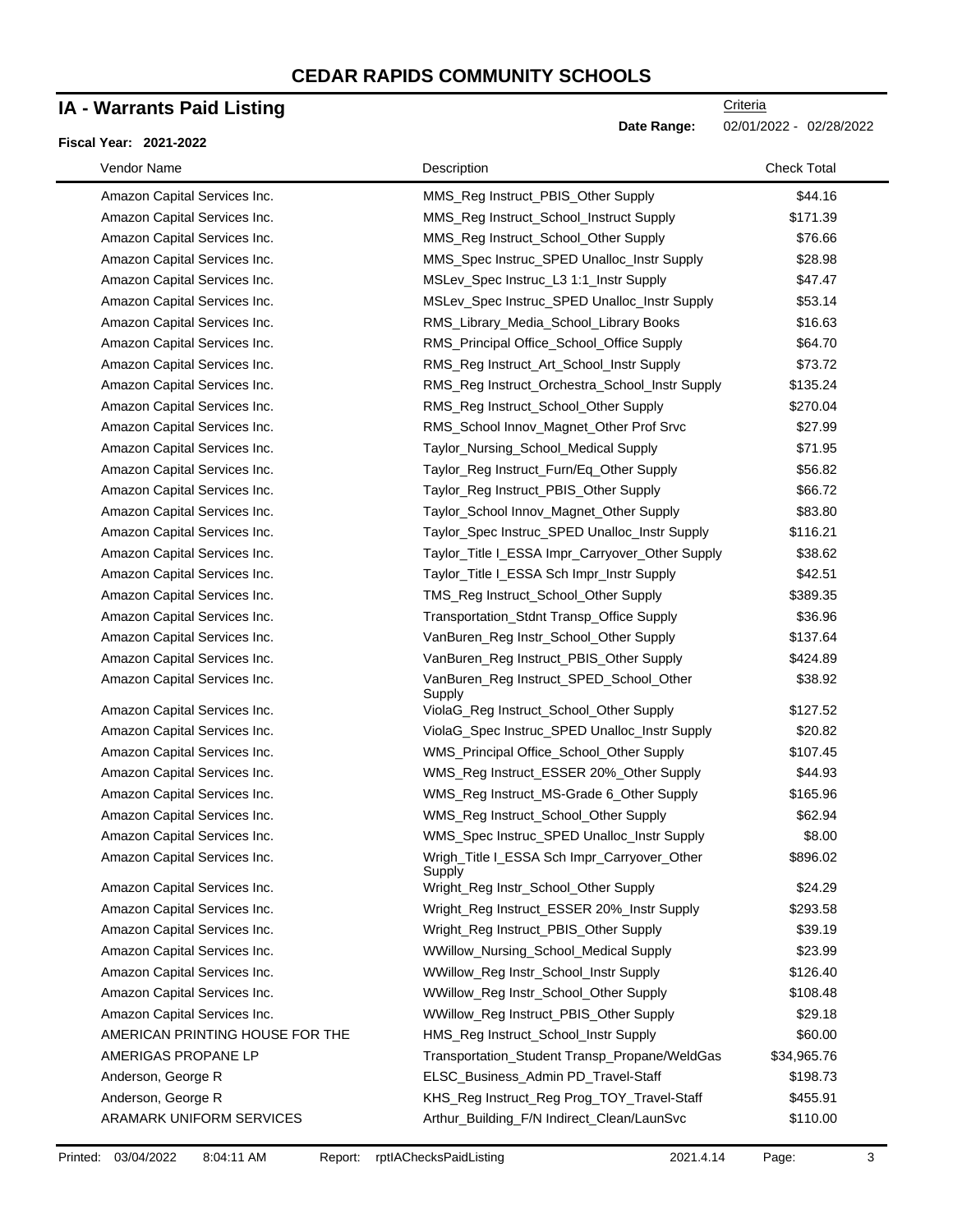## **IA - Warrants Paid Listing**

#### **Fiscal Year: 2021-2022**

| Vendor Name                      | Description                                      | <b>Check Total</b> |
|----------------------------------|--------------------------------------------------|--------------------|
| ARAMARK UNIFORM SERVICES         | Cleveland_Building_F/N Indirect_Clean/LaunSvc    | \$114.75           |
| ARAMARK UNIFORM SERVICES         | Erskine_Building_F/N Indirect_Clean/LaunSvc      | \$109.12           |
| ARAMARK UNIFORM SERVICES         | FMS_Building_F/N Indirect_Clean/LaunSvc          | \$520.95           |
| ARAMARK UNIFORM SERVICES         | Garfield_Building_F/N Indirect_Clean/LaunSvc     | \$76.20            |
| ARAMARK UNIFORM SERVICES         | Grant_Building_F/N Indirect_Clean/LaunSvc        | \$56.55            |
| ARAMARK UNIFORM SERVICES         | GrWood_Building_F/N Indirect_Clean/LaunSvc       | \$93.64            |
| ARAMARK UNIFORM SERVICES         | Harrison_Building_F/N Indirect_Clean/LaunSvc     | \$159.10           |
| ARAMARK UNIFORM SERVICES         | Hiawatha_Building_F/N Indirect_Clean/LaunSvc     | \$190.90           |
| ARAMARK UNIFORM SERVICES         | HMS_Building_F/N Indirect_Clean/LaunSvc          | \$256.40           |
| ARAMARK UNIFORM SERVICES         | Hoover_Building_F/N Indirect_Clean/LaunSvc       | \$83.28            |
| ARAMARK UNIFORM SERVICES         | Jackson_Building_F/N Indirect_Clean/LaunSvc      | \$63.60            |
| ARAMARK UNIFORM SERVICES         | JHS_Building_F/N Indirect_Clean/LaunSvc          | \$524.60           |
| ARAMARK UNIFORM SERVICES         | Johnson_Building_F/N Indirect_Clean/LaunSvc      | \$60.50            |
| ARAMARK UNIFORM SERVICES         | Kenwood_Building_F/N Indirect_Clean/LaunSvc      | \$161.00           |
| ARAMARK UNIFORM SERVICES         | KHS_Building_F/N Indirect_Clean/LaunSvc          | \$188.00           |
| ARAMARK UNIFORM SERVICES         | Madison_Building_F/N Indirect_Clean/LaunSvc      | \$180.00           |
| ARAMARK UNIFORM SERVICES         | MHS_Building_F/N Indirect_Clean/LaunSvc          | \$119.50           |
| ARAMARK UNIFORM SERVICES         | MMS_Building_F/N Indirect_Clean/LaunSvc          | \$281.50           |
| ARAMARK UNIFORM SERVICES         | Nixon_Building_F/N Indirect_Clean/LaunSvc        | \$170.00           |
| ARAMARK UNIFORM SERVICES         | Pierce_Building_F/N Indirect_Clean/LaunSvc       | \$112.60           |
| ARAMARK UNIFORM SERVICES         | Polk AEC_Building_F/N Indirect_Clean/LaunSvc     | \$143.50           |
| ARAMARK UNIFORM SERVICES         | RMS_Building_F/N Indirect_Clean/LaunSvc          | \$136.24           |
| ARAMARK UNIFORM SERVICES         | Taylor_Building_F/N Indirect_Clean/LaunSvc       | \$106.50           |
| ARAMARK UNIFORM SERVICES         | TMS_Building_F/N Indirect_Clean/LaunSvc          | \$164.88           |
| ARAMARK UNIFORM SERVICES         | Truman_Building_F/N Indirect_Clean/LaunSvc       | \$101.64           |
| ARAMARK UNIFORM SERVICES         | VanBuren_Building_F/N Indirect_Clean/LaunSvc     | \$108.60           |
| ARAMARK UNIFORM SERVICES         | ViolaG_Building_F/N Indirect_Clean/LaunSvc       | \$244.65           |
| ARAMARK UNIFORM SERVICES         | WHS_Building_F/N Indirect_Clean/LaunSvc          | \$504.95           |
| ARAMARK UNIFORM SERVICES         | WMS_Building_F/N Indirect_Clean/LaunSvc          | \$111.42           |
| ARAMARK UNIFORM SERVICES         | Wright_Building_F/N Indirect_Clean/LaunSvc       | \$135.40           |
| ARAMARK UNIFORM SERVICES         | WWillow_Building_F/N Indirect_Clean/LaunSvc      | \$63.06            |
| AUDITOR, STATE OF IOWA           | ELSC_External Audit_Audit Service                | \$850.00           |
| <b>BAKER GROUP</b>               | District_Building_Repair/Maint                   | \$1,680.00         |
| <b>BAKER PAPER &amp; SUPPLY</b>  | <b>Custodial Inventory-General Stock</b>         | \$3,340.00         |
| <b>BANACOM SIGNS LLC</b>         | Transportation_Stdnt Transp_ESSER II_Advertising | \$11,137.75        |
| BARCLAY WOOD TOYS & BLOCKS INC   | MSLev_Reg Instruct_Engr Tech_ISL_Instr Supply    | \$848.80           |
| BE GONE GREEN LLC                | District_Utilities_HazWsteDispos                 | \$576.65           |
| BENEFITFOCUS.COM INC             | ELSC_Payroll/Benefit_Purch Tech Srvc             | \$272.20           |
| BENTON COMMUNITY SCHOOL DISTRICT | ELSC_Reg Instruct_Reg_OE Supplemen_Tuition<br>ОE | \$474.81           |
| BENTON COMMUNITY SCHOOL DISTRICT | ELSC_Reg Instruct_Reg_Open Enroll_Tuition OE     | \$88,452.40        |
| BENTON COMMUNITY SCHOOL DISTRICT | ELSC_Reg Instruct_Reg_TLC_Tuition OE             | \$5,181.53         |
| BENTON COMMUNITY SCHOOL DISTRICT | HomeSchool_Reg Instruct_Reg_HSAP_Tuition OE      | \$1,057.20         |
| BETH A STEENWYK                  | ELSC_Spec Instruc_L1_Consultant                  | \$666.60           |
| BETH A STEENWYK                  | ELSC_Spec Instruc_L2_Consultant                  | \$666.60           |
| BETH A STEENWYK                  | ELSC_Spec Instruc_L3_Consultant                  | \$666.80           |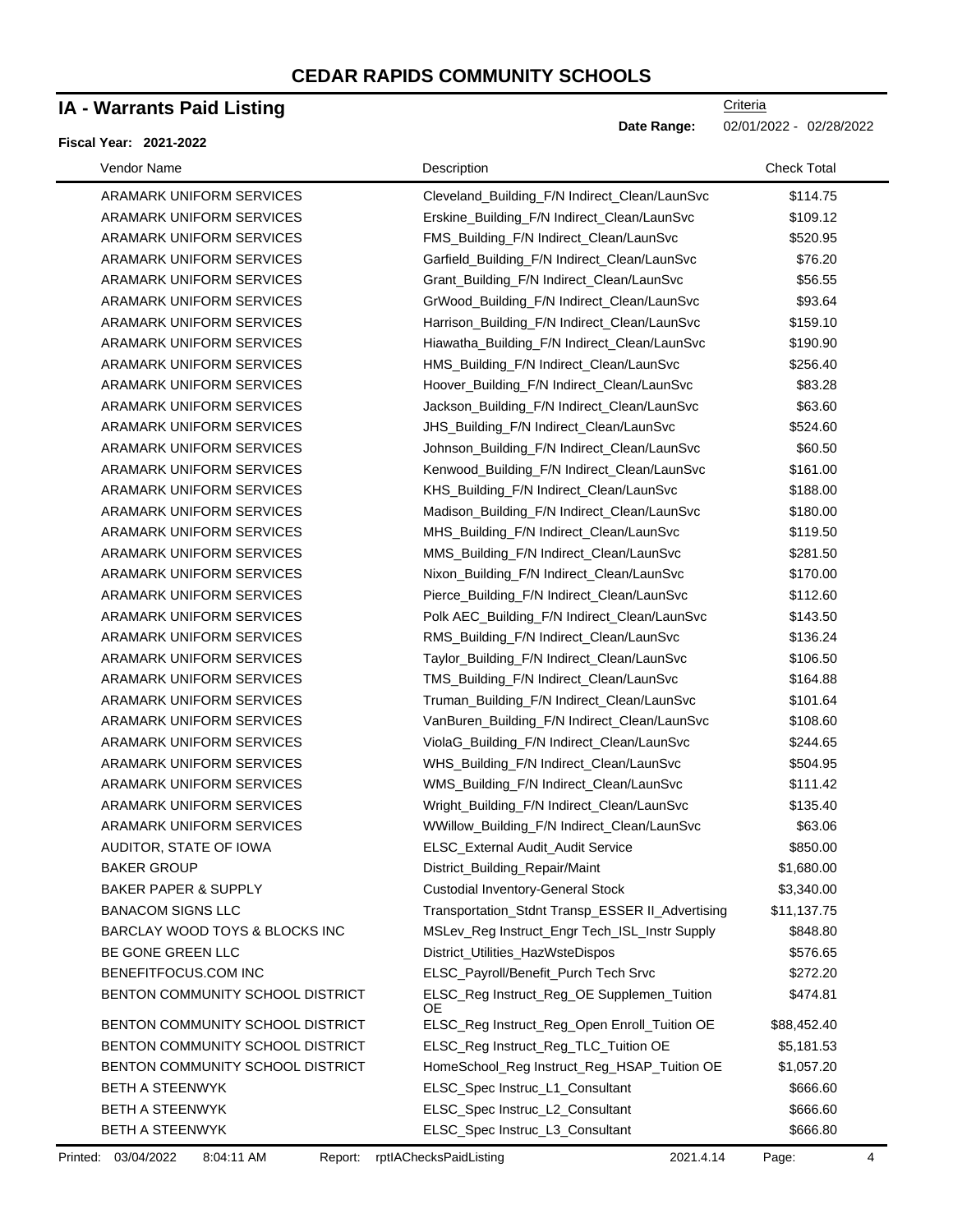### **IA - Warrants Paid Listing**

#### **Fiscal Year: 2021-2022**

**Criteria** 

**Date Range:** 02/01/2022 - 02/28/2022

| Vendor Name                    | Description                                           | <b>Check Total</b> |
|--------------------------------|-------------------------------------------------------|--------------------|
| <b>BIG RIGGER BUILDERS INC</b> | Transportation_Student Vehicle_Repair/Maint           | \$3,120.63         |
| <b>BIG RIVER EQUIPMENT CO</b>  | ELSC_Equipment_Property Repair                        | \$2,887.43         |
| <b>BLOOMSBURY FARM</b>         | Hiawatha_Categ/Grants_CRCSD<br>Fnd_StdtEntryFee       | \$246.00           |
| Blythe, Evelyn D               | ELSC_Spec Instruc_SPED Unalloc_Travel-Staff           | \$188.93           |
| Braumann, Krystle L            | ELSC_Accounting_Travel-Staff                          | \$453.06           |
| <b>BRENDAN SULLIVAN</b>        | HMS_Cocurr Instruct_Activity_Non-Emp Official         | \$65.00            |
| <b>BRENDAN SULLIVAN</b>        | TMS_Cocurr Instruct_Activity_Non-Emp Official         | \$70.00            |
| <b>BRET LUENSE</b>             | TMS_Cocurr Instruct_Activity_Non-Emp Official         | \$70.00            |
| Brown, Lisa L                  | ELSC_Spec Instruc_SPED Unalloc_Travel-Staff           | \$23.49            |
| <b>BSN SPORTS INC</b>          | HMS_Cocurr Instruct_BldgActivitySupp_Other<br>Supply  | \$947.97           |
| <b>BSN SPORTS INC</b>          | TMS_Cocurr Instruct_BldgActivitySupp_Other<br>Supply  | \$266.96           |
| Burns, La Vern R               | Transportation_Health_Driver_Employee Physical        | \$80.00            |
| Byrne, Jeremiah W              | Transportation_StdntTrans_DriversTrip_Travel-Staf     | \$15.00            |
| C.H. MCGUINESS CO INC          | District_Building_B/G_Repair Parts                    | \$8,080.00         |
| C.H. MCGUINESS CO INC          | District_Building_Mechanic Stock_Repair Parts         | \$2,170.75         |
| CALIFORNIA QUALITY PLASTICS    | District_Custodial_Custodial Stock_Repair Parts       | \$1,008.41         |
| CAM COMMUNITY SCHOOL DISTRICT  | ELSC_Reg Instruct_Reg_OE Supplemen_Tuition<br>ОE      | \$180.68           |
| CAM COMMUNITY SCHOOL DISTRICT  | ELSC_Reg Instruct_Reg_Open Enroll_Tuition OE          | \$57,204.61        |
| CAM COMMUNITY SCHOOL DISTRICT  | ELSC_Reg Instruct_Reg_TLC_Tuition OE                  | \$2,760.70         |
| <b>CAMPBELL SUPPLY</b>         | ELSC_Building_B/G_Maint Supply-Tools                  | \$20.00            |
| CAPITAL SANITARY SUPPLY CO INC | <b>Custodial Inventory-General Stock</b>              | \$2,446.73         |
| CAPITAL SANITARY SUPPLY CO INC | Distr_Custodial_Equip \$500-\$4999/unit               | \$450.59           |
| CAPITAL SANITARY SUPPLY CO INC | District_Custodial_Custod Supply                      | \$5,017.07         |
| <b>CARQUEST AUTO PARTS</b>     | District_Custodial_Stadium Stock_Repair Parts         | \$127.01           |
| <b>CARQUEST AUTO PARTS</b>     | HSLev_Grounds Maint_Grease/Oil/Lub                    | \$119.47           |
| <b>CARQUEST AUTO PARTS</b>     | HSLev_Grounds Maint_Maint Supply-Grnds                | \$7.81             |
| <b>CARQUEST AUTO PARTS</b>     | HSLev_Grounds Maint_Repair Parts                      | \$84.62            |
| <b>CARQUEST AUTO PARTS</b>     | Transportation_Non-Student Vehicle_Repair/Maint       | (\$130.00)         |
| <b>CARQUEST AUTO PARTS</b>     | Transportation_Stdnt Transp_Transp Maint Supply       | \$199.23           |
| <b>CARQUEST AUTO PARTS</b>     | Transportation_Stdnt Transp_Transp Parts              | \$596.12           |
| <b>CARQUEST AUTO PARTS</b>     | Transportation_Vehicle_Tire/Parts Other Vehicle       | \$276.42           |
| CARRICO AQUATIC RESOURCES INC  | WHS_Custodial_Custod Supply                           | \$135.00           |
| CATAPULT LEARNING WEST LLC     | AllSaints_Title I_Instr Purch Srvc                    | \$1,471.93         |
| CATAPULT LEARNING WEST LLC     | LaSalle ES_Title I_Instr Purch Srvc                   | \$2,259.36         |
| CATAPULT LEARNING WEST LLC     | LaSalleMS_Title I_Instr Purch Srvc                    | \$962.32           |
| CATAPULT LEARNING WEST LLC     | StMatthew_Title I_Instr Purch Srvc                    | \$2,496.17         |
| CATAPULT LEARNING WEST LLC     | StPiusX_Title I_Instr Purch Srvc                      | \$1,213.36         |
| CATHOLIC EDUCATION OFFICE      | LaSalle<br>ES_NonpubInstr_Non-PubTxbks_TxtBks&Manual  | \$3,693.34         |
| CATHOLIC EDUCATION OFFICE      | LaSalleMS_NonpubInstr_Non-PubTxbks_TxtBks&<br>Manual  | \$3,693.34         |
| CATHOLIC EDUCATION OFFICE      | StMatthew_Nonpub<br>Instru_Non-PubTxbks_TxtBks&Manual | \$4,545.65         |
| CATHOLIC EDUCATION OFFICE      | StPiusX_NonpubInstr_Non-PubTxbks_TxtBks&Man<br>ual    | \$8,342.31         |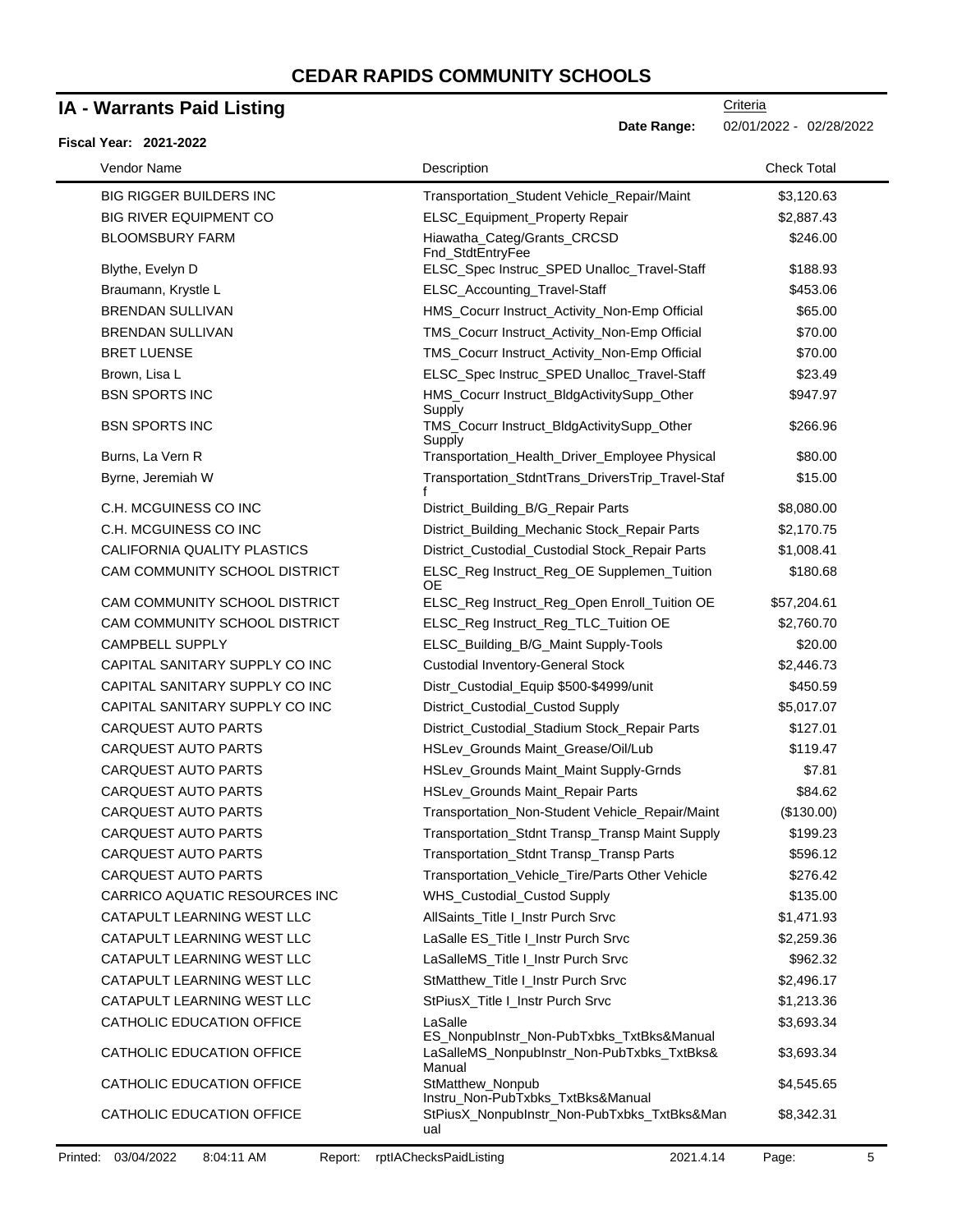### **IA - Warrants Paid Listing**

### **Fiscal Year: 2021-2022**

-

**Date Range:** 02/01/2022 - 02/28/2022

| Vendor Name                                      | Description                                                                                       | <b>Check Total</b> |
|--------------------------------------------------|---------------------------------------------------------------------------------------------------|--------------------|
| <b>CEDAR RAPIDS BOWLING CENTER</b>               | FMS_Categ/Grants_CRCSD Fnd_StdtEntryFee                                                           | \$258.00           |
| CEDAR RAPIDS SPECIAL DUTY POLICE                 | ELSC_BOE_BOE/Supt Support_Other Prof Srvc                                                         | \$414.00           |
| CEDAR RAPIDS SPECIAL DUTY POLICE                 | <b>KHS Cocurr</b>                                                                                 | \$752.00           |
| CEDAR VALLEY CHRISTIAN SCHOOL                    | Instruct_Athletic/Security_OtherProfSrv<br>CedarValley_NonpubInstr_Non-PubTxbks_TxtBks&<br>Manual | \$3,435.07         |
| CEDAR VALLEY WORLD TRAVEL                        | Transportation_Stdnt Transp_TransPrivCont                                                         | \$14,905.00        |
| CENTER FOR THE COLLABORATIVE<br><b>CLASSROOM</b> | ELSC_OLL_CCT_Other Supply                                                                         | \$432.00           |
| CENTER POINT - URBANA SCHOOLS                    | ELSC_Reg Instruct_Reg_OE Supplemen_Tuition<br>OE                                                  | \$2,908.85         |
| CENTER POINT - URBANA SCHOOLS                    | ELSC_Reg Instruct_Reg_Open Enroll_Tuition OE                                                      | \$163,925.40       |
| CENTER POINT - URBANA SCHOOLS                    | ELSC_Reg Instruct_Reg_TLC_Tuition OE                                                              | \$8,439.66         |
| CENTRAL CITY COMMUNITY SCHOOLS                   | ELSC_Reg Instruct_Reg_Open Enroll_Tuition OE                                                      | \$14,096.00        |
| CENTRAL CITY COMMUNITY SCHOOLS                   | ELSC_Reg Instruct_Reg_TLC_Tuition OE                                                              | \$1,193.12         |
| <b>CHARLES JONATHON MURPHY</b>                   | HMS_Cocurr Instruct_Activity_Non-Emp Official                                                     | \$65.00            |
| <b>CHEMSEARCH</b>                                | Transportation_Stdnt Transp_Grease/Oil/Lub                                                        | \$1,379.95         |
| <b>CHEMSEARCH</b>                                | Transportation_Stdnt Transp_Transp Maint Supply                                                   | \$155.95           |
| <b>CHRISTOPHER HEIDELBAUER</b>                   | FMS_Cocurr Instruct_Activity_Non-Emp Official                                                     | \$70.00            |
| CHRISTOPHER HEIDELBAUER                          | TMS_Cocurr Instruct_Activity_Non-Emp Official                                                     | \$70.00            |
| CHRISTOPHER JOHN MICH                            | TMS_Cocurr Instruct_Activity_Non-Emp Official                                                     | \$115.00           |
| <b>CITY LAUNDERING CO</b>                        | Transportation_Custodial_Clean/LaunSvc                                                            | \$1,002.92         |
| CITY OF CEDAR RAPIDS/TREASURER                   | Arthur_Utilities_Water/Sewer                                                                      | \$889.03           |
| CITY OF CEDAR RAPIDS/TREASURER                   | Cleveland_Utilities_Water/Sewer                                                                   | \$536.85           |
| CITY OF CEDAR RAPIDS/TREASURER                   | ELSC_Securty/SRO_Dropout_Purch Srvc Other<br>Gov-SRO                                              | \$40,453.29        |
| CITY OF CEDAR RAPIDS/TREASURER                   | ELSC_Utilities_Water/Sewer                                                                        | \$1,682.59         |
| CITY OF CEDAR RAPIDS/TREASURER                   | Erskine_Utilities_Water/Sewer                                                                     | \$556.41           |
| CITY OF CEDAR RAPIDS/TREASURER                   | FMS_Utilities_Water/Sewer                                                                         | \$655.00           |
| CITY OF CEDAR RAPIDS/TREASURER                   | Garfield_Utilities_Water/Sewer                                                                    | \$432.44           |
| CITY OF CEDAR RAPIDS/TREASURER                   | Grant_Utilities_Water/Sewer                                                                       | \$1,257.05         |
| CITY OF CEDAR RAPIDS/TREASURER                   | Harrison_Utilities_Water/Sewer                                                                    | \$524.92           |
| CITY OF CEDAR RAPIDS/TREASURER                   | HMS_Utilities_Water/Sewer                                                                         | \$1,147.58         |
| CITY OF CEDAR RAPIDS/TREASURER                   | Hoover_Utilities_Water/Sewer                                                                      | \$723.01           |
| CITY OF CEDAR RAPIDS/TREASURER                   | HSLev_Utilities_Water/Sewer                                                                       | \$1,420.85         |
| CITY OF CEDAR RAPIDS/TREASURER                   | Jackson_Utilities_Water/Sewer                                                                     | \$648.84           |
| CITY OF CEDAR RAPIDS/TREASURER                   | <b>JHS_Utilities_Water/Sewer</b>                                                                  | \$2,979.86         |
| CITY OF CEDAR RAPIDS/TREASURER                   | Johnson_Utilities_Water/Sewer                                                                     | \$558.47           |
| CITY OF CEDAR RAPIDS/TREASURER                   | Kenwood_Utilities_Water/Sewer                                                                     | \$621.46           |
| CITY OF CEDAR RAPIDS/TREASURER                   | KHS_Utilities_Water/Sewer                                                                         | \$3,414.87         |
| CITY OF CEDAR RAPIDS/TREASURER                   | Madison_Utilities_Water/Sewer                                                                     | \$473.56           |
| CITY OF CEDAR RAPIDS/TREASURER                   | MHS_Utilities_Water/Sewer                                                                         | \$309.26           |
| CITY OF CEDAR RAPIDS/TREASURER                   | MMS Utilities Water/Sewer                                                                         | \$909.22           |
| CITY OF CEDAR RAPIDS/TREASURER                   | Pierce_Utilities_Water/Sewer                                                                      | \$476.66           |
| CITY OF CEDAR RAPIDS/TREASURER                   | Polk AEC_Utilities_Water/Sewer                                                                    | \$264.75           |
| CITY OF CEDAR RAPIDS/TREASURER                   | RMS_Utilities_Water/Sewer                                                                         | \$726.92           |
| CITY OF CEDAR RAPIDS/TREASURER                   | Taylor_Utilities_Water/Sewer                                                                      | \$540.75           |
| CITY OF CEDAR RAPIDS/TREASURER                   | TMS_Utilities_Water/Sewer                                                                         | \$958.82           |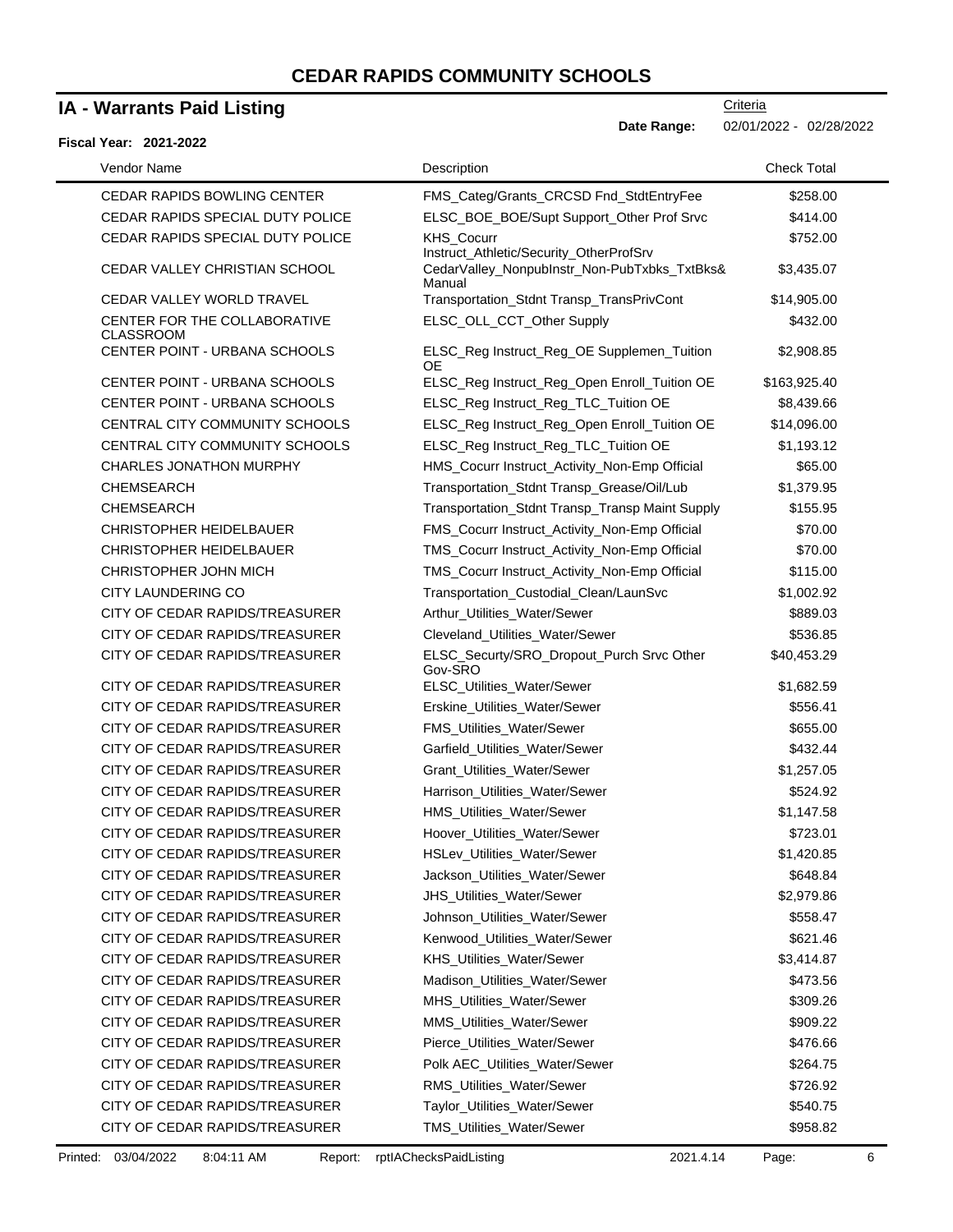### **IA - Warrants Paid Listing**

#### **Fiscal Year: 2021-2022**

**Criteria** 

**Date Range:** 02/01/2022 - 02/28/2022

| Vendor Name                                 | Description                                                  | <b>Check Total</b> |
|---------------------------------------------|--------------------------------------------------------------|--------------------|
| CITY OF CEDAR RAPIDS/TREASURER              | Truman_Utilities_Water/Sewer                                 | \$564.37           |
| CITY OF CEDAR RAPIDS/TREASURER              | VanBuren_Utilities_Water/Sewer                               | \$664.78           |
| CITY OF CEDAR RAPIDS/TREASURER              | ViolaG_Utilities_Water/Sewer                                 | \$788.47           |
| CITY OF CEDAR RAPIDS/TREASURER              | WHS_Utilities_Water/Sewer                                    | \$2,710.91         |
| CITY OF CEDAR RAPIDS/TREASURER              | WMS_Utilities_Water/Sewer                                    | \$733.10           |
| CITY OF CEDAR RAPIDS/TREASURER              | Wright_Utilities_Water/Sewer                                 | \$564.29           |
| CITY OF CEDAR RAPIDS/TREASURER              | WWillow_Utilities_Water/Sewer                                | \$664.66           |
| CJ COOPER & ASSOCIATES                      | Transportation_Health_Driver_Employee Physical               | \$80.00            |
| CLAYTON RIDGE COMMUNITY SCHOOL D            | ELSC_Reg Instruct_Reg_Open Enroll_Tuition OE                 | \$75,217.82        |
| CLAYTON RIDGE COMMUNITY SCHOOL D            | ELSC_Reg Instruct_Reg_TLC_Tuition OE                         | \$4,196.74         |
| CLEAR CREEK AMANA COMMUNITY SCHO            | ELSC_Reg Instruct_Reg_Open Enroll_Tuition OE                 | \$10,572.00        |
| CLEAR CREEK AMANA COMMUNITY SCHO            | ELSC_Reg Instruct_Reg_TLC_Tuition OE                         | \$511.34           |
| <b>CODY OAKES</b>                           | FMS_Cocurr Instruct_Activity_Non-Emp Official                | \$70.00            |
| <b>CODY OAKES</b>                           | WMS_Cocurr Instruct_Activity_Non-Emp Official                | \$80.00            |
| <b>COLLECTION SERVICE CENTER</b>            | Garnishment                                                  | \$8,758.76         |
| <b>COLLEGE BOARD PUBLICATIONS</b>           | JHS_RegInstruct_PSAT_Other Supply                            | \$1,556.00         |
| <b>COLLEGE BOARD PUBLICATIONS</b>           | KHS_RegInstruct_PSAT_Other Supply                            | \$1,406.00         |
| <b>COLLEGE BOARD PUBLICATIONS</b>           | WHS_RegInstruct_PSAT_Other Supply                            | \$1,256.00         |
| <b>COLLEGE COMMUNITY SCHOOLS</b>            | ELSC_Reg Instruct_Reg_OE Supplemen_Tuition<br>ОE             | \$6,222.45         |
| COLLEGE COMMUNITY SCHOOLS                   | ELSC_Reg Instruct_Reg_Open Enroll_Tuition OE                 | \$1,380,546.64     |
| COLLEGE COMMUNITY SCHOOLS                   | ELSC_Reg Instruct_Reg_TLC_Tuition OE                         | \$80,660.70        |
| <b>COLLEGE COMMUNITY SCHOOLS</b>            | HSLev_StdntTrans_lowaBIG_ISL_TransPrivCont                   | \$218.00           |
| COMMUNITY HEALTH CHARITIES IOWA             | <b>Community Health Charities</b>                            | \$654.96           |
| CONTROL INSTALLATIONS OF IOWA, I            | District_Building_Repair/Maint                               | \$351.00           |
| Coon, Nathan W                              | Transportation_StdntTrans_DriversTrip_Travel-Staf            | \$25.54            |
| Cornell, Miranda S                          | Transition Ctr_Comm Mobility_L3_Instr Supply                 | \$137.11           |
| <b>CRAIG PAUL LYNNER</b>                    | HMS_Cocurr Instruct_Activity_Non-Emp Official                | \$90.00            |
| <b>CRCSD FOUNDATION</b>                     | <b>CRCSD Foundation</b>                                      | \$1,787.94         |
| CRESCENT ELECTRIC SUPPLY CO                 | District_Building_B/G_Repair Parts                           | \$219.72           |
| CRESCENT ELECTRIC SUPPLY CO                 | District_Building_Mechanic Stock_Repair Parts                | \$408.41           |
| CRESCENT PARTS & EQUIPMENT CO IN            | District_Building_B&G F&N Parts_Repair Parts                 | \$18.20            |
| CRESCENT PARTS & EQUIPMENT CO IN            | District_Building_B/G_Repair Parts                           | \$3,170.21         |
| <b>CRESCENT PARTS &amp; EQUIPMENT CO IN</b> | District_Building_Mechanic Stock_Repair Parts                | \$1,380.66         |
| Cuebas, Hector                              | ELSC_Recruitment_ESSER III_EE Tuition Reimb                  | \$1,125.00         |
| <b>CULLIGAN WATER CONDITIONING</b>          | FMS_Principal Office_School_Other Supply                     | \$34.00            |
| <b>CULLIGAN WATER CONDITIONING</b>          | Hiawatha_Building_B/G_Other Supply                           | \$23.48            |
| DAN CONE GROUP                              | District_Building_Repair/Maint                               | \$1,736.05         |
| DAN'S OVERHEAD DOORS AND MORE               | District_Building_Repair/Maint                               | \$741.00           |
| DANIEL DYRLAND                              | RMS_Cocurr Instruct_BldgActivityS_Non-Emp<br>Official        | \$60.00            |
| DARRAH'S INC                                | Transportation_Non-Student Vehicle_Repair/Maint              | \$95.00            |
| Deam, Christopher C                         | <b>HSLev Cocurr</b><br>Instruct_CompetitionCost_Travel-Staff | \$73.92            |
| <b>DELL MARKETING LP</b>                    | Technology Inventory-General Stock                           | \$900.00           |
| DELTA DENTAL OF IA - VISION                 | Vision Insurance Payable                                     | \$7,095.78         |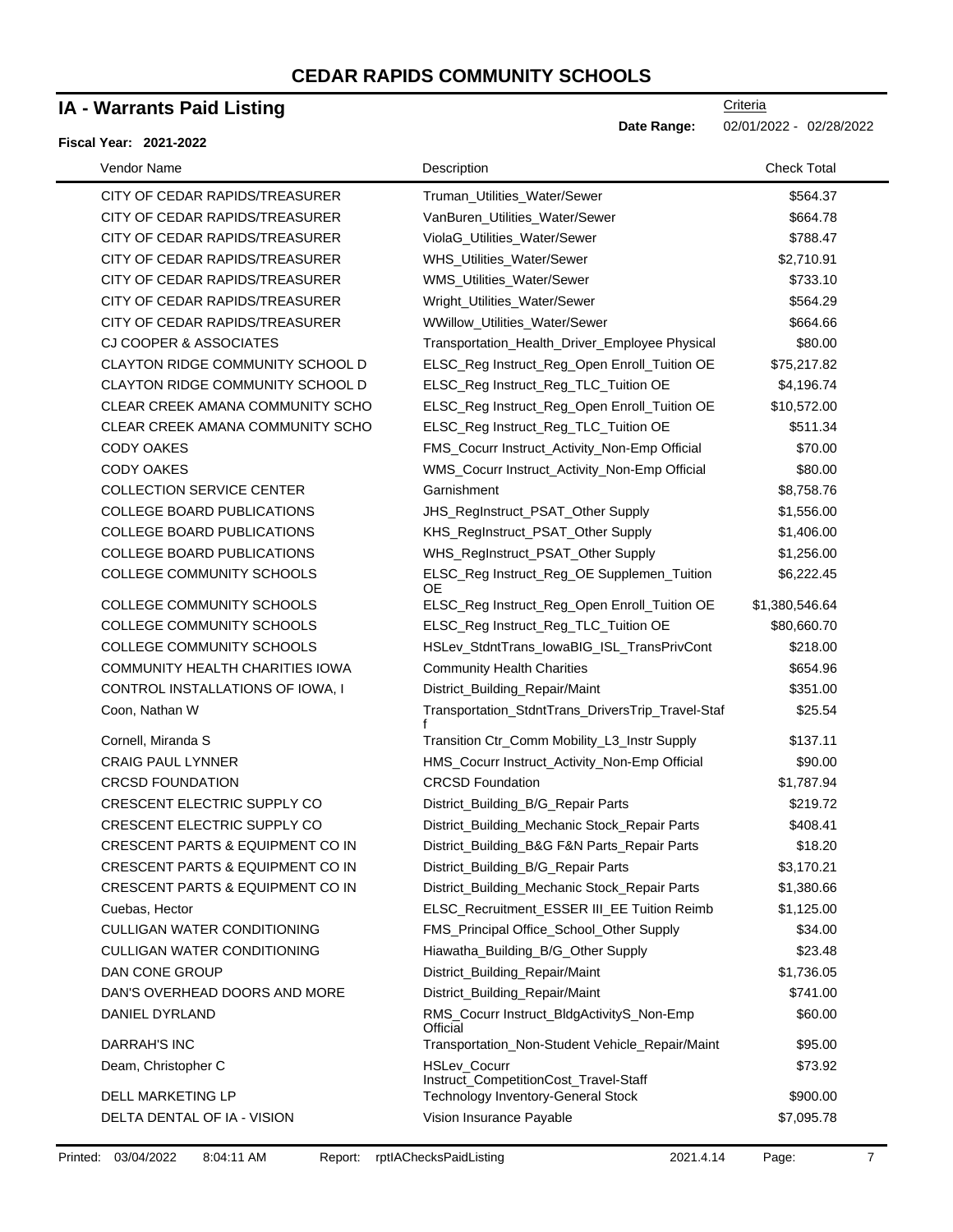## **IA - Warrants Paid Listing**

### **Fiscal Year: 2021-2022**

**Criteria** 

**Date Range:** 02/01/2022 - 02/28/2022

| Vendor Name                          | Description                                           | <b>Check Total</b> |
|--------------------------------------|-------------------------------------------------------|--------------------|
| <b>DELTA DENTAL OF IOWA</b>          | Dental Insurance Payable                              | \$71,185.63        |
| <b>DELTA INDUSTRIES INC</b>          | District_Building_Mechanic Stock_Repair Parts         | \$1,135.32         |
| DENNIS R HENDERSON                   | RMS_Cocurr Instruct_BldgActivityS_Non-Emp<br>Official | \$60.00            |
| <b>DESMOS INC</b>                    | MSLev_Reg Instruct_Math_ISL_Subscription              | \$6,050.00         |
| DISCOUNT SCHOOL SUPPLY               | Harrison_Reg Instr_Art_School_Instr Supply            | \$106.44           |
| <b>DOORS INC</b>                     | District_Building_B/G_Repair Parts                    | \$1,345.00         |
| <b>DOORS INC</b>                     | District_Building_Carp Stock_Repair Parts             | \$4,950.00         |
| <b>DOUGLAS M KING</b>                | TMS_Cocurr Instruct_Activity_Non-Emp Official         | \$90.00            |
| DOUGLAS YANECEK                      | HMS_Cocurr Instruct_Activity_Non-Emp Official         | \$65.00            |
| DOWNTOWN PARKING MANAGEMENT          | HSLev_Spec Instruc_L3_Other Supply                    | \$445.50           |
| DPT GROUP INC                        | District_Building_B/G_Repair Parts                    | \$1,525.63         |
| Eichhorn, Katie A                    | Johnson_Spec Instruc_SPED Unalloc_Instr Supply        | \$45.67            |
| ELECTRICAL ENGINEERING AND EQUIP     | District_Building_B/G_Repair Parts                    | \$131.93           |
| ELECTRICAL ENGINEERING AND EQUIP     | District_Building_Mechanic Stock_Repair Parts         | \$545.82           |
| Ellis, Shannon W                     | MHS_RegEduc_Mgmt Detail-1_Other Supply                | \$369.14           |
| Embretson, Dawn R                    | ELSC_SPED Admin_Spec Srvc Admin_Travel-Staff          | \$115.00           |
| <b>EMERSON SPECIALTY HARDWARE</b>    | District_Building_B/G_Repair Parts                    | \$10.49            |
| <b>EMS DETERGENT SERVICES</b>        | MHS_Metro Day Care_ChildCare_Equip ><br>\$4999/unit   | \$5,550.00         |
| Ereflect Inc                         | VanBuren_Title I_ESSA Sch_Carryo_Instruct<br>Supply   | \$871.23           |
| EXPLORELEARNING LLC                  | VanBuren_Title I_ESSA Sch Impr_Other Supply           | \$3,295.00         |
| <b>FASTENAL COMPANY</b>              | District_Building_B/G_Repair Parts                    | \$72.73            |
| <b>FASTENAL COMPANY</b>              | HSLev_Grounds Maint_Repair Parts                      | \$192.36           |
| <b>FASTENAL COMPANY</b>              | Transportation_Stdnt Transp_Transp Parts              | \$14.00            |
| <b>FEDEX</b>                         | District_Building_B/G_Postage/UPS                     | \$30.25            |
| <b>FERGUSON ENTERPRISES</b>          | District_Building_B/G_Repair Parts                    | \$1,020.32         |
| FOLLETT CONTENT SOLUTIONS LLC        | Erskine_Library_Media_ESSER III_ESSER-Library         | \$383.90           |
| FOLLETT CONTENT SOLUTIONS LLC        | Erskine_Reg Instr_School_Instr Supply                 | \$521.68           |
| FOLLETT CONTENT SOLUTIONS LLC        | GrWood_Library_Media_ESSER III_ESSER-Library          | \$1,576.16         |
| FOLLETT SCHOOL SOLUTIONS INC         | Arthur_Library_Media_School_Library Books             | \$156.00           |
| FOLLETT SCHOOL SOLUTIONS INC         | Arthur_Library_Media_School_Purch Tech Srvc           | \$7.59             |
| FOLLETT SCHOOL SOLUTIONS INC         | Cleveland_Library_Media_School_Library Books          | \$248.57           |
| FOLLETT SCHOOL SOLUTIONS INC         | Cleveland_Library_Media_School_Purch Tech Srvc        | \$14.49            |
| FOLLETT SCHOOL SOLUTIONS INC         | District_Reg Instruct_Derecho_Other Supply            | \$403.92           |
| <b>FOUNDATION BUILDING MATERIALS</b> | District_Building_Carp Stock_Repair Parts             | \$95.04            |
| <b>FRED GRIFFITHS</b>                | MMS_Cocurr Instruct_Activity_Non-Emp Official         | \$150.00           |
| <b>FRED GRIFFITHS</b>                | TMS_Cocurr Instruct_Activity_Non-Emp Official         | \$70.00            |
| FULL COMPASS SYSTEMS, LTD            | District_Building_B/G_Repair Parts                    | \$192.00           |
| <b>FUTURE LINE LLC</b>               | HSLev_Grounds Maint_Repair Parts                      | \$273.83           |
| <b>FUTURE LINE LLC</b>               | Transportation_Vehicle_Tire/Parts Other Vehicle       | \$221.74           |
| Galbraith, Jonathan D                | District_OpertnBldgSup_PD Admin_Travel-Staff          | \$115.36           |
| Gardemann, Julie M                   | Transportation_StdntTrans_DriversTrip_Travel-Staf     | \$10.00            |
| GAZETTE COMMUNICATIONS INC           | ELSC_BOE_BOE/Supt Support_Advertising                 | \$448.51           |
| GAZETTE COMMUNICATIONS INC           | ELSC_Business_Advertising                             | \$19.20            |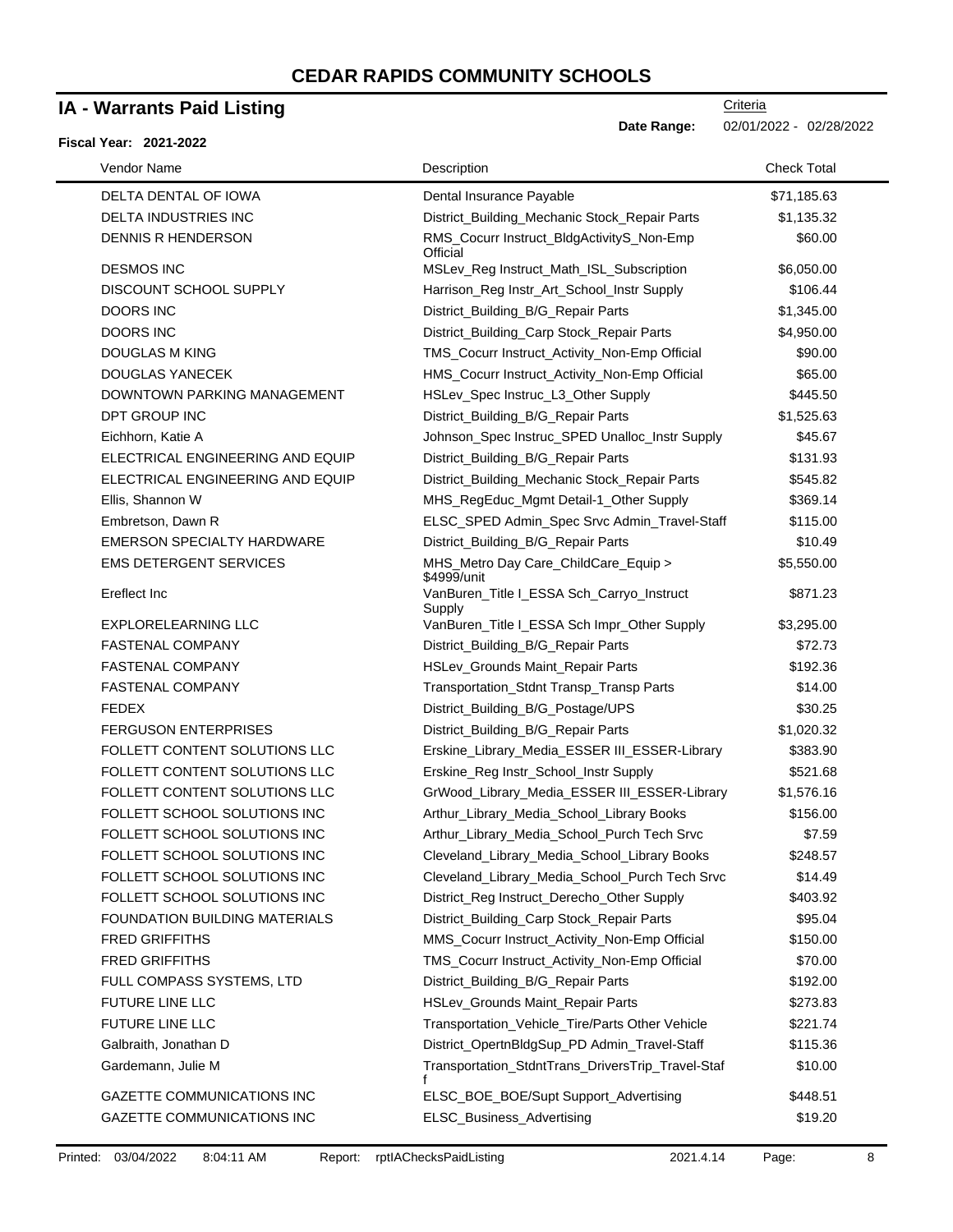## **IA - Warrants Paid Listing**

#### **Fiscal Year: 2021-2022**

| Vendor Name                                 | Description                                          | <b>Check Total</b> |
|---------------------------------------------|------------------------------------------------------|--------------------|
| <b>GAZETTE COMMUNICATIONS INC</b>           | ELSC_Warehouse_Advertising                           | \$39.32            |
| <b>GOLDEN HAMMER COLLISION</b>              | Transportation_Student Vehicle_Repair/Maint          | \$4,233.71         |
| Goodreau, Bruce A                           | Transportation_Stdnt Transp_Tool Allow-Mechanic      | \$500.00           |
| GOODWILL INDUSTRIES OF HEARTLAND            | Transition Ctr_Custodial_L3_Custodial Srvc           | \$254.16           |
| <b>GOODYEAR COMMERCIAL TIRE &amp; SERVI</b> | Transportation_Stdnt Transp_Tires & Tubes            | \$3,956.00         |
| GOODYEAR COMMERCIAL TIRE & SERVI            | Transportation_Vehicle_Tire/Parts Other Vehicle      | \$90.00            |
| <b>GOPHER SPORT</b>                         | GrWood_Reg Instr_School_Other Supply                 | \$609.59           |
| <b>GRAINGER INC</b>                         | District_Building_B/G_Repair Parts                   | \$3,196.34         |
| <b>GRAINGER INC</b>                         | District_Building_Mechanic Stock_Repair Parts        | \$7,076.86         |
| <b>GRAINGER INC</b>                         | District_Building_PM Filters_Repair Parts            | \$144.01           |
| <b>GRAINGER INC</b>                         | District_Custodial_Custod Supply                     | \$42.39            |
| <b>GRAINGER INC</b>                         | ELSC_Building_B/G_Maint Supply-Tools                 | \$278.93           |
| <b>GRAINGER INC</b>                         | Grant_Building_PM Filters_Repair Parts               | \$62.28            |
| <b>GRAINGER INC</b>                         | HSLev_Grounds Maint_Maint Supply-Grnds               | \$52.79            |
| <b>GRAINGER INC</b>                         | JHS_Building_B/G_Repair Parts                        | \$570.71           |
| <b>GRAINGER INC</b>                         | WMS_Building_PM Filters_Repair Parts                 | \$220.56           |
| <b>GRANT WOOD AREA EDUCATION AGENCY</b>     | ELSC_Accounting_Office Supply                        | \$110.25           |
| <b>GRANT WOOD AREA EDUCATION AGENCY</b>     | ELSC_Inst Staff Dev_Dir Instr Svc_Wksp/RegisFee      | \$150.00           |
| <b>GRANT WOOD AREA EDUCATION AGENCY</b>     | TMS_Inst Staff Dev_School_Wksp/RegisFee              | \$30.00            |
| <b>GRANT WOOD AREA EDUCATION AGENCY</b>     | WHS_Inst Staff Dev_School_Wksp/RegisFee              | \$30.00            |
| <b>GRANT WOOD AREA EDUCATION AGENCY</b>     | WHS_StaDevNon-Ins_School_Wksp/RegisFee               | \$30.00            |
| <b>GREENWOOD CLEANING SYSTEMS</b>           | <b>Custodial Inventory-General Stock</b>             | \$23,517.80        |
| <b>GREENWOOD CLEANING SYSTEMS</b>           | District_Custodial_Custodial Stock_Repair Parts      | \$375.00           |
| <b>GREENWOOD CLEANING SYSTEMS</b>           | District_Custodial_Maintenance_Repair/Maint          | \$153.44           |
| <b>GRINNELL NEWBURG CSD</b>                 | ELSC_Reg Instruct_Reg_Open Enroll_Tuition OE         | \$10,572.00        |
| <b>GRINNELL NEWBURG CSD</b>                 | ELSC_Reg Instruct_Reg_TLC_Tuition OE                 | \$511.35           |
| Haas, Shannon D M                           | ELSC_Gift & Talent_PACT_Travel-Staff                 | \$555.60           |
| Hageman, Chad D                             | ELSC_Gift & Talent_PACT_Travel-Staff                 | \$290.38           |
| Halligan, Katie L                           | ELSC_Recruitment_ESSER III_EE Tuition Reimb          | \$1,800.00         |
| Hamilton, Sarah                             | ELSC_Nursing_Health Srvcs_Travel-Staff               | \$17.64            |
| HANDS UP COMMUNICATIONS                     | HSLev_Spec Instruc_1:1 L3_Inst Purch Srvc            | \$14,286.25        |
| HANDS UP COMMUNICATIONS                     | MSLev_Spec Instruc_L3 1:1_Inst Purch Srvc            | \$8,412.25         |
| <b>HARDWARE ASSOCIATES</b>                  | District_Building_B/G_Repair Parts                   | \$139.57           |
| HARDWARE ASSOCIATES                         | District_Building_Mechanic Stock_Repair Parts        | \$26.83            |
| <b>HARDWARE ASSOCIATES</b>                  | District_Custodial_Custodial Stock_Repair Parts      | \$41.45            |
| Harger, Amy M                               | ELSC_StaDevNon-Ins_Dir Instr Svc_Travel-Staff        | \$51.98            |
| HARGERS ACOUSTICS INC                       | District_Custodial_Repair Parts                      | \$175.00           |
| <b>HARMS OIL COMPANY</b>                    | Transportation_Student Transp_Diesel                 | \$20,979.86        |
| HARMS OIL COMPANY                           | Transportation_Student Transp_Gasoline               | \$15,056.01        |
| Harris, Janette E                           | ELSC_Spec Instruc_SPED Unalloc_Travel-Staff          | \$33.28            |
| Harris, Janette E                           | ESLev_Spec Instruc_SPED Unalloc_Instr Supply         | \$66.93            |
| <b>HAWKEYE COMMUNICATION</b>                | Arthur_Principal Office_School_Phone/Data Srvc       | \$216.00           |
| HAWKEYE COMMUNICATION                       | Cleveland_Principal Office_School_Phone/Data<br>Srvc | \$108.00           |
| HAWKEYE COMMUNICATION                       | District_Building_B/G_Repair Parts                   | \$125.00           |
| HAWKEYE COMMUNICATION                       | ELSC_Equipment_Property Repair                       | \$805.00           |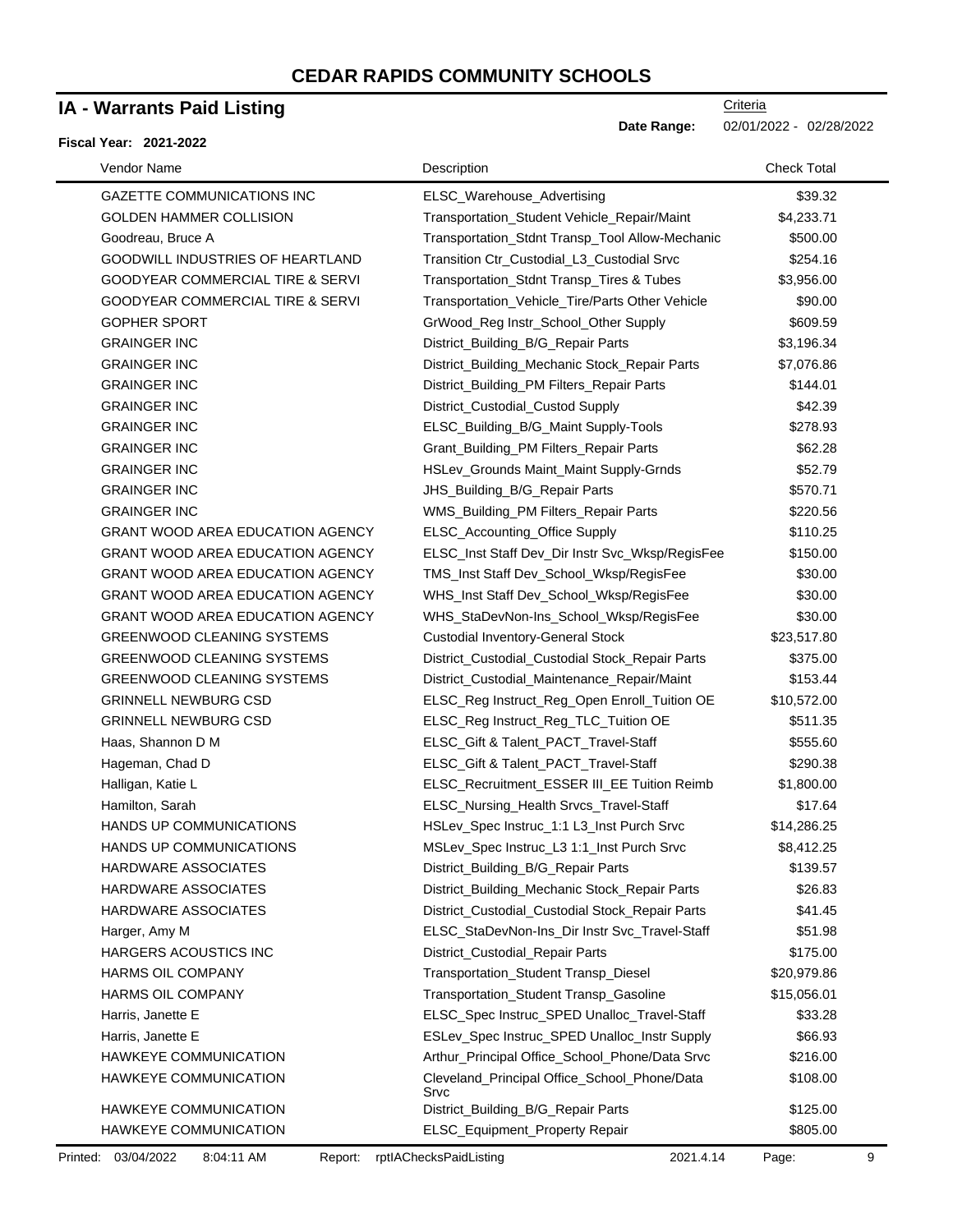## **IA - Warrants Paid Listing**

#### **Fiscal Year: 2021-2022**

**Criteria Date Range:** 02/01/2022 - 02/28/2022

| Vendor Name                              | Description                                         | <b>Check Total</b> |
|------------------------------------------|-----------------------------------------------------|--------------------|
| HAWKEYE COMMUNICATION                    | ELSC_Security_BOE/Supt Support_Other Prof Srvc      | \$13,890.00        |
| HAWKEYE COMMUNICATION                    | Erskine_Principal Office_School_Phone/Data Srvc     | \$108.00           |
| <b>HAWKEYE COMMUNICATION</b>             | FMS_Principal Office_School_Phone/Data Srvc         | \$108.00           |
| HAWKEYE COMMUNICATION                    | Garfield_Principal Office_School_Phone/Data Srvc    | \$108.00           |
| HAWKEYE COMMUNICATION                    | Grant_Principal Office_School_Phone/Data Srvc       | \$108.00           |
| HAWKEYE COMMUNICATION                    | GrWood_Principal Office_School_Phone/Data Srvc      | \$108.00           |
| HAWKEYE COMMUNICATION                    | Harrison_Principal Office_School_Phone/Data Srvc    | \$108.00           |
| <b>HAWKEYE COMMUNICATION</b>             | Hiawatha_Principal Office_School_Phone/Data<br>Srvc | \$108.00           |
| <b>HAWKEYE COMMUNICATION</b>             | HMS_Principal Office_School_Phone/Data Srvc         | \$108.00           |
| HAWKEYE COMMUNICATION                    | Hoover_Principal Office_School_Phone/Data Srvc      | \$108.00           |
| HAWKEYE COMMUNICATION                    | Jackson_Principal Office_School_Phone/Data Srvc     | \$108.00           |
| HAWKEYE COMMUNICATION                    | JHS_Principal Office_School_Phone/Data Srvc         | \$108.00           |
| HAWKEYE COMMUNICATION                    | JHS_Reg Instr_Furn/Eq_Equip \$500-\$4999/unit       | \$1,266.31         |
| HAWKEYE COMMUNICATION                    | Johnson_Principal Office_School_Phone/Data Srvc     | \$108.00           |
| HAWKEYE COMMUNICATION                    | Kenwood_Principal Office_School_Phone/Data<br>Srvc  | \$108.00           |
| HAWKEYE COMMUNICATION                    | KHS_Principal Office_School_Phone/Data Srvc         | \$108.00           |
| HAWKEYE COMMUNICATION                    | Madison_Principal Office_School_Phone/Data Srvc     | \$108.00           |
| HAWKEYE COMMUNICATION                    | MHS_Principal Office_School_Phone/Data Srvc         | \$108.00           |
| HAWKEYE COMMUNICATION                    | MMS_Principal Office_School_Phone/Data Srvc         | \$108.00           |
| HAWKEYE COMMUNICATION                    | Nixon_Principal Office_School_Phone/Data Srvc       | \$108.00           |
| HAWKEYE COMMUNICATION                    | Pierce_Principal Office_School_Phone/Data Srvc      | \$108.00           |
| HAWKEYE COMMUNICATION                    | Polk AEC_SPED Admin_School_Phone/Data Srvc          | \$108.00           |
| HAWKEYE COMMUNICATION                    | RMS_Principal Office_School_Phone/Data Srvc         | \$108.00           |
| HAWKEYE COMMUNICATION                    | Taylor_Principal Office_School_Phone/Data Srvc      | \$108.00           |
| HAWKEYE COMMUNICATION                    | TMS_Principal Office_School_Phone/Data Srvc         | \$108.00           |
| HAWKEYE COMMUNICATION                    | Truman_Principal Office_School_Phone/Data Srvc      | \$108.00           |
| HAWKEYE COMMUNICATION                    | VanBuren_Principal Office_School_Phone/Data<br>Srvc | \$108.00           |
| HAWKEYE COMMUNICATION                    | ViolaG_Principal Office_School_Phone/Data Srvc      | \$108.00           |
| HAWKEYE COMMUNICATION                    | WHS_Principal Office_School_Phone/Data Srvc         | \$108.00           |
| HAWKEYE COMMUNICATION                    | WMS_Principal Office_School_Phone/Data Srvc         | \$108.00           |
| HAWKEYE COMMUNICATION                    | Wright_Principal Office_School_Phon/Data Srvc       | \$108.00           |
| HAWKEYE COMMUNICATION                    | WWillow_Principal Office_School_Phone/Data Srvc     | \$108.00           |
| HAWKEYE FIRE & SAFETY COMPANY            | District_Custodial_Custod Supply                    | \$90.00            |
| HAWKEYE FIRE & SAFETY COMPANY            | MSLev_Reg Insruct_Engr Tech_ISL_Other Supply        | \$357.50           |
| HAWKEYE FIRE & SAFETY COMPANY            | Transportation_Stdnt Transp_Other Supply            | \$176.55           |
| <b>HAWKEYE FIRE &amp; SAFETY COMPANY</b> | WHS_Custodial_Custod Supply                         | \$187.00           |
| Hayes, Paul R                            | District_Instruct Improve_ESSER III_Travel-Staff    | \$49.17            |
| Hester, Susan J                          | ELSC_Recruitment_ESSER III_EE Tuition Reimb         | \$1,800.00         |
| HODGES BADGE COMPANY INC                 | Hiawatha_Reg Instruct_PBIS_Other Supply             | \$519.72           |
| HOTSY CLEANING SYSTEMS INC               | Transportation_Stdnt Transp_Transp Maint Supply     | \$608.00           |
| HP INC                                   | ELSC_Technology_Other Supply                        | \$655.27           |
| HUPP ELECTRIC MOTORS INC                 | District_Building_Repair/Maint                      | \$1,192.56         |
| Huston, Cathy A                          | CRVA_Reg Instruct_School_Other Supply               | \$116.71           |
| Huston, Christine A                      | Transportation_Health_Driver_Employee Physical      | \$80.00            |

Printed: 03/04/2022 8:04:11 AM Report: rptIAChecksPaidListing 2021.4.14 Page: 10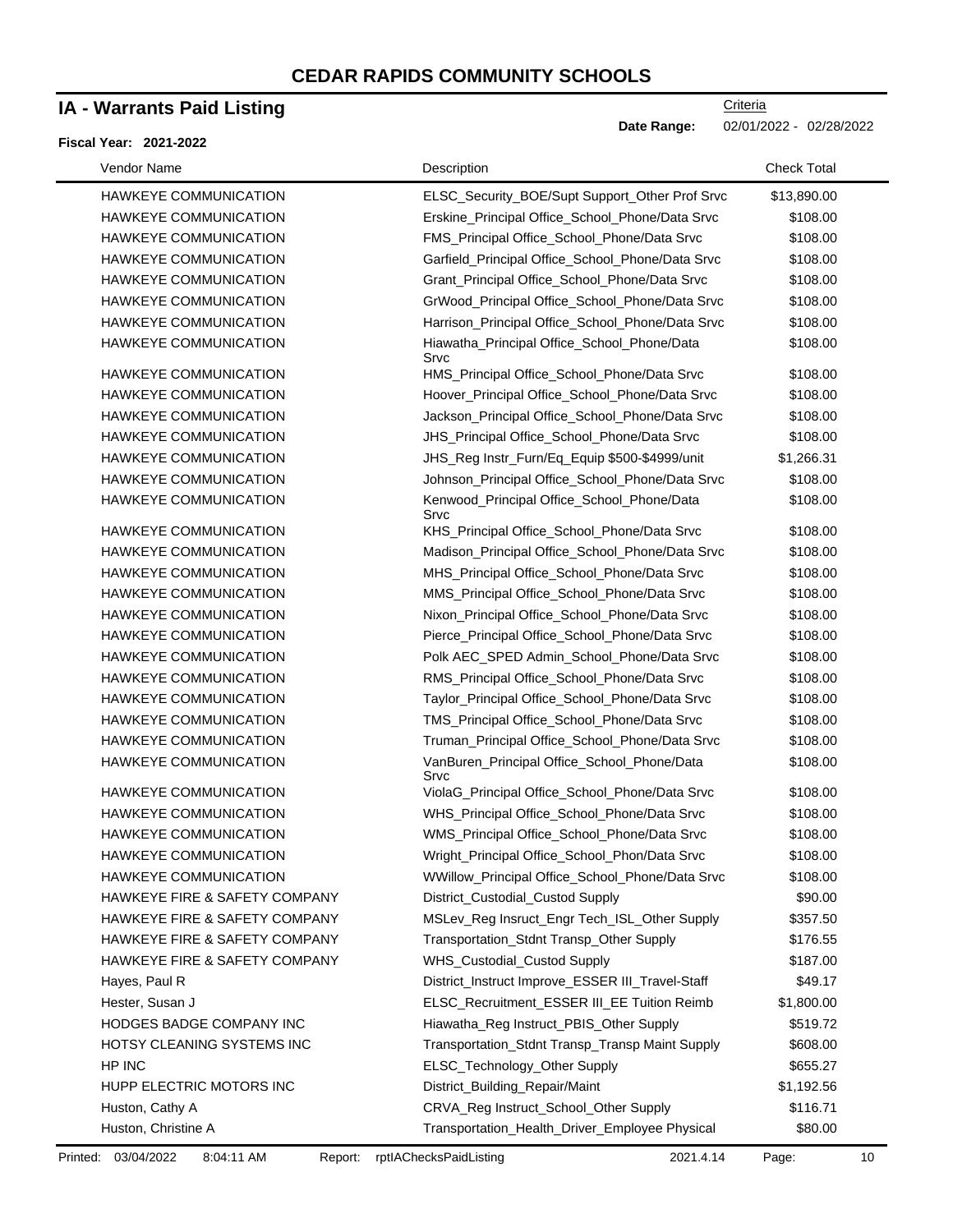## **IA - Warrants Paid Listing**

#### **Fiscal Year: 2021-2022**

| Vendor Name                        | Description                                        | <b>Check Total</b> |
|------------------------------------|----------------------------------------------------|--------------------|
| IA DEPT REVENUE-ADMIN WAGE ASSN    | Garnishment                                        | \$852.25           |
| <b>IDN-H HOFFMAN INC</b>           | District_Building_Carp Stock_Repair Parts          | \$176.90           |
| <b>IMAGETEK INC</b>                | ELSC_OLL_Dir Instr Srvc_Purch Tech Srvc            | \$504.00           |
| <b>IMON COMMUNICATIONS</b>         | District_Technology_ISL_CompComm/Int               | \$6,527.99         |
| <b>IMPACT PHOTOGRAPHY</b>          | KHS_Principal Office_School_Purch Tech Srvc        | \$600.00           |
| <b>IMPERIAL SUPPLIES LLC</b>       | Transportation_Stdnt Transp_Transp Maint Supply    | \$1,750.47         |
| <b>INDICA MUTCHLER</b>             | WHS_Cocurr Instruct_Speech_Inst Purch Srvc         | \$750.00           |
| <b>INDUSTRIAL ARTS SUPPLY CO</b>   | JHS_Voc Instruct_Industr Arts_School_Instr Supply  | \$110.22           |
| INDUSTRIAL SERVICE TECHNOLOGY IN   | District_Building_B/G_Repair Parts                 | \$193.37           |
| <b>INFOMAX OFFICE SYSTEMS INC</b>  | ELSC_Printing_Property Repair                      | \$157.50           |
| <b>INQUIREHIRE</b>                 | ELSC_BackgrdCheck_Nat'lBackgrCk_Other Prof<br>Srvc | \$1,820.50         |
| <b>INTERNAL REVENUE SERVICE</b>    | Federal Income Tax                                 | \$824,261.23       |
| <b>INTERNAL REVENUE SERVICE</b>    | FICA Tax                                           | \$1,552,330.28     |
| INTERSTATE ALL BATTERY CENTER      | District_Building_Mechanic Stock_Repair Parts      | \$79.23            |
| INTERSTATE BATTERIES OF UPPER IOWA | District_Building_B/G_Repair Parts                 | \$779.80           |
| INTERSTATE POWER AND LIGHT COMPA   | Arthur_Utilities_Electricity                       | \$2,072.62         |
| INTERSTATE POWER AND LIGHT COMPA   | Cleveland_Utilities_Electricity                    | \$3,567.29         |
| INTERSTATE POWER AND LIGHT COMPA   | ELSC_Utilities_Electricity                         | \$17,415.24        |
| INTERSTATE POWER AND LIGHT COMPA   | Erskine_Utilities_Electricity                      | \$2,269.17         |
| INTERSTATE POWER AND LIGHT COMPA   | FMS_Utilities_Electricity                          | \$16,492.22        |
| INTERSTATE POWER AND LIGHT COMPA   | Garfield_Utilities_Electricity                     | \$1,616.05         |
| INTERSTATE POWER AND LIGHT COMPA   | Grant_Utilities_Electricity                        | \$9,750.36         |
| INTERSTATE POWER AND LIGHT COMPA   | GrWood_Utilities_Electricity                       | \$1,833.30         |
| INTERSTATE POWER AND LIGHT COMPA   | Harrison_Utilities_Electricity                     | \$2,582.71         |
| INTERSTATE POWER AND LIGHT COMPA   | Hiawatha_Utilities_Electricity                     | \$10,689.54        |
| INTERSTATE POWER AND LIGHT COMPA   | HMS_Utilities_Electricity                          | \$15,369.44        |
| INTERSTATE POWER AND LIGHT COMPA   | Hoover_Utilities_Electricity                       | \$3,929.05         |
| INTERSTATE POWER AND LIGHT COMPA   | HSLev_Utilities_lowa BIG_ISL_Electricity           | \$184.04           |
| INTERSTATE POWER AND LIGHT COMPA   | HSLev_Utilities_Kingston_Electricity               | \$5,958.85         |
| INTERSTATE POWER AND LIGHT COMPA   | Jackson_Utilities_Electricity                      | \$13,647.26        |
| INTERSTATE POWER AND LIGHT COMPA   | JHS_Utilities_Electricity                          | \$35,970.75        |
| INTERSTATE POWER AND LIGHT COMPA   | Johnson_Utilities_Electricity                      | \$2,561.60         |
| INTERSTATE POWER AND LIGHT COMPA   | Kenwood_Utilities_Electricity                      | \$2,829.78         |
| INTERSTATE POWER AND LIGHT COMPA   | <b>KHS Utilities Electricity</b>                   | \$29,788.11        |
| INTERSTATE POWER AND LIGHT COMPA   | Madison_Utilities_Electricity                      | \$1,686.00         |
| INTERSTATE POWER AND LIGHT COMPA   | MHS_Utilities_Electricity                          | \$2,112.93         |
| INTERSTATE POWER AND LIGHT COMPA   | MMS_Utilities_Electricity                          | \$17,161.15        |
| INTERSTATE POWER AND LIGHT COMPA   | Nixon_Utilities_Electricity                        | \$4,169.59         |
| INTERSTATE POWER AND LIGHT COMPA   | Pierce_Utilities_Electricity                       | \$4,375.86         |
| INTERSTATE POWER AND LIGHT COMPA   | Polk AEC_Utilities_Electricity                     | \$2,824.32         |
| INTERSTATE POWER AND LIGHT COMPA   | <b>RMS_Utilities_Electricity</b>                   | \$15,982.09        |
| INTERSTATE POWER AND LIGHT COMPA   | Taylor_Utilities_Electricity                       | \$4,968.93         |
| INTERSTATE POWER AND LIGHT COMPA   | TMS_Utilities_Electricity                          | \$13,714.49        |
| INTERSTATE POWER AND LIGHT COMPA   | Transition Ctr_Utilities_Electricity               | \$802.18           |
| INTERSTATE POWER AND LIGHT COMPA   | Truman_Utilities_Electricity                       | \$8,458.27         |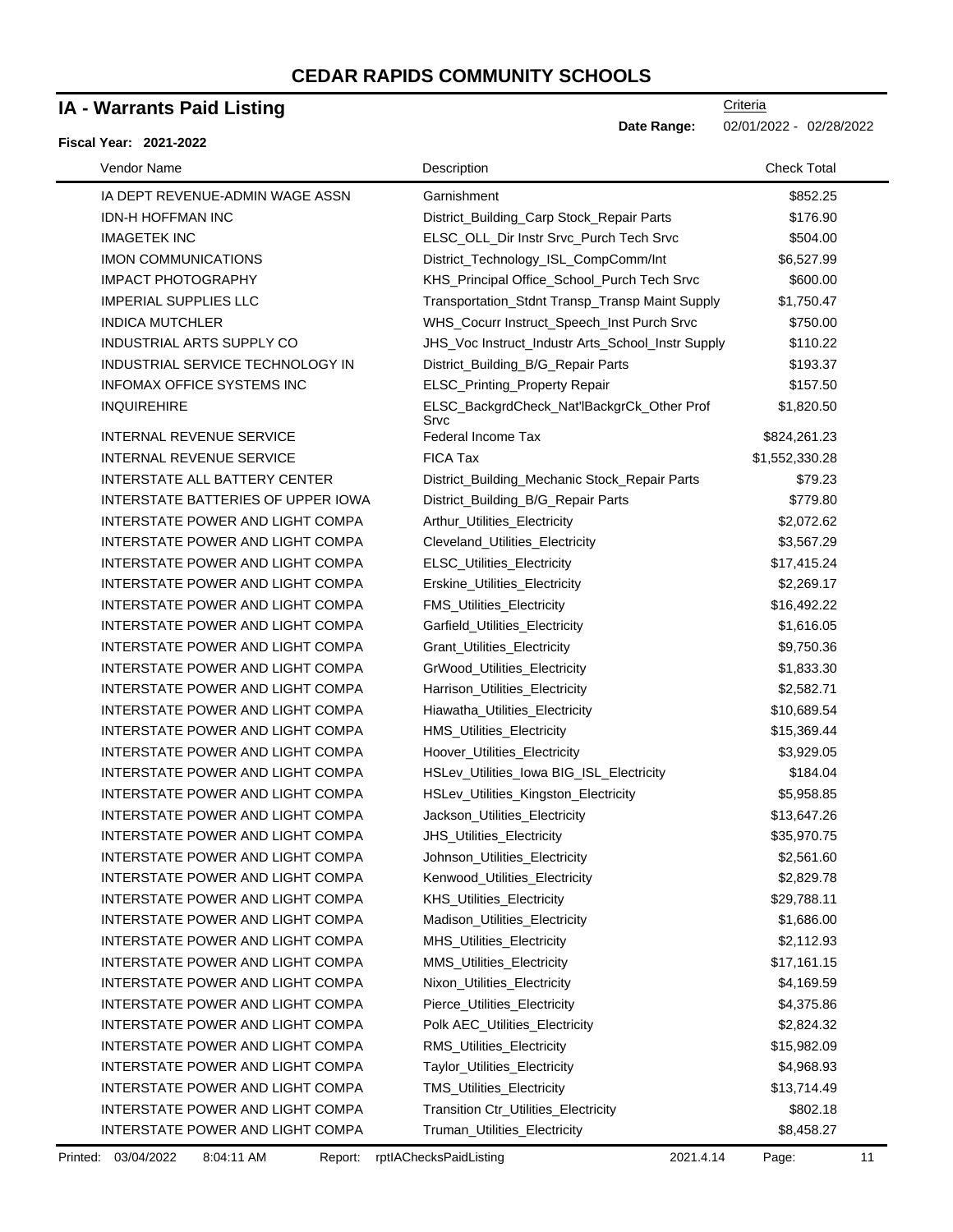# **IA - Warrants Paid Listing**

|  | Fiscal Year: 2021-2022 |
|--|------------------------|

| Vendor Name                             | Description                                                | <b>Check Total</b> |
|-----------------------------------------|------------------------------------------------------------|--------------------|
| INTERSTATE POWER AND LIGHT COMPA        | VanBuren_Utilities_Electricity                             | \$4,553.10         |
| INTERSTATE POWER AND LIGHT COMPA        | <b>WHS_Utilities_Electricity</b>                           | \$67,844.47        |
| INTERSTATE POWER AND LIGHT COMPA        | WMS_Utilities_Electricity                                  | \$12,164.06        |
| INTERSTATE POWER AND LIGHT COMPA        | Wright_Utilities_Electricity                               | \$1,768.21         |
| INTERSTATE POWER AND LIGHT COMPA        | WWillow_Utilities_Electricity                              | \$13,366.05        |
| IOWA ACADEMIC DECATHLON ASSOCIAT        | JHS_Cocurr Instruct_Acad Decat_Other Supply                | \$120.00           |
| IOWA ACADEMIC DECATHLON ASSOCIAT        | JHS_Cocurr Instruct_Acad Decat_StdtEntryFee                | \$775.00           |
| <b>IOWA ACADEMIC DECATHLON ASSOCIAT</b> | KHS_Cocurr Instruct_Enrich_Other Supply                    | \$400.00           |
| <b>IOWA ACTE</b>                        | <b>HSLev Inst Staff</b><br>Dev_CarlPerkinsGr_Wksp/RegisFee | \$225.00           |
| IOWA ASSOCIATION OF SCHOOL BOARD        | ELSC_StaDevNon-Ins_BOE/Supt<br>Support_Wksp/RegisFee       | \$90.00            |
| IOWA ASSOCIATION OF SCHOOL BUSINESS OFF | ELSC_StaDevNon-Ins_Human<br>Resources_Wksp/RegisFee        | \$195.00           |
| <b>IOWA CHILDREN'S MUSEUM</b>           | Polk AEC_Categ/Grants_SPED Activity_Inst Purch<br>Sr       | \$400.00           |
| IOWA CITY COMMUNITY SCHOOL DISTR        | ELSC_Reg Instruct_Reg_Open Enroll_Tuition OE               | \$14,096.00        |
| <b>IOWA CITY COMMUNITY SCHOOL DISTR</b> | ELSC_Reg Instruct_Reg_TLC_Tuition OE                       | \$681.80           |
| <b>IOWA COMMUNICATIONS NETWORK</b>      | District_Technology_ISL_CompComm/Int                       | \$11.00            |
| <b>IOWA DEPARTMENT OF HUMAN SERVICE</b> | Medicaid Reimbursement                                     | \$57,653.22        |
| <b>IOWA HIGH SCHOOL SPEECH ASSOCIAT</b> | KHS_Cocurr Instruct_Speech_StdtEntryFee                    | \$40.00            |
| <b>IOWA HIGH SCHOOL SPEECH ASSOCIAT</b> | WHS_Cocurr Instruct_Speech_StdtEntryFee                    | \$582.00           |
| <b>IOWA NET ACADEMY</b>                 | ELSC_DropoutAtRisk_Dropout_Tuit-PrivAgcy-Reim<br>b.        | \$2,890.80         |
| <b>IOWA OUTDOORS</b>                    | WHS_Library_Media_School_Subscription                      | \$12.00            |
| <b>IOWA PRISON INDUSTRIES</b>           | District_Building_B/G_Repair Parts                         | \$4,326.90         |
| <b>IOWA PUBLIC EMPLOYEES RETIREMENT</b> | ELSC_Payroll/Benefit_Adjmt-Inv&Other                       | \$0.12             |
| <b>IOWA PUBLIC EMPLOYEES RETIREMENT</b> | <b>IPERS</b>                                               | \$1,653,213.34     |
| IOWA SCHOOL COUNSELOR ASSOCIATION       | HMS_Inst Staff Dev_School_Wksp/RegisFee                    | \$140.00           |
| IOWA SCHOOL NURSE ORGANIZATION          | ELSC_StaDevNon-Ins_Health_Wksp/RegisFee                    | \$60.00            |
| <b>IOWA STATE BAR ASSOCIATION</b>       | ELSC_Gift & Talent_PACT_StdtEntryFee                       | \$2,800.00         |
| IOWA STATE EXTENSION AND OUTREAC        | ELSC_Categ/Grants_BASICS-Snack_Inst Purch<br>Srvc          | \$3,770.45         |
| <b>IOWA VOCATIONAL REHABILITATION S</b> | <b>Prepaid Expense</b>                                     | \$20,990.31        |
| <b>ISPRA</b>                            | ELSC_Comm Relation_Dues/Membership                         | \$50.00            |
| J. O'BRIEN CO INC                       | ELSC_Security_EE ID Badge_Other Supply                     | \$235.65           |
| J.P. GASWAY CO                          | <b>Custodial Inventory-General Stock</b>                   | \$14,800.00        |
| J.P. GASWAY CO                          | ELSC_Printing_Other Supply                                 | \$3,907.20         |
| J.W. PEPPER & SON, INC.                 | FMS_Reg Instruct_Band_School_Instr Supply                  | \$61.99            |
| J.W. PEPPER & SON, INC.                 | JHS_Reg Instruct_Band_School_Instr Supply                  | \$438.68           |
| J.W. PEPPER & SON, INC.                 | KHS_Reg Instruct_Voc Music_School_Instr Supply             | \$153.74           |
| J.W. PEPPER & SON, INC.                 | TMS_Reg Instruct_Band_School_Instr Supply                  | \$65.80            |
| J.W. PEPPER & SON, INC.                 | TMS_Reg Instruct_Voc Music_School_Instr Supply             | \$139.70           |
| J.W. PEPPER & SON, INC.                 | WHS_Reg Instruct_Voc Music_School_Instr Supply             | \$156.00           |
| JEFFRY DOWNING                          | WMS_Cocurr Instruct_Activity_Non-Emp Official              | \$70.00            |
| <b>JENNIFER BEALL</b>                   | WHS_Cocurr Instruct_Speech_Inst Purch Srvc                 | \$720.00           |
| JOHN DVORAK                             | MMS_Cocurr Instruct_Activity_Non-Emp Official              | \$75.00            |
| JOHNSON CONTROLS INC                    | District_Building_Repair/Maint                             | \$1,577.95         |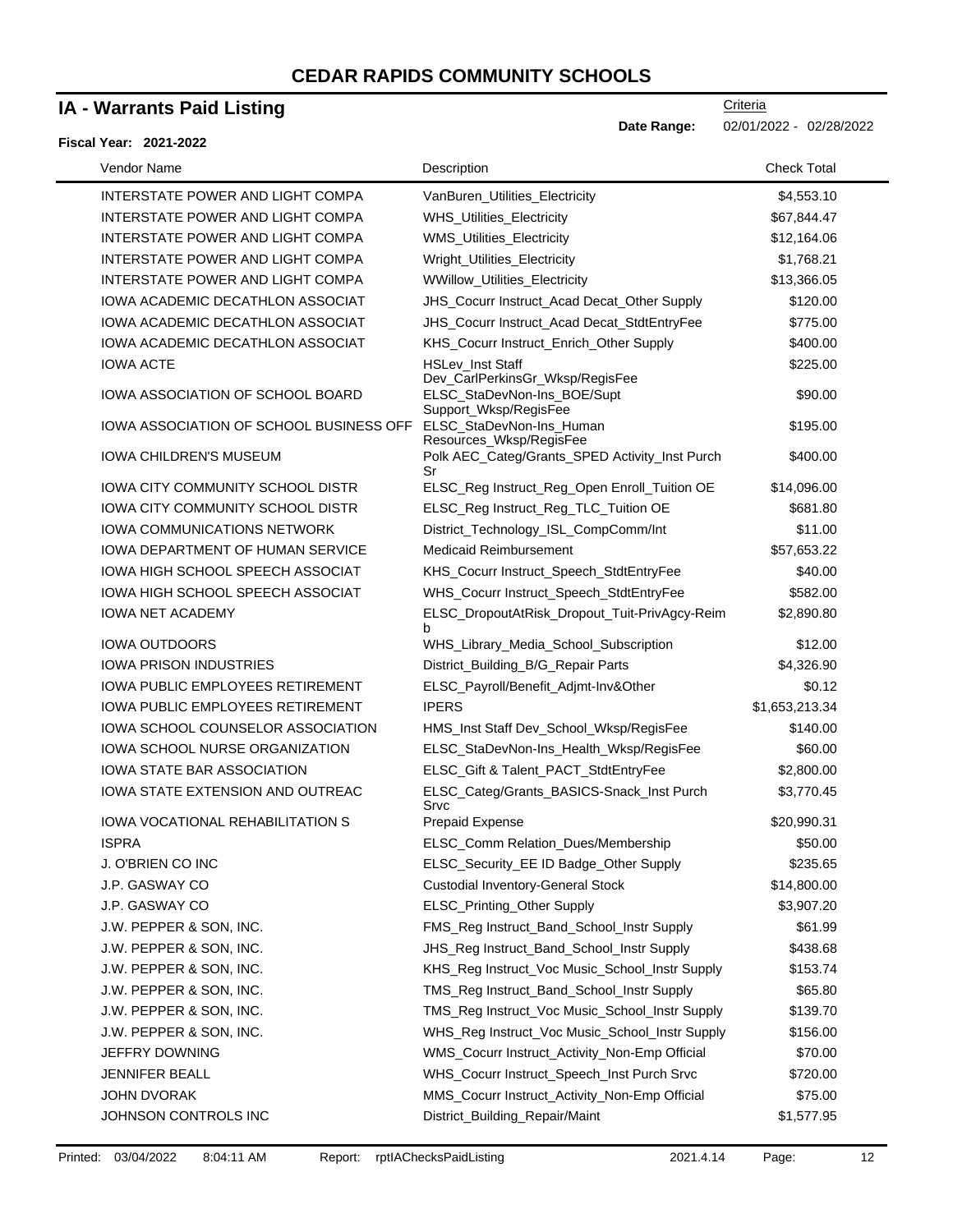## **IA - Warrants Paid Listing**

#### **Fiscal Year: 2021-2022**

**Date Range:** 02/01/2022 - 02/28/2022

| Vendor Name                                | Description                                           | <b>Check Total</b> |
|--------------------------------------------|-------------------------------------------------------|--------------------|
| Johnson, Jennifer R                        | ELSC_Spec Instruc_SPED Unalloc_Travel-Staff           | \$253.85           |
| Johnson, Natasha N                         | ELSC_Recruitment_ESSER III_EE Tuition Reimb           | \$1,745.00         |
| JOHNSTONE SUPPLY                           | District_Building_B/G_Maint Supply-Tools              | \$336.09           |
| JOHNSTONE SUPPLY                           | District_Building_B/G_Repair Parts                    | \$88.22            |
| JOHNSTONE SUPPLY                           | District_Building_Mechanic Stock_Repair Parts         | \$908.76           |
| <b>JON MORROW</b>                          | RMS_Cocurr Instruct_BldgActivityS_Non-Emp<br>Official | \$60.00            |
| <b>JON S JASCHEN</b>                       | MMS_Cocurr Instruct_Activity_Non-Emp Official         | \$75.00            |
| JONES SCHOOL SUPPLY CO                     | TMS_Cocurr Instruct_BldgActivitySupp_Other<br>Supply  | \$27.97            |
| <b>JORDAN RONALD CHALLIS</b>               | RMS_Cocurr Instruct_BldgActivityS_Non-Emp<br>Official | \$85.00            |
| <b>JOSEPH FONTENOT</b>                     | MMS_Cocurr Instruct_Activity_Non-Emp Official         | \$100.00           |
| <b>K&amp;E DISTRIBUTING INC</b>            | District_Building_Mechanic Stock_Repair Parts         | \$393.81           |
| <b>KELVIN ELECTRONICS</b>                  | MSLev_Reg Instruct_Engr Tech_ISL_Instr Supply         | \$273.35           |
| <b>KENT SESKER</b>                         | HMS_Cocurr Instruct_Activity_Non-Emp Official         | \$90.00            |
| <b>KENT SESKER</b>                         | WMS_Cocurr Instruct_Activity_Non-Emp Official         | \$85.00            |
| <b>KENWOOD RECORDS MANAGEMENT</b>          | ELSC_Accounting_Purch Tech Srvc                       | \$1,425.00         |
| Kern, Jason S                              | Polk AEC_Spec Instruc_SPED Unalloc_Travel-Staff       | \$65.00            |
| Khadka, Devi C                             | Transportation_StdntTrans_DriversTrip_Travel-Staf     | \$13.44            |
| KHAK-FM TOWNSQUARE MEDIA CEDAR RAPIDS<br>H | <b>ELSC Human Resource Advertising</b>                | \$3,100.00         |
| <b>KIM PATIK</b>                           | FMS_Cocurr Instruct_Activity_Non-Emp Official         | \$70.00            |
| KINDERCARE EDUCATION                       | Kindercare CP_SW Vol Presch_Inst Purch Srvc           | \$5,736.90         |
| KINDERCARE EDUCATION                       | Kindercare CP_SW Vol Presch_Instr Supply              | \$106.87           |
| KING'S MATERIAL INC                        | District_Building_B/G_Repair Parts                    | \$9.42             |
| KIRKWOOD COMMUNITY COLLEGE                 | JHS_Reg Instruct_Driver Ed_Tuit-CommColl              | \$4,320.00         |
| KIRKWOOD COMMUNITY COLLEGE                 | KHS_Reg Instruct_Drive Ed_Tuit-CommColl               | \$3,920.00         |
| KIRKWOOD COMMUNITY COLLEGE                 | MHS_Reg Instruct_Driver Ed_Tuit-CommColl              | \$5,600.00         |
| KIRKWOOD COMMUNITY COLLEGE                 | WHS_Reg Instruct_Driver Ed_Tuit-CommColl              | \$3,200.00         |
| <b>KZIA INC</b>                            | ELSC_Human Resource_Advertising                       | \$4,180.00         |
| <b>LAKEVIEW BOOKS</b>                      | FMS_Library_Media_School_Library Books                | \$270.13           |
| Larrimore, Shirley M                       | Transportation_StdntTrans_DriversTrip_Travel-Staf     | \$10.00            |
| <b>LAWSON PRODUCTS</b>                     | District_Building_Carp Stock_Repair Parts             | \$167.90           |
| <b>LAWSON PRODUCTS</b>                     | District_Building_Mechanic Stock_Repair Parts         | \$1,531.84         |
| Lawyer, Gretchen R                         | District_Instruct Improve_ESSER III_Travel-Staff      | \$50.89            |
| LEE CRAWFORD QUARRY CO                     | HSLev_Grounds Maint_Repair Parts                      | \$708.98           |
| LIBERTY HARDWOODS INC                      | WHS_Voc Instruct_Industr Arts_School_Instr<br>Supply  | \$873.10           |
| LIGHTSPEED TECHNOLOGIES                    | <b>Technology Inventory-General Stock</b>             | \$3,654.00         |
| LINDA S BUNN DBA: A-1 PRECISION            | District_Building_B/G_Repair Parts                    | \$45.00            |
| LINN COUNTY AUDITOR                        | ELSC_Election_BOE/Supt Support_Purch Tech<br>Srvc     | \$27,441.98        |
| LINN COUNTY COMMUNITY SERVICES             | Garnishment                                           | \$105.34           |
| LINN COUNTY COMMUNITY SERVICES             | LinnCoChildDev CP_SW Vol Presch_Inst Purch<br>Srvc    | \$19,633.87        |
| LINN COUNTY HEALTH                         | District_Building_Inspect&License                     | \$30.00            |
| LINN COUNTY REC                            | ViolaG_Utilities_Electricity                          | \$4,795.25         |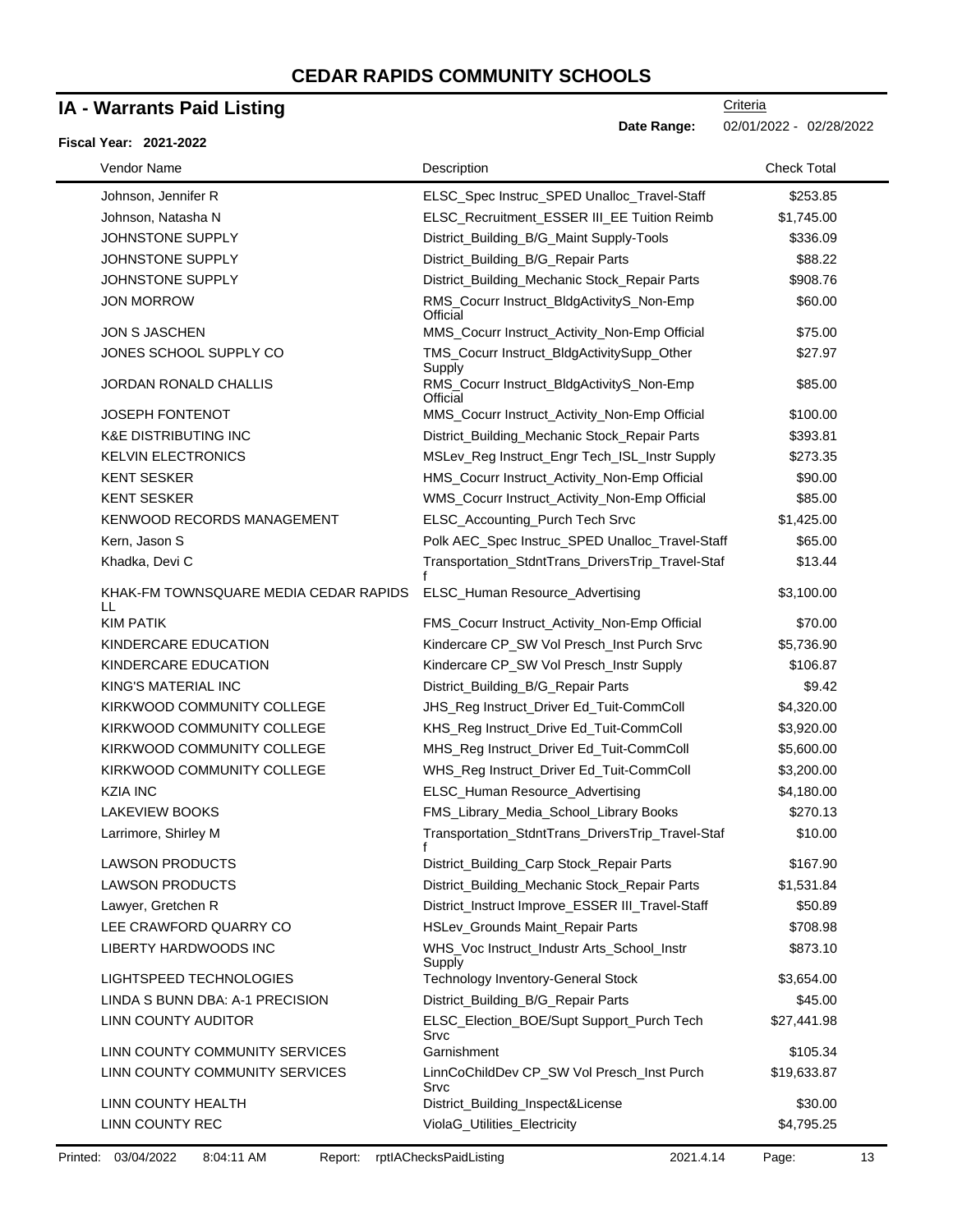## **IA - Warrants Paid Listing**

#### **Fiscal Year: 2021-2022**

**Date Range:** 02/01/2022 - 02/28/2022

| Vendor Name                            | Description                                            | <b>Check Total</b> |
|----------------------------------------|--------------------------------------------------------|--------------------|
| LINN MAR COMMUNITY SCHOOL DISTRI       | ELSC_Reg Instruct_Reg_OE Supplemen_Tuition<br>OE       | \$5,752.70         |
| LINN MAR COMMUNITY SCHOOL DISTRI       | ELSC_Reg Instruct_Reg_Open Enroll_Tuition OE           | \$1,202,930.59     |
| LINN MAR COMMUNITY SCHOOL DISTRI       | ELSC_Reg Instruct_Reg_TLC_Tuition OE                   | \$65,423.73        |
| LINN MAR COMMUNITY SCHOOL DISTRI       | HomeSchool_Reg Instruct_Reg_HSAP_Tuition OE            | \$4,228.80         |
| <b>LISBON SCHOOL DISTRICT</b>          | ELSC_Reg Instruct_Reg_Open Enroll_Tuition OE           | \$17,620.00        |
| <b>LISBON SCHOOL DISTRICT</b>          | ELSC_Reg Instruct_Reg_TLC_Tuition OE                   | \$852.23           |
| LITTLE LAMBS CHRISTIAN PRESCHOOL       | LittleLambsPresch CP_SW Vol Presch_Inst Purch<br>Srvc  | \$7,447.63         |
| LITTLE LAMBS CHRISTIAN PRESCHOOL       | LittleLambsPresch CP_SW Vol Presch_Instr Supply        | \$314.47           |
| LITTLE LAMBS CHRISTIAN PRESCHOOL       | LittleLambsPresch CP_SW Vol Presch_Other Prof<br>Srvc  | \$20.00            |
| LOVELY LANE PRESCHOOL                  | LovelyLanePresch CP_SW Vol Presch_Inst Purch<br>Srvc   | \$20,791.93        |
| LOVELY LANE PRESCHOOL                  | LovelyLanePresch CP_SW Vol Presch_Instr Supply         | \$1,112.37         |
| <b>LYNCH DALLAS PC</b>                 | ELSC_Legal_BOE/Supt Support_Legal Service              | \$8,055.00         |
| M.J. CARE INC                          | ELSC_Business_L3_DataProc/Coding                       | \$4,352.10         |
| M.J. CARE INC                          | ELSC_Business_MetroCareConn_Health_DataPro<br>c/Coding | \$6.06             |
| <b>MADISON NATIONAL LIFE INSURANCE</b> | Disability Insurance Payable                           | \$24,866.80        |
| <b>MAILING SERVICES</b>                | TMS_Principal Office_School_Purch Tech Srvc            | \$47.95            |
| Manka, Krystal K                       | ELSC_Spec Instruc_SPED Unalloc_Travel-Staff            | \$51.38            |
| <b>MARCO INC</b>                       | Arthur_Reg Instruct_School_Copier Usage                | \$384.07           |
| <b>MARCO INC</b>                       | Cleveland_Reg Instruct_School_Copier Usage             | \$268.16           |
| <b>MARCO INC</b>                       | District_Building_Copier Usage                         | \$201.21           |
| <b>MARCO INC</b>                       | District_Purchasing_Copier Usage                       | \$5,517.24         |
| <b>MARCO INC</b>                       | ELSC_Accounting_Copier Usage                           | \$132.31           |
| <b>MARCO INC</b>                       | ELSC_Business_Copier Usage                             | \$443.14           |
| <b>MARCO INC</b>                       | ELSC_Comm Relation_Copier Usage                        | \$0.23             |
| <b>MARCO INC</b>                       | ELSC_Human Resource_Copier Usage                       | \$216.07           |
| <b>MARCO INC</b>                       | ELSC_Instrucl Improve_CCT_Copier Usage                 | \$230.07           |
| <b>MARCO INC</b>                       | ELSC_OLL_Deputy_Copier Usage                           | \$96.07            |
| <b>MARCO INC</b>                       | ELSC_OLL_Dir Instr Srvc_Copier Usage                   | \$339.74           |
| <b>MARCO INC</b>                       | ELSC_Payroll/Benefit_Copier Usage                      | \$282.97           |
| <b>MARCO INC</b>                       | ELSC_Printing_Copier Usage                             | \$12,357.88        |
| <b>MARCO INC</b>                       | ELSC_Purchasing_Copier Usage                           | \$81.05            |
| <b>MARCO INC</b>                       | ELSC_SPED Admin_Copier Usage                           | \$251.81           |
| <b>MARCO INC</b>                       | ELSC_Superintendent_Copier Usage                       | \$221.01           |
| <b>MARCO INC</b>                       | ELSC_SW Vol Presch_Copier Usage                        | \$22.69            |
| <b>MARCO INC</b>                       | ELSC_Technology_Copier Usage                           | \$2,496.02         |
| MARCO INC                              | Erskine_Reg Instruct_School_Copier Usage               | \$368.19           |
| <b>MARCO INC</b>                       | FMS_Reg Instruct_School_Copier Usage                   | \$1,218.46         |
| MARCO INC                              | Four Oaks_Spec Instruc_L3_Copier Usage                 | \$379.77           |
| <b>MARCO INC</b>                       | Garfield_Reg Instruct_School_Copier Usage              | \$367.02           |
| MARCO INC                              | Grant_Reg Instruct_School_Copier Usage                 | \$547.05           |
| MARCO INC                              | GrWood_Reg Instruct_School_Copier Usage                | \$794.48           |
| <b>MARCO INC</b>                       | Harrison_Reg Instruct_School_Copier Usage              | \$493.34           |
| <b>MARCO INC</b>                       | Hiawatha_Reg Instruct_School_Copier Usage              | \$514.89           |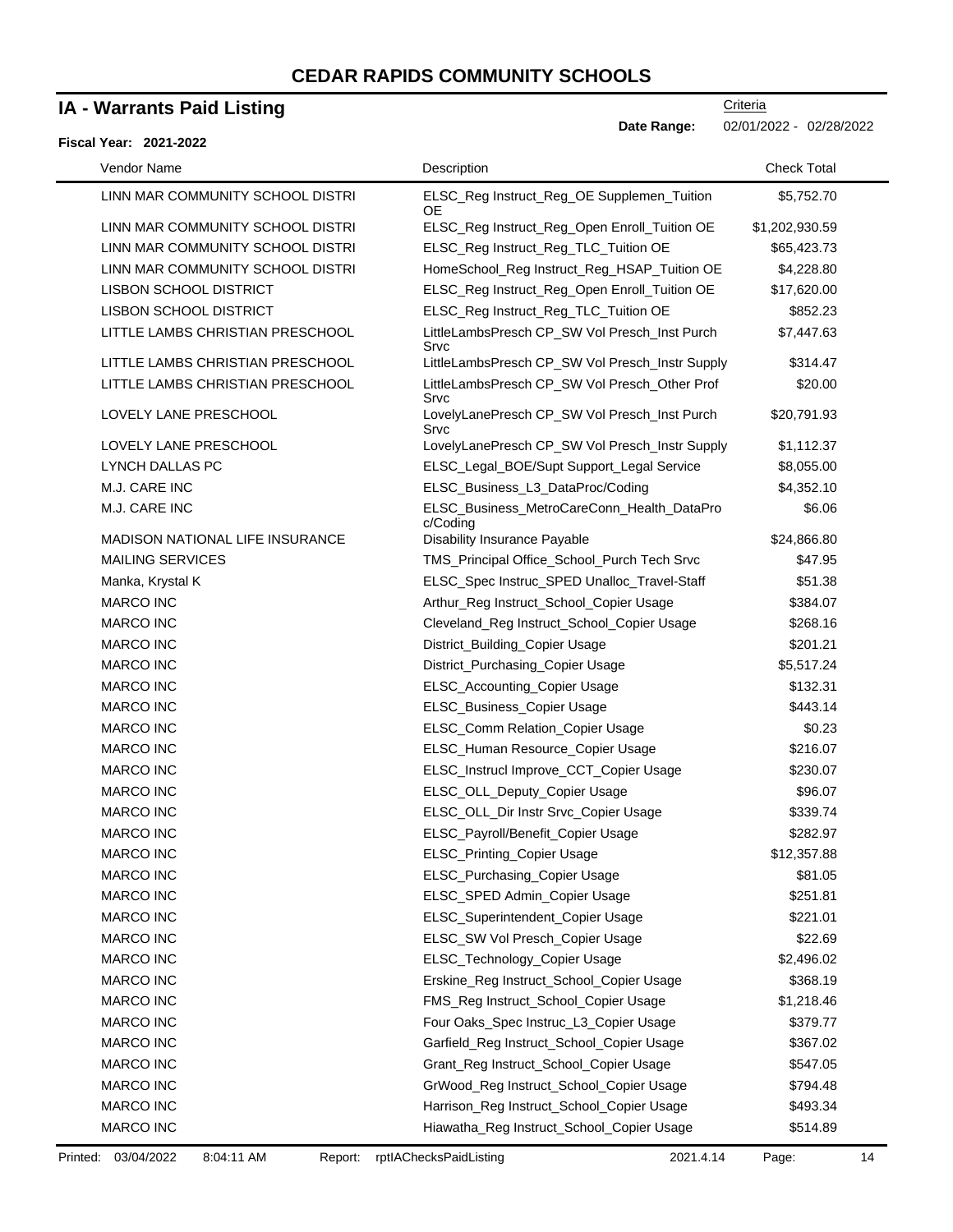## **IA - Warrants Paid Listing**

#### **Fiscal Year: 2021-2022**

| Vendor Name                     | Description                                             | <b>Check Total</b> |
|---------------------------------|---------------------------------------------------------|--------------------|
| <b>MARCO INC</b>                | HMS_Reg Instruct_School_Copier Usage                    | \$968.83           |
| <b>MARCO INC</b>                | HomeSchool_Reg Instruct_HSAP_Copier Usage               | \$23.58            |
| <b>MARCO INC</b>                | Hoover_Reg Instruct_School_Copier Usage                 | \$559.43           |
| <b>MARCO INC</b>                | Jackson_Reg Instruct_School_Copier Usage                | \$440.08           |
| <b>MARCO INC</b>                | JHS_Reg Instruct_School_Copier Usage                    | \$1,940.99         |
| <b>MARCO INC</b>                | Johnson_Reg Instruct_School_Copier Usage                | \$487.44           |
| <b>MARCO INC</b>                | Kenwood_Reg Instruct_School_Copier Usage                | \$694.96           |
| <b>MARCO INC</b>                | KHS_Reg Instruct_School_Copier Usage                    | \$3,541.90         |
| <b>MARCO INC</b>                | Madison_Reg Instruct_School_Copier Usage                | \$326.44           |
| <b>MARCO INC</b>                | MHS_Reg Instruct_School_Copier Usage                    | \$571.73           |
| <b>MARCO INC</b>                | MMS_Reg Instruct_School_Copier Usage                    | \$770.11           |
| <b>MARCO INC</b>                | Nixon_Reg Instruct_School_Copier Usage                  | \$279.95           |
| <b>MARCO INC</b>                | Pierce_Reg Instruct_School_Copier Usage                 | \$516.07           |
| <b>MARCO INC</b>                | Polk AEC_SPED Admin_School_Copier Usage                 | \$319.81           |
| <b>MARCO INC</b>                | RMS_Reg Instruct_School_Copier Usage                    | \$580.04           |
| <b>MARCO INC</b>                | Taylor_Reg Instruct_School_Copier Usage                 | \$785.72           |
| <b>MARCO INC</b>                | TMS_Reg Instruct_School_Copier Usage                    | \$1,492.62         |
| <b>MARCO INC</b>                | Transition Ctr_Spec Instruc_L3_Copier Usage             | \$5.54             |
| <b>MARCO INC</b>                | Transportation_Stdnt Transp_Copier Usage                | \$114.72           |
| <b>MARCO INC</b>                | Truman_Reg Instruct_School_Copier Usage                 | \$225.76           |
| <b>MARCO INC</b>                | VanBuren_Reg Instruct_School_Copier Usage               | \$580.10           |
| <b>MARCO INC</b>                | ViolaG_Reg Instruct_School_Copier Usage                 | \$442.15           |
| <b>MARCO INC</b>                | WHS_Reg Instruct_School_Copier Usage                    | \$1,989.28         |
| <b>MARCO INC</b>                | WMS_Reg Instruct_School_Copier Usage                    | \$802.34           |
| <b>MARCO INC</b>                | Wright_Reg Instruct_School_Copier Usage                 | \$342.54           |
| <b>MARCO INC</b>                | WWillow_Reg Instruct_School_Copier Usage                | \$407.32           |
| <b>MARCO INC SUPPLIES</b>       | ELSC_Printing_Other Supply                              | \$1,252.65         |
| MARION INDEPENDENT SCHOOLS      | ELSC_Reg Instruct_Reg_OE Supplemen_Tuition<br><b>OE</b> | \$5,076.24         |
| MARION INDEPENDENT SCHOOLS      | ELSC_Reg Instruct_Reg_Open Enroll_Tuition OE            | \$553,412.16       |
| MARION INDEPENDENT SCHOOLS      | ELSC_Reg Instruct_Reg_TLC_Tuition OE                    | \$45,130.15        |
| MARION INDEPENDENT SCHOOLS      | HomeSchool_Reg Instruct_Reg_HSAP_Tuition OE             | \$317,676.58       |
| MARION JANITORIAL SUPPLY CO     | <b>Custodial Inventory-General Stock</b>                | \$779.28           |
| MARION JANITORIAL SUPPLY CO     | Wright_Custodial_Custod Supply                          | \$78.36            |
| MARZANO RESOURCES LLC           | RegisMS_MiscGrant_Title II_Instr Purch Srvc             | \$4,477.54         |
| MARZANO RESOURCES LLC           | StPiusX_MiscGrant_Title II Fed_Other Supply             | \$11,600.00        |
| MARZANO RESOURCES LLC           | XavierHS_MiscGrant_Title II Fed_Instr Purch Srvc        | \$7,122.46         |
| McClure, Tonya I                | ELSC_Recruitment_ESSER III_EE Tuition Reimb             | \$110.00           |
| MECHANICAL SALES IOWA INC       | District_Building_B/G_Repair Parts                      | \$1,149.00         |
| MECHANICAL SALES IOWA INC       | District_Building_PM Filters_Repair Parts               | \$10,192.00        |
| MECHANICAL SALES IOWA PARTS INC | District_Building_B/G_Repair Parts                      | \$1,292.99         |
| MECHANICAL SALES IOWA PARTS INC | District_Building_Mechanic Stock_Repair Parts           | \$719.17           |
| MEDIACOM COMMUNICATIONS CORP    | Four Oaks_Technology_CompComm/Int                       | \$550.00           |
| MEDIACOM COMMUNICATIONS CORP    | HSLev_Technology_Kingston_ISL_CompComm/Int              | \$118.67           |
| MEDIACOM COMMUNICATIONS CORP    | JHS_Principal Office_School_Purch Tech Srvc             | \$10.75            |
| MEDNIK RIVERBEND                | <b>Custodial Inventory-General Stock</b>                | \$6,035.38         |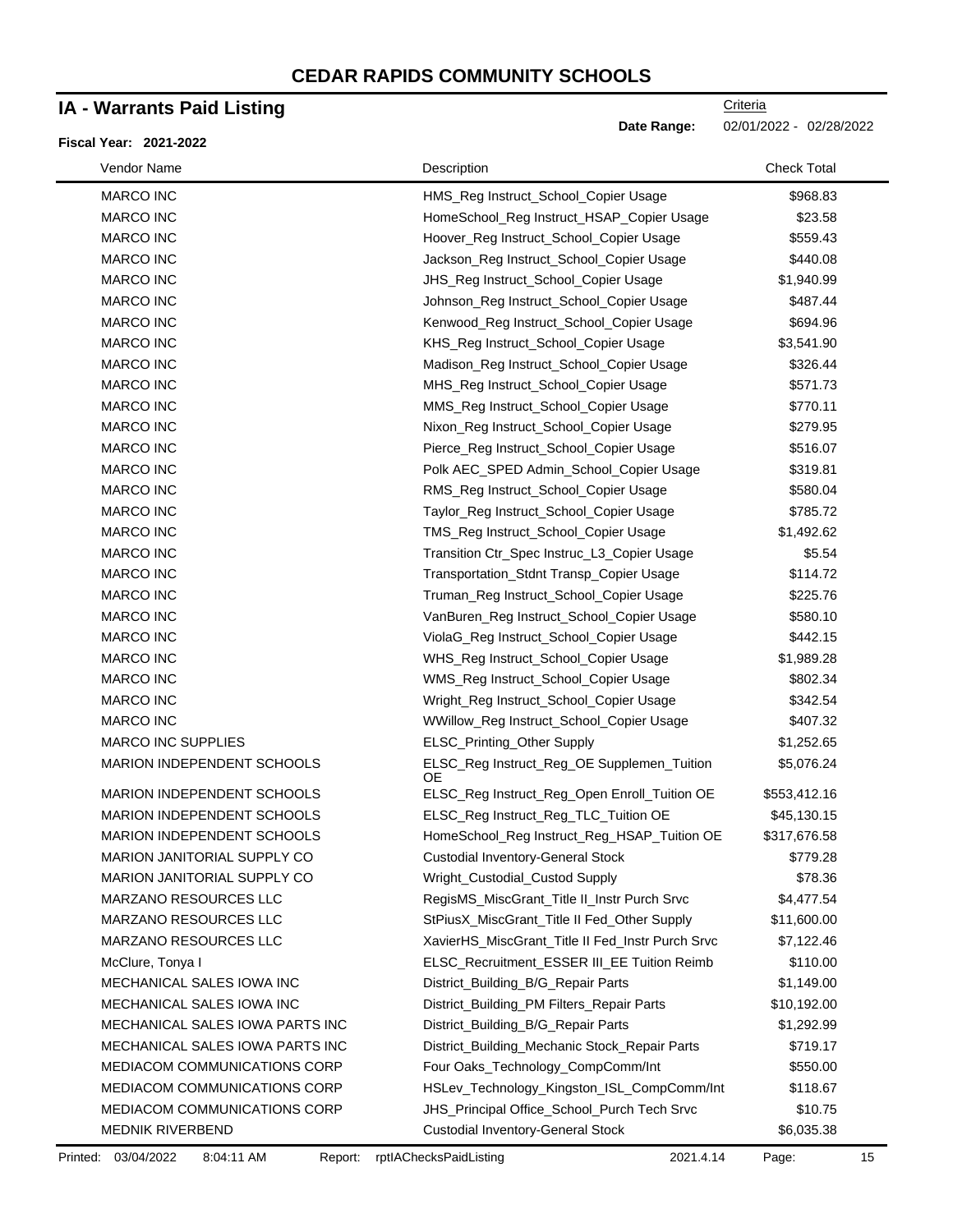### **IA - Warrants Paid Listing**

#### **Fiscal Year: 2021-2022**

**Criteria** 

**Date Range:** 02/01/2022 - 02/28/2022

| Vendor Name                             | Description                                          | <b>Check Total</b> |
|-----------------------------------------|------------------------------------------------------|--------------------|
| <b>MEGAN HEIMS</b>                      | ELSC_Reg Instruct_Lang Arts_ISL_Instr Supply         | \$3.99             |
| <b>MENARDS</b>                          | District_Building_B/G_Repair Parts                   | \$126.15           |
| <b>MENARDS WEST</b>                     | District_Building_B/G_Repair Parts                   | \$1,719.86         |
| <b>MENARDS WEST</b>                     | District_Building_Carp Stock_Repair Parts            | \$2,708.69         |
| <b>MENARDS WEST</b>                     | District_Building_Custod Maint_Repair Parts          | \$13.96            |
| <b>MENARDS WEST</b>                     | District_Building_Paint Stock_Repair Parts           | \$1,235.00         |
| <b>MENARDS WEST</b>                     | District_Custodial_Custodial Stock_Repair Parts      | \$171.02           |
| <b>MENARDS WEST</b>                     | District_Custodial_Repair Parts                      | \$433.37           |
| <b>MENARDS WEST</b>                     | ELSC_Building_B/G_Maint Supply-Tools                 | \$21.96            |
| <b>MENARDS WEST</b>                     | HSLev_Grounds Maint_Maint Supply-Grnds               | \$67.54            |
| <b>MENARDS WEST</b>                     | HSLev_Grounds Maint_Repair Parts                     | \$138.98           |
| <b>MERCY MEDICAL CENTER</b>             | District_Health_Custodial_Employee Physical          | \$570.00           |
| <b>MERCY MEDICAL CENTER</b>             | Transportation_Health_Driver_Employee Physical       | \$1,626.00         |
| <b>METRO INTERAGENCY INSURANCE PROG</b> | Health Insurance Payable                             | \$1,205,370.93     |
| MICHAEL J FEDERER                       | FMS_Cocurr Instruct_Activity_Non-Emp Official        | \$70.00            |
| MID-PRAIRIE COMMUNITY SCHOOL DISTRICT   | ELSC_Reg Instruct_Reg_Open Enroll_Tuition OE         | \$352.40           |
| MID-PRAIRIE COMMUNITY SCHOOL DISTRICT   | ELSC_Reg Instruct_Reg_TLC_Tuition OE                 | \$68.18            |
| MID-PRAIRIE COMMUNITY SCHOOL DISTRICT   | HomeSchool_Reg Instruct_Reg_HSAP_Tuition OE          | \$1,057.20         |
| MIDAMERICA ADMIN AND RETIREE            | PEHP                                                 | \$221,931.19       |
| MIDAMERICAN ENERGY COMPANY              | Arthur Utilities Natural Gas                         | \$1,297.67         |
| MIDAMERICAN ENERGY COMPANY              | ELSC_Utilities_Natural Gas                           | \$2,196.98         |
| MIDAMERICAN ENERGY COMPANY              | FMS_Utilities_Natural Gas                            | \$428.59           |
| MIDAMERICAN ENERGY COMPANY              | Grant_Utilities_Natural Gas                          | \$242.80           |
| MIDAMERICAN ENERGY COMPANY              | Hiawatha_Utilities_Natural Gas                       | \$236.64           |
| MIDAMERICAN ENERGY COMPANY              | HMS_Utilities_Natural Gas                            | \$384.20           |
| MIDAMERICAN ENERGY COMPANY              | HSLev_Utilities_lowa BIG_ISL_Natural Gas             | \$790.92           |
| MIDAMERICAN ENERGY COMPANY              | Jackson_Utilities_Natural Gas                        | \$6,487.33         |
| MIDAMERICAN ENERGY COMPANY              | MMS_Utilities_Natural Gas                            | \$273.80           |
| MIDAMERICAN ENERGY COMPANY              | RMS_Utilities_Natural Gas                            | \$6,218.01         |
| MIDAMERICAN ENERGY COMPANY              | TMS_Utilities_Natural Gas                            | \$158.61           |
| MIDAMERICAN ENERGY COMPANY              | Truman_Utilities_Natural Gas                         | \$64.33            |
| MIDAMERICAN ENERGY COMPANY              | WMS_Utilities_Natural Gas                            | \$183.67           |
| <b>MIDAMERICAN ENERGY COMPANY</b>       | <b>WWillow_Utilities_Natural Gas</b>                 | \$190.23           |
| MIDLAND COMMUNITY SCHOOL DISTRICT       | ELSC_Reg Instruct_Reg_Open Enroll_Tuition OE         | \$3,524.00         |
| MIDLAND COMMUNITY SCHOOL DISTRICT       | ELSC_Reg Instruct_Reg_TLC_Tuition OE                 | \$170.45           |
| <b>MIDWEST ALARM SERVICES</b>           | District_Building_B/G_Repair Parts                   | \$380.00           |
| <b>MIDWEST ALARM SERVICES</b>           | District_Building_Repair/Maint                       | \$228.00           |
| MIDWEST BUS PARTS INC                   | Transportation_Stdnt Transp_Transp Parts             | \$136.60           |
| <b>MIDWEST WHEEL COMPANIES</b>          | Transportation_Stdnt Transp_Transp Maint Supply      | \$9.45             |
| <b>MIDWEST WHEEL COMPANIES</b>          | Transportation_Stdnt Transp_Transp Parts             | \$912.24           |
| <b>MIDWEST WHEEL COMPANIES</b>          | Transportation_Vehicle_Tire/Parts Other Vehicle      | \$285.40           |
| Mike, Marc                              | Transportation_Health_Driver_Employee Physical       | \$80.00            |
| MILLENNIUM TECHNOLOGY OF IOWA CO        | District_Building_Mechanic Stock_Repair Parts        | \$5,784.66         |
| Miller, Chad J                          | HSLev_Instrucl Improve_TAP<br>TransComp_Travel-Staff | \$141.87           |
| Miller, Rainey L                        | ELSC_Reg Instruct_ISL_Travel-Staff                   | \$200.87           |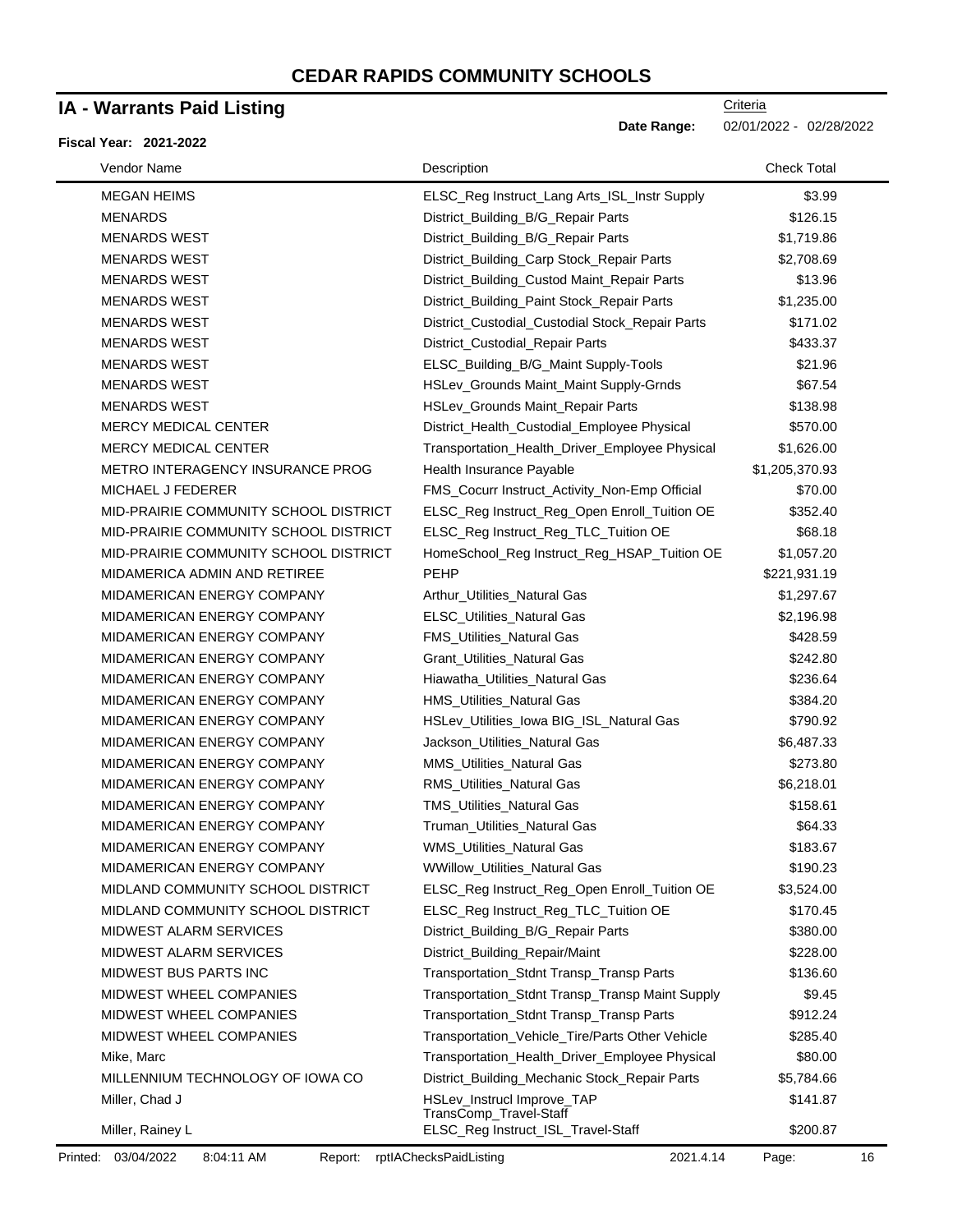## **IA - Warrants Paid Listing**

#### **Fiscal Year: 2021-2022**

| Vendor Name                           | Description                                       | <b>Check Total</b> |
|---------------------------------------|---------------------------------------------------|--------------------|
| MINNESOTA MEMORY INC DBA: CHROME      | ELSC_Technology_Other Supply                      | \$285.91           |
| MINNESOTA MEMORY INC DBA: CHROME      | <b>Technology Inventory-General Stock</b>         | \$6,197.68         |
| MOBILE ED PRODUCTIONS INC             | Hiawatha_Title I_Parent Engage_Other Supply       | \$647.50           |
| MOLO PETROLEUM LLC                    | Transportation_Stdnt Transp_Grease/Oil/Lub        | \$1,240.27         |
| MOLO PETROLEUM LLC                    | Transportation_Stdnt Transp_Transp Maint Supply   | \$580.64           |
| MOUNT VERNON COMMUNITY SCHOOL DI      | ELSC_Reg Instruct_Reg_OE Supplemen_Tuition<br>OЕ  | \$1,076.10         |
| <b>MTI DISTRIBUTING</b>               | HSLev_Grounds Maint_Repair Parts                  | \$163.34           |
| Murray, Sharon L                      | Transportation_StdntTrans_DriversTrip_Travel-Staf | \$10.00            |
| <b>MUSIC &amp; ARTS CENTERS</b>       | ELSC_Reg Instruct_Sec Music_ISL_Instr Supply      | \$72.24            |
| MUTUAL WHEEL CO                       | Transportation_Stdnt Transp_Transp Parts          | \$1,083.91         |
| <b>NASCO</b>                          | Johnson_School Innov_Magnet_Other Supply          | \$12.40            |
| NATIONAL ASSOCIATION OF SCHOOL NURSES | ELSC_Nursing_Health Srvcs_Dues/Membership         | \$139.50           |
| NICHOLE MOSS                          | WWillow_Library_Media_School_Library Books        | \$5.00             |
| Nichols, Karima N                     | Payroll Accounts Receivable                       | \$440.41           |
| NORTH LINN COMMUNITY SCHOOLS          | ELSC_Reg Instruct_Reg_Open Enroll_Tuition OE      | \$24,668.00        |
| NORTH LINN COMMUNITY SCHOOLS          | ELSC_Reg Instruct_Reg_TLC_Tuition OE              | \$1,193.12         |
| NORTH TAMA COUNTY COMMUNITY SCHOOLS   | ELSC_Reg Instruct_Reg_Open Enroll_Tuition OE      | \$7,048.00         |
| NORTH TAMA COUNTY COMMUNITY SCHOOLS   | ELSC_Reg Instruct_Reg_TLC_Tuition OE              | \$340.89           |
| O'DONNELL ACE HARDWARE                | District_Building_B/G_Repair Parts                | \$8.69             |
| O'DONNELL ACE HARDWARE                | District_Custodial_Custod Supply                  | \$9.99             |
| O'DONNELL ACE HARDWARE                | District_Custodial_Custodial Stock_Repair Parts   | \$28.32            |
| O'DONNELL ACE HARDWARE                | District_Custodial_Repair Parts                   | \$49.08            |
| OFFICE DEPOT INC                      | ELSC_OLL_Digital Literacy_Office Supply           | \$52.33            |
| OFFICE DEPOT INC                      | ELSC_Superintendent_Other Supply                  | \$32.61            |
| OFFICE DEPOT INC                      | Madison_Principal Office_School_Office Supply     | \$33.15            |
| OFFICE DEPOT INC                      | Madison_Principal Office_School_Other Supply      | \$82.44            |
| OFFICE DEPOT INC                      | Madison_Reg Instr_School_Other Supply             | \$19.26            |
| OFFICE DEPOT INC                      | MMS_Reg Instruct_School_Instruct Supply           | \$48.27            |
| OFFICE DEPOT INC                      | MMS_Reg Instruct_School_Other Supply              | \$61.78            |
| <b>OFFICE EXPRESS</b>                 | ELSC_SPED Admin_Office Supply                     | \$47.92            |
| OFFICE EXPRESS                        | ESLev_Spec Instruc_SPED Unalloc_Instr Supply      | \$34.64            |
| OFFICE EXPRESS                        | KHS_Principal Office_School_Office Supply         | \$17.15            |
| OFFICE EXPRESS                        | KHS_Principal Office_School_Other Supply          | \$52.38            |
| OFFICE EXPRESS                        | KHS_Reg Instruct_ELL_School_Other Supply          | (\$2.19)           |
| OFFICE EXPRESS                        | KHS_Spec Instruc_SPED Unalloc_Instr Supply        | \$17.12            |
| OUTDOOR RECREATION PRODUCTS           | District_Building_B/G_Repair Parts                | \$1,122.00         |
| OVERHEAD DOOR COMPANY OF CEDAR R      | ELSC_Equipment_Property Repair                    | \$535.00           |
| Owens, Jill C                         | WHS_Nursing_School_Medical Supply                 | \$31.98            |
| PAUL HAGEMAN                          | TMS_Cocurr Instruct_Activity_Non-Emp Official     | \$70.00            |
| Payroll Vendor                        | Direct Deposit Payable                            | \$7,314,467.26     |
| PHONAK LLC                            | ESLev_Reg Instruct_ISL_Other Supply               | \$1,434.99         |
| PIPE PRO INC                          | District_Building_Repair/Maint                    | \$15,377.64        |
| PLUMB MASTER                          | District_Building_Mechanic Stock_Repair Parts     | \$1,790.46         |
| PLUMB SUPPLY                          | District_Building_B&G F&N Parts_Repair Parts      | \$57.93            |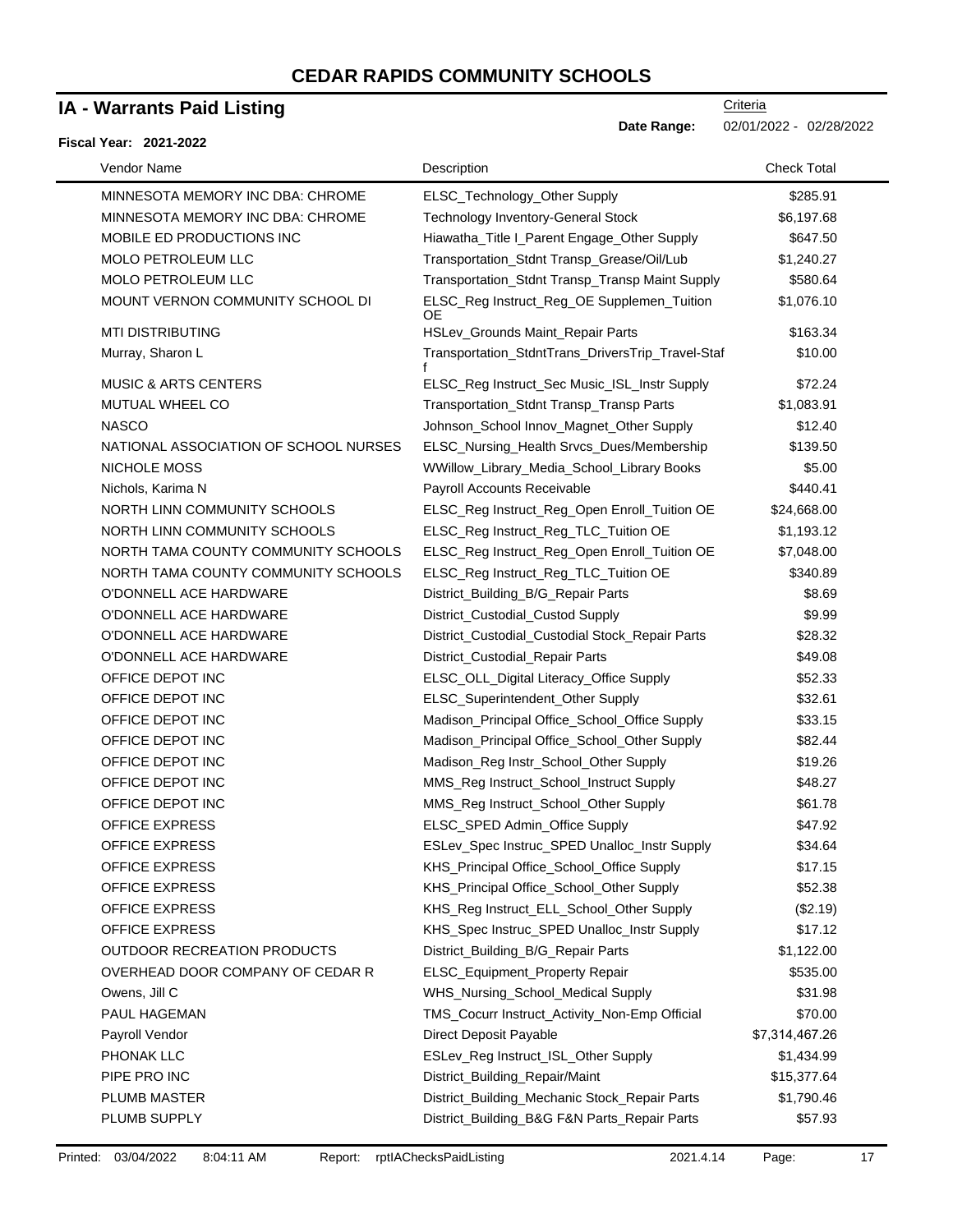## **IA - Warrants Paid Listing**

#### **Fiscal Year: 2021-2022**

Date Range: 02/01/2022 - 02/28/2022

| Vendor Name                      | Description                                          | <b>Check Total</b> |
|----------------------------------|------------------------------------------------------|--------------------|
| PLUMB SUPPLY                     | District_Building_B/G_Repair Parts                   | \$429.74           |
| PLUMB SUPPLY                     | District_Building_Mechanic Stock_Repair Parts        | \$958.79           |
| PLUMB SUPPLY                     | JHS_Building_B/G_Repair/Maint                        | \$245.29           |
| POLK COUNTY SHERIFF              | Garnishment                                          | \$537.19           |
| POSTAL SOURCE                    | ELSC_Mail Services_Property Repair                   | \$151.60           |
| POTTAWATTAMIE COUNTY SHERIFF OFF | Garnishment                                          | \$944.70           |
| PPG ARCHITECTURAL FINISHES INC   | District_Building_B/G_Repair Parts                   | \$118.05           |
| PPG ARCHITECTURAL FINISHES INC   | District_Building_Paint Stock_Repair Parts           | \$148.63           |
| PRESENTATIONS INC                | HMS_Principal Office_School_Purch Tech Srvc          | \$894.00           |
| PROJECT LEAD THE WAY             | HSLev_Voc Instruct_CarlPerkinsGr_Instr Supply        | \$24.00            |
| PT CLEANERS LLC DBA: DRY CLEANIN | District_Custodial_Clean/LaunSvc                     | \$389.25           |
| <b>QUADIENT FINANCE USA INC</b>  | Prepaid Metered Postage - Neopost                    | \$15,110.39        |
| <b>QUILL CORPORATION</b>         | ELSC_Superintendent_Office Supply                    | \$148.11           |
| QUILL CORPORATION                | ELSC_Superintendent_Other Supply                     | \$17.84            |
| RADIO COMMUNICATIONS COMPANY     | ELSC_Security_EE ID Badge_Other Supply               | \$1,176.00         |
| RADIO COMMUNICATIONS COMPANY     | Kenwood_Reg Instr_Furn/Eq_Equip<br>\$500-\$4999/unit | \$808.50           |
| RADIO COMMUNICATIONS COMPANY     | Pierce_Reg Instruct_Furn/Eq_Other Supply             | \$2,680.00         |
| RADIO COMMUNICATIONS COMPANY     | Transportation_Stdnt Transp_Other Supply             | \$370.00           |
| RADIO COMMUNICATIONS COMPANY     | Transportation_Stdnt Transp_Transp Parts             | \$540.75           |
| <b>READ NATURALLY</b>            | Cleveland_Reg Instruct_School_Licen/RenewSW          | \$920.00           |
| <b>READ PHOTOGRAPHY</b>          | JHS_Principal Office_School_Other Supply             | \$6.00             |
| <b>RELIANCE STANDARD</b>         | Life Insurance Payable                               | \$0.00             |
| <b>RELIANCE STANDARD</b>         | Life Insurance Payable                               | \$12,471.92        |
| <b>RELIANCE STANDARD</b>         | Voluntary Life Insurance Payable                     | \$7,326.24         |
| REMIND101 INC                    | Harrison_Title I_Parent Engage_Other Supply          | \$1,650.44         |
| RETRAC INC DBA: THINK SAFE INC   | Polk AEC_SPED Admin_School_Office Supply             | \$192.00           |
| <b>RIFTON EQUIPMENT</b>          | ESLev_Spec Instruc_1:1 L3_Instr Supply               | \$322.50           |
| <b>RIFTON EQUIPMENT</b>          | ESLev_Spec Instrur_1:1 L3_Equip \$500-\$4999/unit    | \$3,807.00         |
| <b>RIFTON EQUIPMENT</b>          | HSLev_Spec Instr_L3_Equip \$500-\$4999/unit          | \$1,931.25         |
| ROBERT HALF INTERNATIONAL INC DB | ESLev_Principal Office_ExDir K-5_Other Prof Srvc     | \$2,998.15         |
| ROCHESTER ARMORED CAR CO INC     | ELSC_Business_BankSrvcChrg                           | \$655.07           |
| Rohlena, Denise K                | GrWood_Reg Instruct_PBIS_Other Supply                | \$11.92            |
| RONALD B HARTWIG                 | FMS_Cocurr Instruct_Activity_Non-Emp Official        | \$70.00            |
| ROTO ROOTER                      | District_Building_Repair/Maint                       | \$280.00           |
| <b>RSM US LLP</b>                | ELSC_External Audit_Audit Service                    | \$17,490.00        |
| Sabin, Michaela                  | Johnson_Reg Instr_School_Other Supply                | \$13.00            |
| SADLER POWER TRAIN INC           | Transportation_Non-Student Vehicle_Repair/Maint      | \$888.80           |
| SADLER POWER TRAIN INC           | Transportation_Student Vehicle_Repair/Maint          | \$2,766.36         |
| <b>SCHIMBERG</b>                 | District_Building_B/G_Repair Parts                   | \$422.05           |
| <b>SCHIMBERG</b>                 | District_Building_Mechanic Stock_Repair Parts        | \$793.90           |
| Schmitz, Dennis R                | Transportation_StdntTrans_DriversTrip_Travel-Staf    | \$39.41            |
| Schneider, Andrew W              | Taylor_Title I_ESSA Impr_Carryover_Other Supply      | \$51.16            |
| <b>SCHOLASTIC</b>                | Nixon_Reg Instruct_PBIS_Other Supply                 | \$94.50            |
| SCHOOL BUS SAFETY COMPANY        | Transportation_Stdnt Transp_Other Supply             | \$320.00           |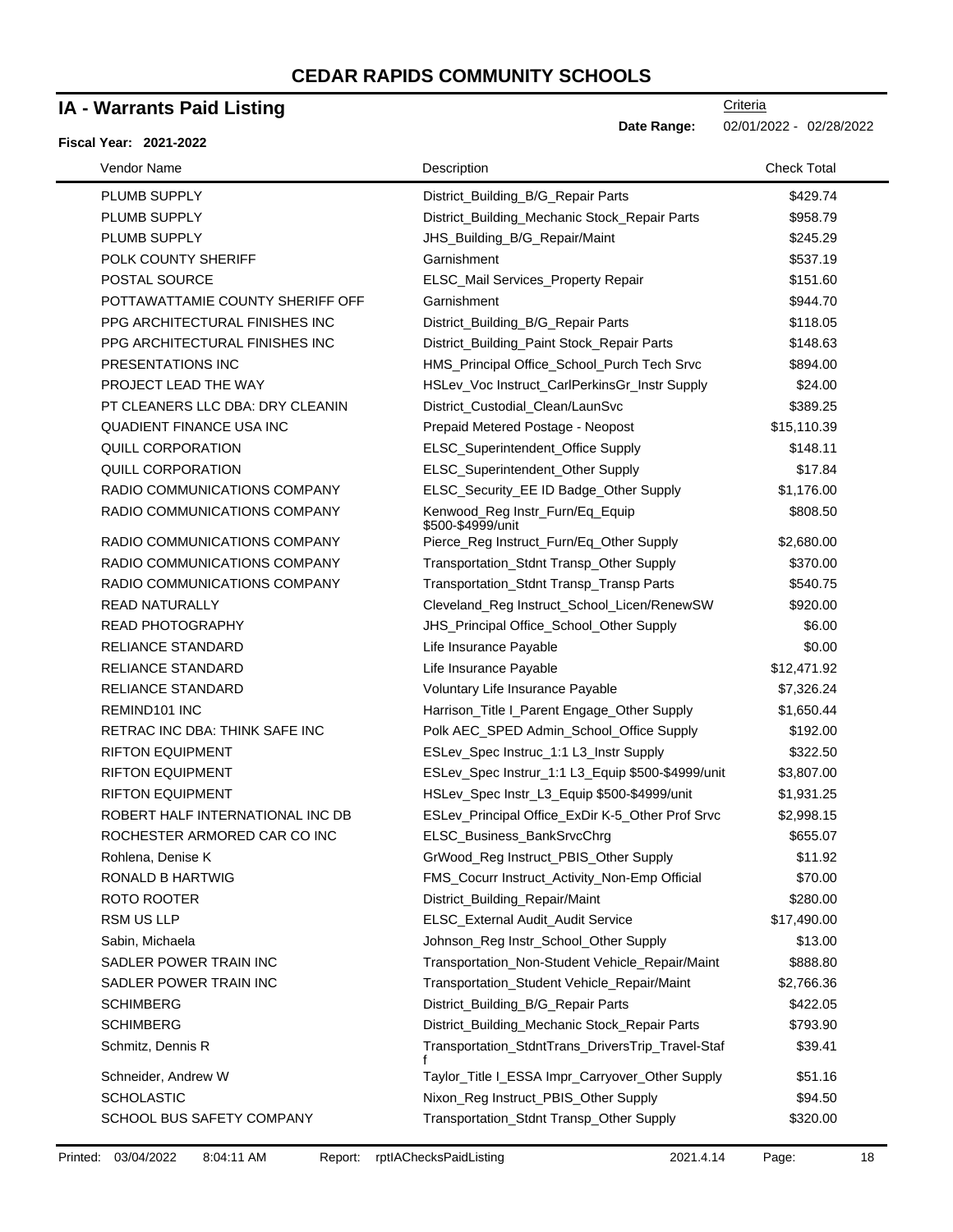### **IA - Warrants Paid Listing**

#### **Fiscal Year: 2021-2022**

| Vendor Name                      | Description                                                                                   | <b>Check Total</b> |
|----------------------------------|-----------------------------------------------------------------------------------------------|--------------------|
| <b>SCHOOL BUS SALES</b>          | Transportation_Stdnt Transp_Transp Parts                                                      | \$4,168.20         |
| SCHOOL HEALTH CORPORATION        | District_Spec Inst_ESSER 20%_Instruct Supply                                                  | \$53.40            |
| SCHOOL HEALTH CORPORATION        | ELSC_Superintendent_Other Supply                                                              | \$26.97            |
| SCHOOL HEALTH CORPORATION        | ESLev_Spec Instruc_SPED Unalloc_Instr Supply                                                  | \$160.00           |
| SCHOOL HEALTH CORPORATION        | GrWood_Reg Instr_School_Other Supply                                                          | \$39.85            |
| SCHOOL HEALTH CORPORATION        | Harrison_Nursing_School_Medical Supply                                                        | \$51.65            |
| SCHOOL HEALTH CORPORATION        | Hiawatha_Nursing_School_Medical Supply                                                        | \$84.54            |
| SCHOOL HEALTH CORPORATION        | HMS_Principal Office_School_Other Supply                                                      | \$67.63            |
| SCHOOL HEALTH CORPORATION        | HSLev_Spec Instruc_SPED Unalloc_Instr Supply                                                  | \$160.00           |
| SCHOOL HEALTH CORPORATION        | MSLev_Spec Instruc_SPED Unalloc_Instr Supply                                                  | \$160.00           |
| SCHOOL HEALTH CORPORATION        | Polk AEC_Reg Instruc_School_Other Supply                                                      | \$192.39           |
| SCHOOL HEALTH CORPORATION        | WWillow_Nursing_School_Medical Supply                                                         | \$135.16           |
| SCHOOL SPECIALTY INC             | Clevel_Reg Instr_Furn/Eq_Equip \$500-\$4999/unit                                              | \$859.40           |
| SCHOOL SPECIALTY INC             | ELSC_Reg Instruct_Health&PE_ISL_Instr Supply                                                  | \$969.84           |
| <b>SCHOOL SPECIALTY INC</b>      | ELSC_Technology_Office Supply                                                                 | \$11.50            |
| SCHOOL SPECIALTY INC             | ESLev_Reg Instruct_Voc Music_ISL_Instruct<br>Supply                                           | \$483.63           |
| SCHOOL SPECIALTY INC             | GrWood_Reg Instr_School_Instr Supply                                                          | \$121.50           |
| SCHOOL SPECIALTY INC             | HMS_Principal Office_School_Other Supply                                                      | \$79.53            |
| <b>SCHOOL SPECIALTY INC</b>      | HMS_Reg Instruct_School_Other Supply                                                          | \$53.88            |
| SCHOOL SPECIALTY INC             | HomeSchool_Reg Instruct_HSAP_Office Supply                                                    | \$53.15            |
| SCHOOL SPECIALTY INC             | Hoover_Reg Instr_School_Instr Supply                                                          | \$182.15           |
| SCHOOL SPECIALTY INC             | Jackson_Reg Instr_Art_School_Instr Supply                                                     | \$590.52           |
| SCHOOL SPECIALTY INC             | Jackson_Reg Instr_School_Instr Supply                                                         | \$118.51           |
| SCHOOL SPECIALTY INC             | Johnson_Reg Instr_School_Other Supply                                                         | \$11.94            |
| SCHOOL SPECIALTY INC             | MMS_Reg Instruct_School_Other Supply                                                          | \$37.75            |
| SCHOOL SPECIALTY INC             | MMS_RegEduc_Mgmt Detail-1_Other Supply                                                        | \$54.54            |
| SCHOOL SPECIALTY INC             | Pierce_Reg Instr_School_Instr Supply                                                          | \$166.09           |
| <b>SCHOOL SPECIALTY INC</b>      | TMS_Reg Instruct_Art_School_Instr Supply                                                      | \$128.16           |
| SCHOOL SPECIALTY INC             | Wright_Reg Instr_School_Other Supply                                                          | \$60.20            |
| SCHOOL SPECIALTY INC             | WWillow_Reg Instr_Art_School_Instr Supply                                                     | \$597.05           |
| SCHOOLSYSTEMS LLC                | RMS_Reg Instruct_School_Licen/RenewSW                                                         | \$100.00           |
| SCHULTZ STRINGS INC              | ELSC_Reg Inst_Sec Music_ISL_Equip<br>\$500-\$4999/unit                                        | \$1,540.00         |
| <b>SCHULTZ STRINGS INC</b>       | ELSC_Reg Instruct_Sec Music_ISL_Instr Supply                                                  | \$2,000.00         |
| <b>SCHULTZ STRINGS INC</b>       | FMS_Reg Instruct_MuInstrRp-OLL_Property Repair                                                | \$169.50           |
| SCHULTZ STRINGS INC              | MMS_Equipment_Music Instrmt_Property Repair                                                   | \$1,165.87         |
| SCHULTZ STRINGS INC              | MMS_Reg Instruct_MuInstrRp-OLL_Property<br>Repair                                             | \$223.50           |
| <b>SCHULTZ STRINGS INC</b>       | WHS_Equipment_Music Instrmt_Property Repair                                                   | \$360.00           |
| <b>SCHULTZ STRINGS INC</b>       | WHS_Reg Instruct_Band_School_Instr Supply                                                     | \$962.50           |
| SCHULTZ STRINGS INC              | WMS_Equipment_Music Instrmt_Property Repair                                                   | \$138.15           |
| <b>SCHULTZ STRINGS INC</b>       | WMS_Reg Instruct_Orchestra_School_Instr Supply                                                | \$230.00           |
| Schultz, Grant W<br>Scott, Sue A | HSLev_Cocurr<br>Instruct_CompetitionCost_Travel-Staff<br>ELSC_Gift & Talent_PACT_Travel-Staff | \$33.60<br>\$78.17 |
| SHARE AND CARE PRESCHOOL         | Share&CarePresch CP_SW Vol Presch_Inst Purch<br>Srvc                                          | \$9,096.12         |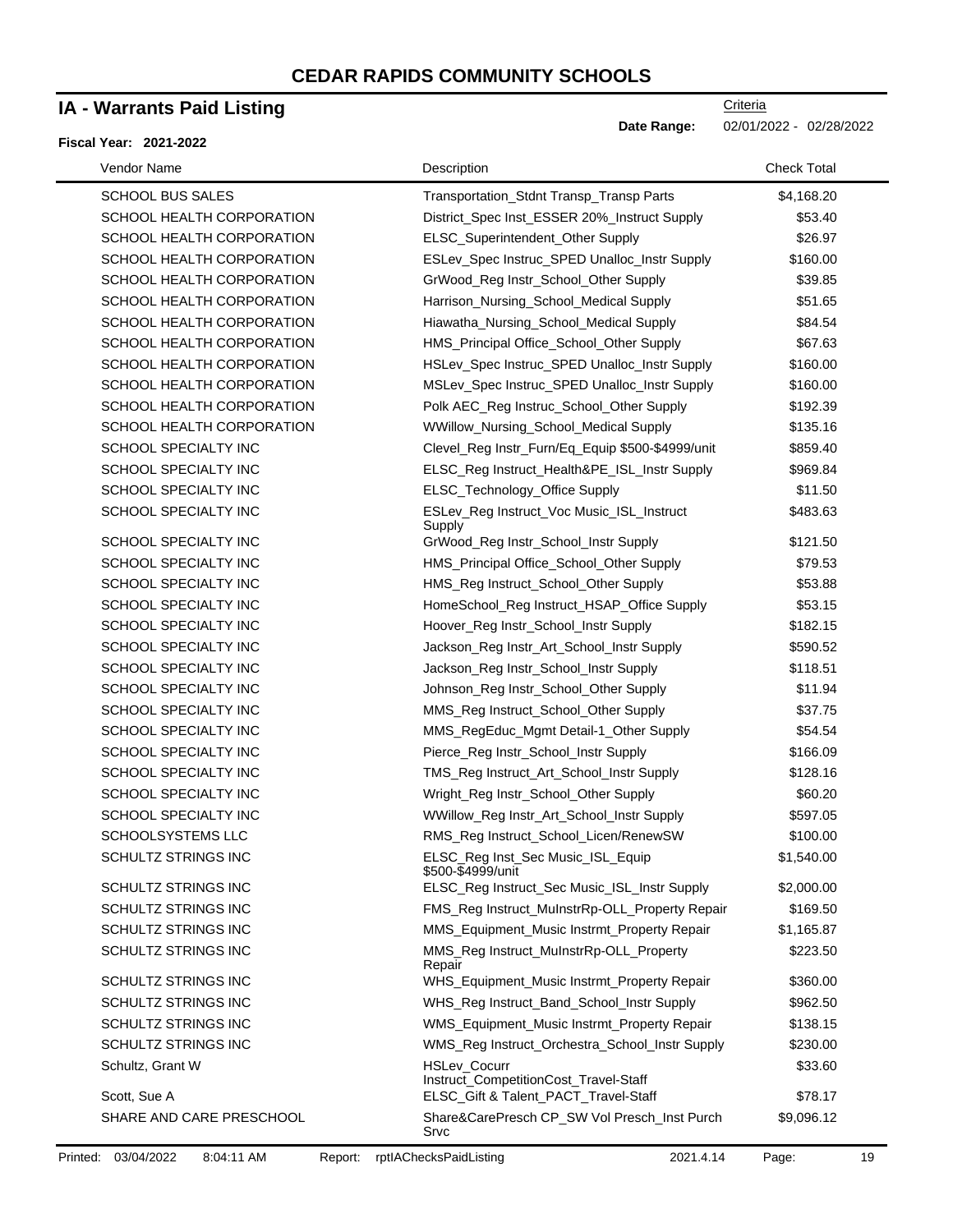### **IA - Warrants Paid Listing**

#### **Fiscal Year: 2021-2022**

**Date Range:** 02/01/2022 - 02/28/2022

| Vendor Name                      | Description                                          | <b>Check Total</b> |
|----------------------------------|------------------------------------------------------|--------------------|
| SHARE AND CARE PRESCHOOL         | Share&CarePresch CP_SW Vol Presch_Other Prof<br>Srvc | \$459.00           |
| Shaw, Nicole M                   | ELSC_Spec Instruc_SPED Unalloc_Travel-Staff          | \$35.13            |
| SHERIFF OF LINN COUNTY           | Garnishment                                          | \$742.97           |
| SHERWIN WILLIAMS CO              | District_Building_B/G_Repair Parts                   | \$815.06           |
| SHERWIN WILLIAMS CO              | District_Building_Paint Stock_Repair Parts           | \$171.25           |
| SHERWIN WILLIAMS J ST SW         | District_Building_B/G_Repair Parts                   | \$511.22           |
| SHERWIN WILLIAMS J ST SW         | District_Building_Paint Stock_Repair Parts           | \$284.05           |
| Singleton, Jennifer L            | <b>Accrued Payroll</b>                               | \$1,484.21         |
| SJSMITH CO INC                   | KHS_Voc Instruct_Indust Arts_School_Instr Supply     | \$100.44           |
| SJSMITH CO INC                   | Transportation_Student Transp_Propane/WeldGas        | \$25.11            |
| <b>SKY AUTO MALL</b>             | Transportation_Non-Student Vehicle_Repair/Maint      | \$66.18            |
| <b>SLED SHED</b>                 | District_Custodial_Stadium Stock_Repair Parts        | \$210.62           |
| <b>SLED SHED</b>                 | HSLev_Grounds Maint_Repair Parts                     | \$194.32           |
| Smith, John C                    | Transportation_StdntTrans_DriversTrip_Travel-Staf    | \$10.68            |
| <b>SOCIAL THINKING</b>           | ESLev_Spec Instruc_SPED Unalloc_Instr Supply         | \$181.78           |
| SOLON COMMUNITY SCHOOL DISTRICT  | ELSC_Reg Instruct_Reg_Open Enroll_Tuition OE         | \$7,048.00         |
| SOLON COMMUNITY SCHOOL DISTRICT  | ELSC_Reg Instruct_Reg_TLC_Tuition OE                 | \$340.89           |
| SOUTHWEST BINDING AND LAMINATING | ELSC_Printing_Other Supply                           | \$338.58           |
| SOUTHWEST BINDING AND LAMINATING | ELSC_Printing_Property Repair                        | \$110.70           |
| SPRINGVILLE COMMUNITY SCHOOLS    | ELSC_Reg Instruct_Reg_Open Enroll_Tuition OE         | \$3,524.00         |
| SPRINGVILLE COMMUNITY SCHOOLS    | ELSC_Reg Instruct_Reg_TLC_Tuition OE                 | \$170.44           |
| ST. MATTHEW CATHOLIC SCHOOL      | StMatthewPresch CP_SW Vol Presch_Inst Purch<br>Srvc  | \$32,710.21        |
| ST. MATTHEW CATHOLIC SCHOOL      | StMatthewPresch CP_SW Vol Presch_Instr Supply        | \$1,020.29         |
| ST. MATTHEW CATHOLIC SCHOOL      | StMatthewPresch CP_SW Vol Presch_Other Prof<br>Srvc  | \$125.00           |
| <b>STACIE EASTMAN</b>            | WHS_Cocurr Instruct_Speech_Inst Purch Srvc           | \$360.00           |
| STAPLES BUSINESS ADVANTAGE       | District_Building_Office Supply                      | \$116.11           |
| STAPLES BUSINESS ADVANTAGE       | ELSC_Accounting_Office Supply                        | \$75.42            |
| STAPLES BUSINESS ADVANTAGE       | ELSC_Building_Office Supply                          | \$25.01            |
| STAPLES BUSINESS ADVANTAGE       | ELSC_Human Resource_Office Supply                    | \$82.77            |
| STAPLES BUSINESS ADVANTAGE       | Erskine Reg Instr School Instr Supply                | \$69.13            |
| STAPLES BUSINESS ADVANTAGE       | GrWood_Reg Instr_School_Other Supply                 | \$27.99            |
| STAPLES BUSINESS ADVANTAGE       | Hiawatha_Reg Instr_School_Other Supply               | \$268.88           |
| STAPLES BUSINESS ADVANTAGE       | HMS_Principal Office_School_Other Supply             | \$55.37            |
| STAPLES BUSINESS ADVANTAGE       | HMS_Reg Instruct_School_Other Supply                 | \$7.99             |
| STAPLES BUSINESS ADVANTAGE       | Hoover_Reg Instr_School_Instr Supply                 | \$338.24           |
| STAPLES BUSINESS ADVANTAGE       | JHS_Principal Office_School_Office Supply            | \$199.61           |
| STAPLES BUSINESS ADVANTAGE       | ViolaG_Reg Instruct_School_Other Supply              | \$104.36           |
| STAPLES BUSINESS ADVANTAGE       | WHS_Reg Instruct_Lang Arts_School_Instr Supply       | \$135.53           |
| STAPLES BUSINESS ADVANTAGE       | WHS_Reg Instruct_Math_School_Instr Supply            | (\$176.78)         |
| STAPLES BUSINESS ADVANTAGE       | WHS_Reg Instruct_School_Instr Supply                 | \$115.75           |
| Starr, Constance R               | ELSC_OLL_Dir Instr Svc_Travel-Staff                  | \$110.99           |
| STATE CHEMICAL SOLUTIONS         | HSLev_Grounds Maint_Maint Supply-Grnds               | \$185.07           |
| STEVE COOPER                     | TMS_Cocurr Instruct_Activity_Non-Emp Official        | \$160.00           |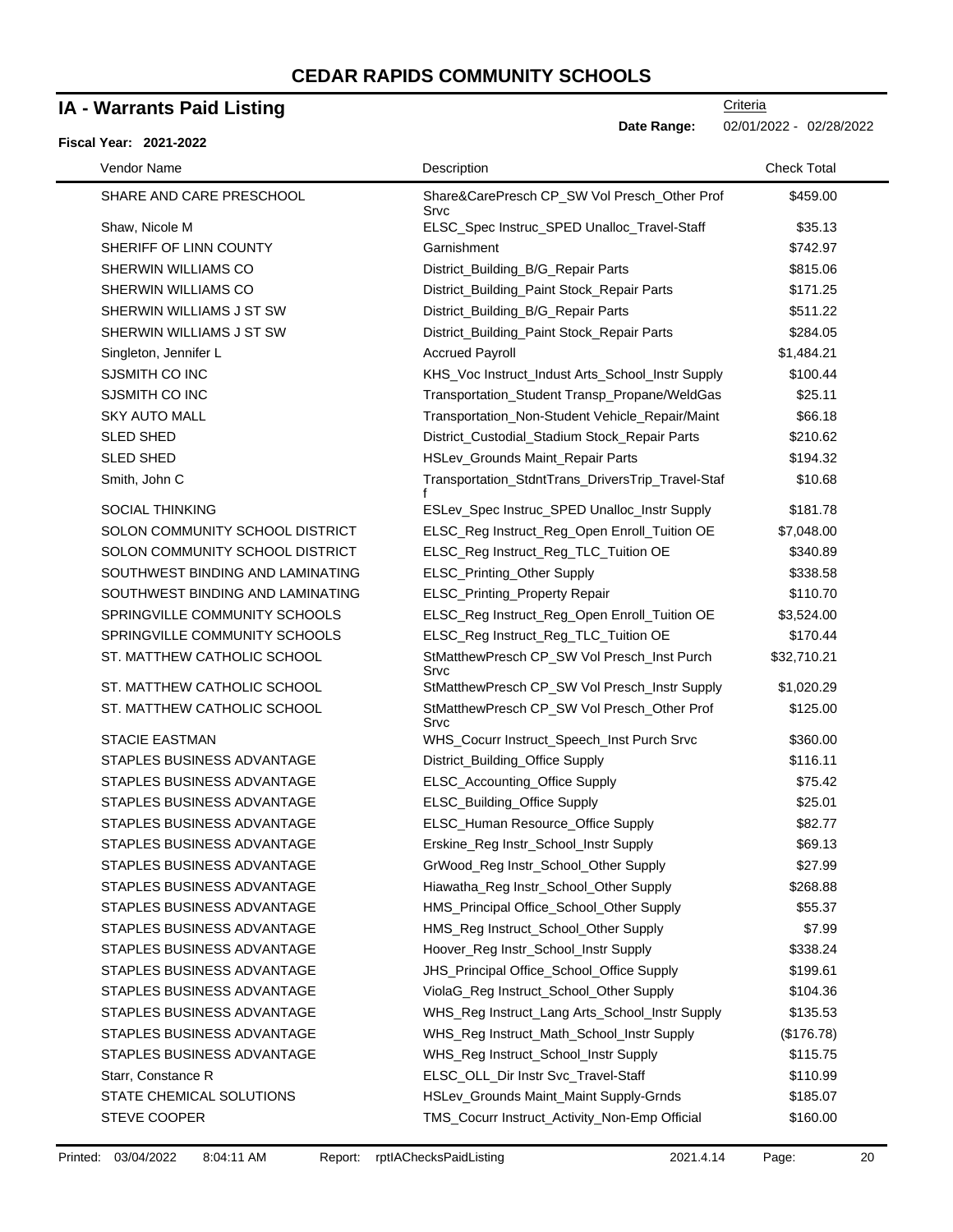### **IA - Warrants Paid Listing**

#### **Fiscal Year: 2021-2022**

**Date Range:** 02/01/2022 - 02/28/2022

| Vendor Name                       | Description                                           | <b>Check Total</b> |  |
|-----------------------------------|-------------------------------------------------------|--------------------|--|
| <b>STEVE SANDSTROM</b>            | Distric_Equipment_MusicInstrmt-OLL_Property<br>Repair | \$1,575.00         |  |
| Stobb, Jane A                     | ESLev_Spec Instruc_SPED Unalloc_Instr Supply          | \$133.91           |  |
| STOKES ENERGY CONSULTING LLC      | District_Utilities_Other Prof Srvc                    | \$575.00           |  |
| STRATEGIC PRINT SOULTIONS INC     | HSLev_Reg Instruct_Iowa BIG_ISL_Other Supply          | \$12.75            |  |
| STREFF ELECTRICAL CONTRACTORS     | District_Building_Repair/Maint                        | \$536.00           |  |
| STREFF ELECTRICAL CONTRACTORS     | District_Building_SAVE/PPEL Elig_Repair/Maint         | \$122.86           |  |
| <b>SUSAN MURPHY</b>               | Transportation Fee - District Busing                  | \$128.00           |  |
| SWEETWATER SOUND, LLC             | ELSC_Reg Instruct_Sec Music_ISL_Instr Supply          | \$349.82           |  |
| SYMMETRY ENERGY SOLUTIONS LLC     | Arthur_Utilities_Natural Gas                          | \$4,595.69         |  |
| SYMMETRY ENERGY SOLUTIONS LLC     | Cleveland_Utilities_Natural Gas                       | \$4,387.93         |  |
| SYMMETRY ENERGY SOLUTIONS LLC     | Erskine_Utilities_Natural Gas                         | \$3,173.98         |  |
| SYMMETRY ENERGY SOLUTIONS LLC     | Garfield_Utilities_Natural Gas                        | \$4,289.47         |  |
| SYMMETRY ENERGY SOLUTIONS LLC     | GrWood_Utilities_Natural Gas                          | \$3,361.93         |  |
| SYMMETRY ENERGY SOLUTIONS LLC     | Harrison_Utilities_Natural Gas                        | \$5,119.89         |  |
| SYMMETRY ENERGY SOLUTIONS LLC     | Hoover_Utilities_Natural Gas                          | \$3,973.68         |  |
| SYMMETRY ENERGY SOLUTIONS LLC     | HSLev_Utilities_Kingston_Natural Gas                  | \$2,392.16         |  |
| SYMMETRY ENERGY SOLUTIONS LLC     | Jackson_Utilities_Natural Gas                         | \$2,254.73         |  |
| SYMMETRY ENERGY SOLUTIONS LLC     | JHS_Utilities_Natural Gas                             | \$3,463.56         |  |
| SYMMETRY ENERGY SOLUTIONS LLC     | Johnson_Utilities_Natural Gas                         | \$1,995.18         |  |
| SYMMETRY ENERGY SOLUTIONS LLC     | Kenwood_Utilities_Natural Gas                         | \$5,039.97         |  |
| SYMMETRY ENERGY SOLUTIONS LLC     | KHS_Utilities_Natural Gas                             | \$2,622.28         |  |
| SYMMETRY ENERGY SOLUTIONS LLC     | Madison_Utilities_Natural Gas                         | \$3,074.24         |  |
| SYMMETRY ENERGY SOLUTIONS LLC     | MHS_Utilities_Natural Gas                             | \$1,570.73         |  |
| SYMMETRY ENERGY SOLUTIONS LLC     | Nixon_Utilities_Natural Gas                           | \$2,128.79         |  |
| SYMMETRY ENERGY SOLUTIONS LLC     | Pierce_Utilities_Natural Gas                          | \$3,848.40         |  |
| SYMMETRY ENERGY SOLUTIONS LLC     | Polk AEC_Utilities_Natural Gas                        | \$1,830.25         |  |
| SYMMETRY ENERGY SOLUTIONS LLC     | Taylor_Utilities_Natural Gas                          | \$9,959.07         |  |
| SYMMETRY ENERGY SOLUTIONS LLC     | VanBuren_Utilities_Natural Gas                        | \$2,363.41         |  |
| SYMMETRY ENERGY SOLUTIONS LLC     | ViolaG_Utilities_Natural Gas                          | \$2,498.91         |  |
| SYMMETRY ENERGY SOLUTIONS LLC     | WHS_Utilities_Natural Gas                             | \$2,875.45         |  |
| SYMMETRY ENERGY SOLUTIONS LLC     | Wright_Utilities_Natural Gas                          | \$4,485.74         |  |
| Tang, Eugene O                    | Transportation_Health_Driver_Employee Physical        | \$80.00            |  |
| Terrell, Kathrynne E              | ELSC_Spec Instruc_SPED Unalloc_Travel-Staff           | \$75.99            |  |
| Terrell, Kathrynne E              | JHS_Spec Instruc_L1_Licen/RenewSW                     | \$13.52            |  |
| THE BOOKHOUSE LLC                 | ELSC_Categ/Grants_Early Reader_Instr Supply           | \$6,619.02         |  |
| THE BOOKHOUSE LLC                 | MSLev_Reg Instruct_Lang Arts_ISL_Instr Supply         | \$737.92           |  |
| THE HOME DEPOT PRO                | District_Custodial_ESSER II_Custod Supply             | \$14,062.90        |  |
| THEISEN'S INC                     | HSLev_Grounds Maint_Maint Supply-Grnds                | \$72.93            |  |
| THEISEN'S INC                     | HSLev_Grounds Maint_Repair Parts                      | \$13.40            |  |
| THOMAS BUS SALES OF IOWA INC      | Transportation_Stdnt Transp_Transp Parts              | \$50.09            |  |
| THOMPSON TRUCK AND TRAILER INC    | Transportation_Stdnt Transp_Transp Parts              | \$2,007.52         |  |
| THYSSENKRUPP ELEVATOR CORPORATION | JHS_Building_Elev Repairs_Repair/Maint                | \$1,150.00         |  |
| THYSSENKRUPP ELEVATOR CORPORATION | MMS_Building_Elev Repairs_Repair/Maint                | \$1,000.00         |  |
| THYSSENKRUPP ELEVATOR CORPORATION | RMS_Building_Elev Repairs_Repair/Maint                | \$850.00           |  |
| <b>TIERNEY BROTHERS</b>           | ELSC_Technology_ESSER III_Tech < \$5000/unit          | \$5,241.00         |  |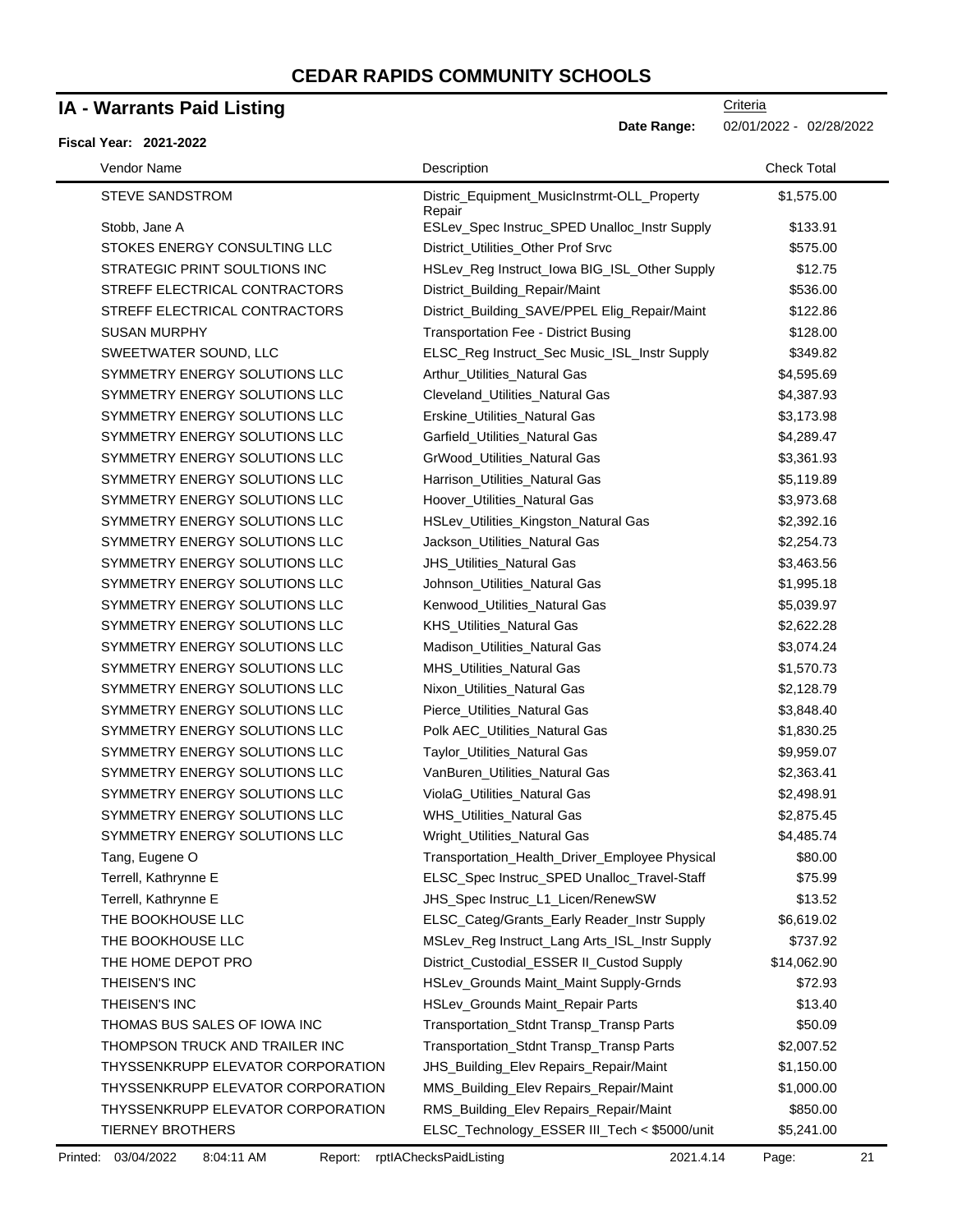### **IA - Warrants Paid Listing**

#### **Fiscal Year: 2021-2022**

**Date Range:** 02/01/2022 - 02/28/2022

| Vendor Name                        | Description                                             | <b>Check Total</b> |
|------------------------------------|---------------------------------------------------------|--------------------|
| <b>TIERNEY BROTHERS</b>            | <b>Technology Inventory-General Stock</b>               | \$1,023.00         |
| <b>TIMOTHY KORTEMEYER</b>          | MMS_Cocurr Instruct_Activity_Non-Emp Official           | \$100.00           |
| TINA WINGS DBA: GLITZ & GLAM PAI   | Polk AEC_Categ/Grants_SPED Activity_Inst Purch<br>Sr    | \$315.00           |
| TO THE RESCUE                      | HGLev_Student Transp_L1_TransPrivCont                   | \$100.00           |
| <b>TODD AMBROSY</b>                | FMS_Cocurr Instruct_Activity_Non-Emp Official           | \$70.00            |
| TOP GEAR APPAREL & PROMOTIONS INC. | HSLev_Reg Instruct_AdvPlacemTest_Other Supply           | \$204.60           |
| TOP SHOP LLC                       | District_Building_B/G_Repair Parts                      | \$1,575.50         |
| TRANSFER INC.                      | HSLev_Voc<br>Instruct_CarlPerkinsGr_Licen/RenewSW       | \$6,000.00         |
| <b>TRAVIS PIERSON</b>              | RMS_Cocurr Instruct_BldgActivityS_Non-Emp<br>Official   | \$60.00            |
| TREASURER-STATE OF IOWA            | State Income Tax                                        | \$382,987.65       |
| TRINITY LANE PRESCHOOL             | Trinity Lane CP_SW Vol Presch_Inst Purch Srvc           | \$20,564.54        |
| <b>TRINITY LANE PRESCHOOL</b>      | Trinity Lane CP_SW Vol Presch_Other Prof Srvc           | \$15.00            |
| <b>TRINITY LUTHERAN SCHOOL</b>     | TrinityLutheran CP_SW Vol Presch_Inst Purch Srvc        | \$11,940.06        |
| Tritle, Kathryn E                  | ELSC_Spec Instruc_SPED Unalloc_Travel-Staff             | \$195.23           |
| TRUCK COUNTRY OF CEDAR RAPIDS      | Transportation_Stdnt Transp_Transp Parts                | \$516.13           |
| <b>TYLER TECHNOLOGIES INC</b>      | ELSC_Data Process_Business_Licen/RenewSW                | \$2,980.00         |
| <b>ULINE</b>                       | ELSC_Printing_Other Supply                              | \$108.32           |
| <b>ULINE</b>                       | ELSC_Purchasing_Purch/Warehouse_Other<br>Supply         | \$141.61           |
| UNITED LABORATORIES INC            | Transportation_Stdnt Transp_Grease/Oil/Lub              | \$672.31           |
| UNITED PARCEL SERVICE              | ELSC_Business_Purch/Warehouse_Postage/UPS               | \$62.00            |
| UNITED REFRIGERATION               | District_Building_Mechanic Stock_Repair Parts           | \$24.73            |
| UNITED WAY OF EAST CENTRAL IOWA    | United Way                                              | \$2,547.94         |
| <b>US AWARDS INC</b>               | KHS_Reg Instruct_School_Other Supply                    | \$58.83            |
| US BANK NATIONAL ASSOCIATION       | Cleveland_Library_Media_School_Office Supply            | \$8.90             |
| US BANK NATIONAL ASSOCIATION       | Cleveland_Principal Office_School_Other Supply          | \$87.59            |
| US BANK NATIONAL ASSOCIATION       | Cleveland_Reg Instr_School_Other Supply                 | \$237.47           |
| US BANK NATIONAL ASSOCIATION       | CRVA_Reg Instruct_School_Instr Supply                   | \$15.00            |
| US BANK NATIONAL ASSOCIATION       | CRVA_Reg Instruct_School_Other Supply                   | \$209.45           |
| US BANK NATIONAL ASSOCIATION       | District_Building_Mechanic Stock_Repair Parts           | \$1,915.36         |
| US BANK NATIONAL ASSOCIATION       | District_Cocurr Inst_Derecho_Equip<br>\$500-\$4999/unit | \$525.98           |
| US BANK NATIONAL ASSOCIATION       | District_Health_GEER II_Other Supply                    | \$1,491.13         |
| US BANK NATIONAL ASSOCIATION       | District_Reg Instruct_Derecho_Other Supply              | \$111.80           |
| US BANK NATIONAL ASSOCIATION       | District_Utilities_Disposal/Haul                        | \$11,887.68        |
| US BANK NATIONAL ASSOCIATION       | Due To Five Seasons Day Care                            | \$12,043.53        |
| US BANK NATIONAL ASSOCIATION       | Due to Nutrition                                        | \$165.73           |
| US BANK NATIONAL ASSOCIATION       | ELSC_Comm Relation_Purch Tech Srvc                      | \$139.95           |
| US BANK NATIONAL ASSOCIATION       | ELSC_Human Resource_Other Prof Srvc                     | \$82.00            |
| US BANK NATIONAL ASSOCIATION       | ELSC_Nursing_Health Srvcs_Other Prof Srvc               | \$49.00            |
| US BANK NATIONAL ASSOCIATION       | ELSC_Nursing_MetroCareConn_Other Supply                 | \$23.20            |
| US BANK NATIONAL ASSOCIATION       | ELSC_Office Supt_ELSC Eq/Supp_Other Supply              | \$26.56            |
| US BANK NATIONAL ASSOCIATION       | ELSC_OLL_Deputy Supt_Other Supply                       | \$199.44           |
| US BANK NATIONAL ASSOCIATION       | ELSC_OLL_Deputy Supt_Ref/Resch Mat                      | \$41.48            |
| US BANK NATIONAL ASSOCIATION       | ELSC_Payroll/Benefit_Office Supply                      | \$203.19           |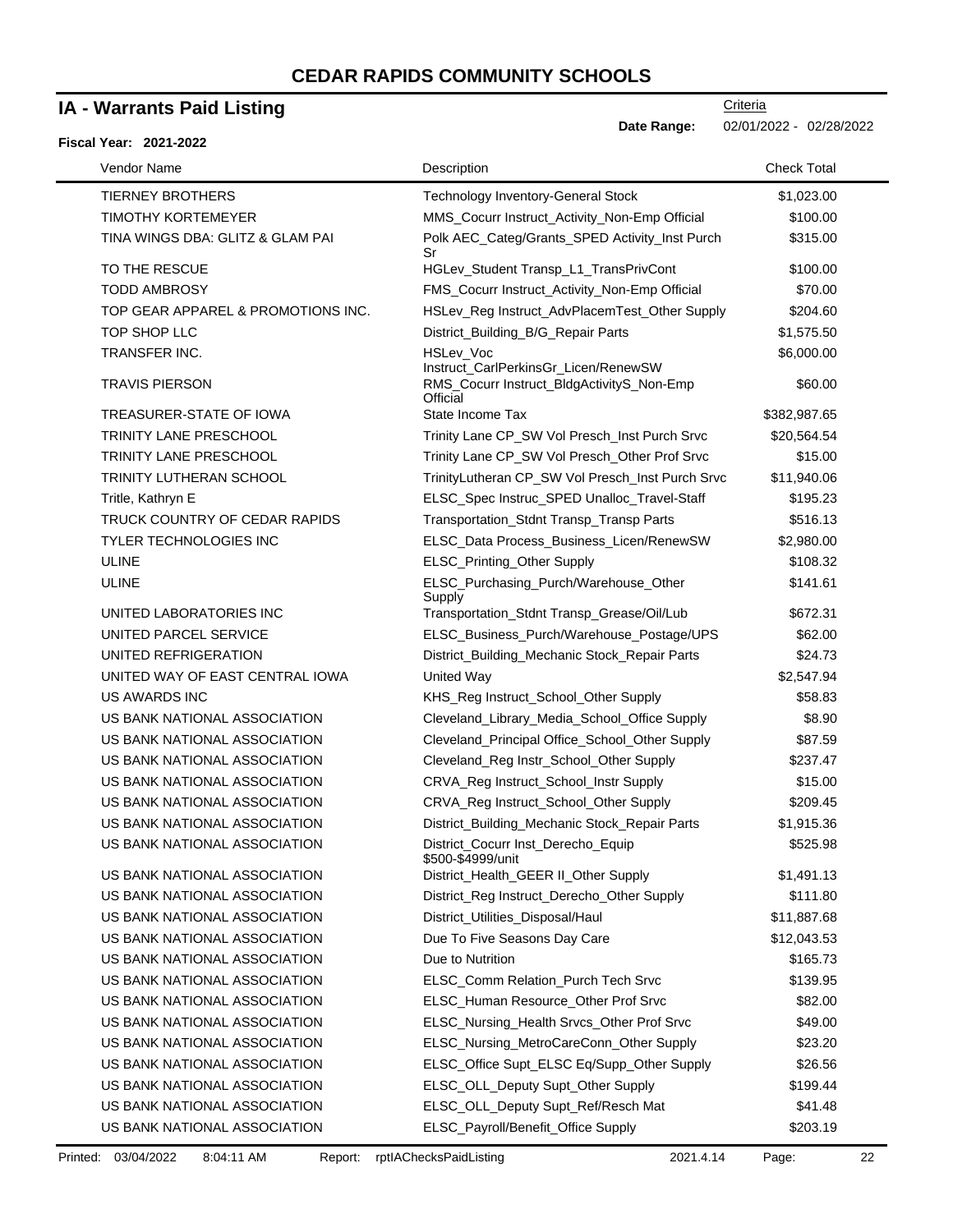### **IA - Warrants Paid Listing**

#### **Fiscal Year: 2021-2022**

| Vendor Name                  | Description                                          | <b>Check Total</b> |
|------------------------------|------------------------------------------------------|--------------------|
| US BANK NATIONAL ASSOCIATION | ELSC_Purchasing_Purch/Warehouse_Other<br>Supply      | \$5.34             |
| US BANK NATIONAL ASSOCIATION | ELSC_Spec Instruc_L3_Travel-Staff                    | \$698.31           |
| US BANK NATIONAL ASSOCIATION | ELSC_SPED Admin_Spec Srvc Admin_Travel-Staff         | \$3,543.80         |
| US BANK NATIONAL ASSOCIATION | ELSC_StaDevNon-Ins_Health_Wksp/RegisFee              | \$583.50           |
| US BANK NATIONAL ASSOCIATION | ELSC_Superintendent_Phone/Data Srvc                  | \$50.58            |
| US BANK NATIONAL ASSOCIATION | ELSC_SW Vol Presch_Subscription                      | \$36.00            |
| US BANK NATIONAL ASSOCIATION | ELSC_Technology_Licen/RenewSW                        | \$59.97            |
| US BANK NATIONAL ASSOCIATION | ELSC_Technology_Purch Tech Srvc                      | \$531.50           |
| US BANK NATIONAL ASSOCIATION | ELSC_Technology_Tech < \$5000/unit                   | \$6,199.54         |
| US BANK NATIONAL ASSOCIATION | ESLev_Reg Instruct_Elem Read_ISL_Instr Supply        | \$14,681.54        |
| US BANK NATIONAL ASSOCIATION | ESLev_Reg Instruct_Nat Sci_ISL_Instr Supply          | \$19.88            |
| US BANK NATIONAL ASSOCIATION | FMS_Inst Staff Dev_School_Wksp/RegisFee              | \$0.00             |
| US BANK NATIONAL ASSOCIATION | FMS_Nursing_School_Medical Supply                    | \$27.93            |
| US BANK NATIONAL ASSOCIATION | FMS_Reg Instruct_MS-Grade 8_Other Supply             | \$22.96            |
| US BANK NATIONAL ASSOCIATION | FMS_Reg Instruct_School_Subscription                 | \$74.50            |
| US BANK NATIONAL ASSOCIATION | Garfield_Principal Office_School_Office Supply       | \$183.50           |
| US BANK NATIONAL ASSOCIATION | Garfield_Reg Instr_School_Instr Supply               | \$274.67           |
| US BANK NATIONAL ASSOCIATION | Garfield_Reg Instr_School_Other Supply               | \$75.90            |
| US BANK NATIONAL ASSOCIATION | Garfield_Reg Instr_School_Subscription               | \$128.27           |
| US BANK NATIONAL ASSOCIATION | Garfield_Reg Instruct_PBIS_Other Supply              | \$404.34           |
| US BANK NATIONAL ASSOCIATION | Grant_Reg Instr_School_Instr Supply                  | \$506.54           |
| US BANK NATIONAL ASSOCIATION | Harrison_Reg Instr_School_Instr Supply               | \$544.07           |
| US BANK NATIONAL ASSOCIATION | Hiawatha_Utilities_Water/Sewer                       | \$712.88           |
| US BANK NATIONAL ASSOCIATION | HMS_Cocurr Instruct_Enrich_Other Supply              | \$50.97            |
| US BANK NATIONAL ASSOCIATION | HMS_Inst Staff Dev_School_Other Supply               | \$391.28           |
| US BANK NATIONAL ASSOCIATION | HMS_Library_Media_School_Library Books               | \$788.40           |
| US BANK NATIONAL ASSOCIATION | HMS_Library_Media_School_Office Supply               | \$367.69           |
| US BANK NATIONAL ASSOCIATION | HMS_Reg Instruct_School_Other Supply                 | \$135.06           |
| US BANK NATIONAL ASSOCIATION | HMS_Voc Instruct_Industr Arts_School_Instr<br>Supply | \$99.48            |
| US BANK NATIONAL ASSOCIATION | Hoover_Categ/Grants_InnovatAtRisk_Instr Supply       | \$2,735.34         |
| US BANK NATIONAL ASSOCIATION | HSLev_OLL_Exec Dir HS_Ref/Resch Mat                  | \$9.95             |
| US BANK NATIONAL ASSOCIATION | HSLev_Reg Instruct_Iowa BIG_ISL_Instr Supply         | \$320.44           |
| US BANK NATIONAL ASSOCIATION | Jackson_Reg Instr_School_Instr Supply                | \$85.36            |
| US BANK NATIONAL ASSOCIATION | JHS_Categ/Grants_Special Olympics_Other Supply       | \$23.56            |
| US BANK NATIONAL ASSOCIATION | JHS_Cocurr Instruct_Speech_Other Supply              | \$15.99            |
| US BANK NATIONAL ASSOCIATION | JHS_Comm Mobility_L3_Instr Supply                    | \$49.48            |
| US BANK NATIONAL ASSOCIATION | JHS_Principal Office_School_Office Supply            | \$12.58            |
| US BANK NATIONAL ASSOCIATION | JHS_Reg Instruct_Art_School_Instr Supply             | \$232.52           |
| US BANK NATIONAL ASSOCIATION | JHS_Reg Instruct_BusEd_School_Licen/RenewSW          | \$12.50            |
| US BANK NATIONAL ASSOCIATION | JHS_Reg Instruct_ELL_School_Other Supply             | \$524.04           |
| US BANK NATIONAL ASSOCIATION | JHS_Reg Instruct_Lang Arts_School_Instr Supply       | \$449.70           |
| US BANK NATIONAL ASSOCIATION | JHS_Reg Instruct_Nat Sci_School_Instr Supply         | \$76.58            |
| US BANK NATIONAL ASSOCIATION | JHS_Reg Instruct_School_Other Supply                 | \$103.27           |
| US BANK NATIONAL ASSOCIATION | JHS_Reg Instruct_School_TxtBks&Manual                | \$40.49            |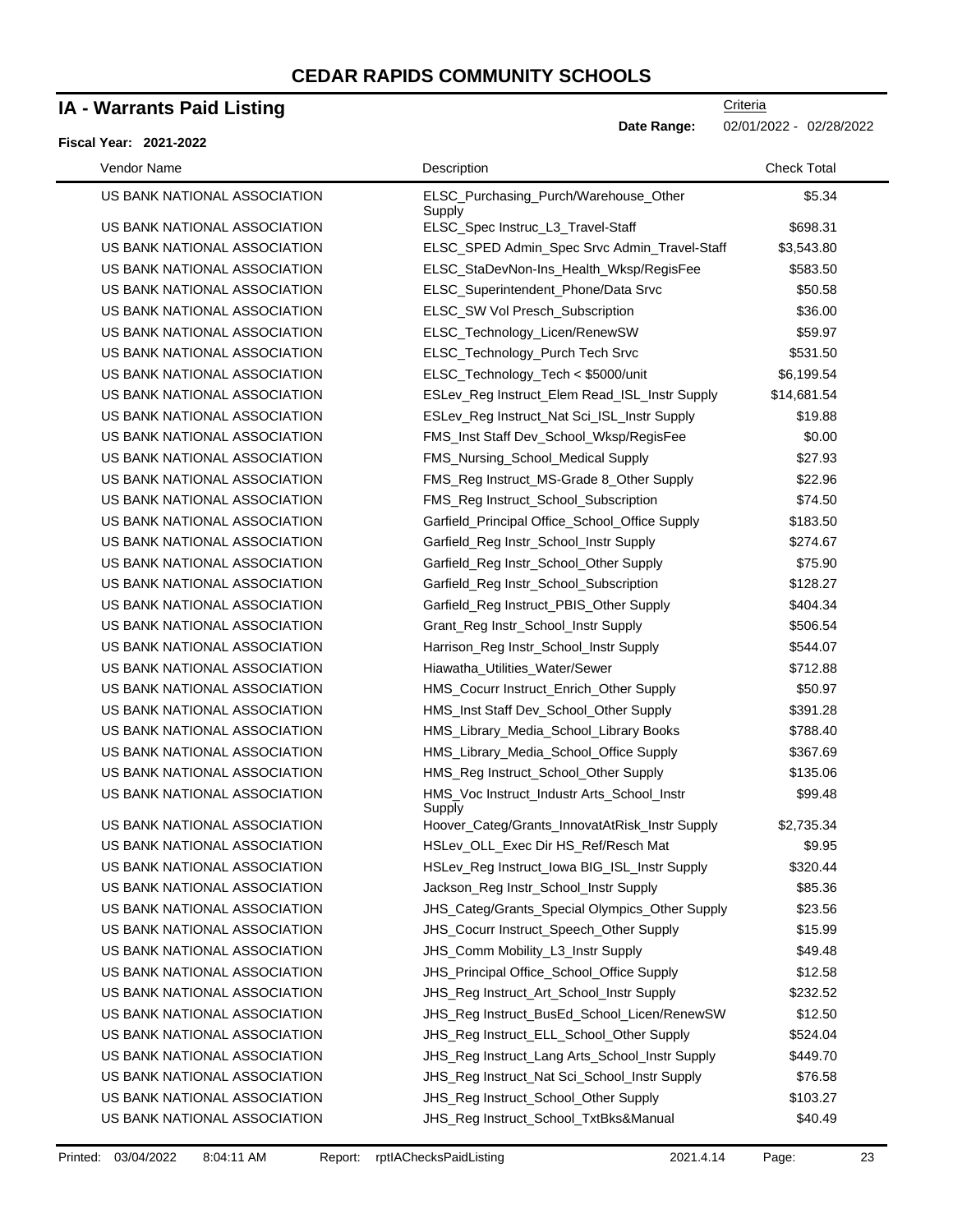## **IA - Warrants Paid Listing**

#### **Fiscal Year: 2021-2022**

 $\blacksquare$ 

| Vendor Name                  | Description                                                          | <b>Check Total</b> |
|------------------------------|----------------------------------------------------------------------|--------------------|
| US BANK NATIONAL ASSOCIATION | JHS Spec Instruc SPED Unalloc Instr Supply                           | \$91.96            |
| US BANK NATIONAL ASSOCIATION | JHS_Voc Instruct_FCS_School_Instr Supply                             | \$79.75            |
| US BANK NATIONAL ASSOCIATION | Johnson_Reg Instr_School_Other Supply                                | \$227.56           |
| US BANK NATIONAL ASSOCIATION | Kenwood_Cocurr Instruct_Enrich_Other Supply                          | \$266.66           |
| US BANK NATIONAL ASSOCIATION | Kenwood Library Media School Office Supply                           | \$53.73            |
| US BANK NATIONAL ASSOCIATION | Kenwood_Principal Office_School_Other Supply                         | \$22.97            |
| US BANK NATIONAL ASSOCIATION | Kenwood_Reg Instr_Health&PE_School_Instr<br>Supply                   | \$255.80           |
| US BANK NATIONAL ASSOCIATION | Kenwood_Reg Instr_School_Instr Supply                                | \$238.21           |
| US BANK NATIONAL ASSOCIATION | Kenwood_Reg Instr_School_Other Supply                                | \$2,218.57         |
| US BANK NATIONAL ASSOCIATION | Kenwood_Reg Instruct_Furn/Eq_Other Supply                            | \$98.99            |
| US BANK NATIONAL ASSOCIATION | Kenwood_Reg Instruct_PBIS_Other Supply                               | \$511.39           |
| US BANK NATIONAL ASSOCIATION | Kenwood_Spec Instruc_SPED Unalloc_Instr Supply                       | \$27.81            |
| US BANK NATIONAL ASSOCIATION | KHS_Comm Mobility_L3_Instr Supply                                    | \$12.03            |
| US BANK NATIONAL ASSOCIATION | KHS_Inst Staff Dev_School_Other Supply                               | \$52.62            |
| US BANK NATIONAL ASSOCIATION | KHS_Principal Office_School_Other Supply                             | \$390.09           |
| US BANK NATIONAL ASSOCIATION | KHS_Reg Instruct_Art_School_Instr Supply                             | \$1,501.73         |
| US BANK NATIONAL ASSOCIATION | KHS_Reg Instruct_Nat Sci_School_Instr Supply                         | \$1,145.76         |
| US BANK NATIONAL ASSOCIATION | KHS_Reg Instruct_School_Instr Supply                                 | \$20.00            |
| US BANK NATIONAL ASSOCIATION | KHS_Reg Instruct_School_Other Supply                                 | \$224.19           |
| US BANK NATIONAL ASSOCIATION | KHS_StaDevNon-Ins_Admin PD_Wksp/RegisFee                             | \$30.00            |
| US BANK NATIONAL ASSOCIATION | KHS_Voc Instruct_FCS_School_Instr Supply                             | \$63.30            |
| US BANK NATIONAL ASSOCIATION | Madison_Principal Office_School_Other Supply                         | \$72.98            |
| US BANK NATIONAL ASSOCIATION | Madison_Reg Instr_School_Instr Supply                                | \$139.47           |
| US BANK NATIONAL ASSOCIATION | MHS_Library_Media_School_Library Books                               | \$11.59            |
| US BANK NATIONAL ASSOCIATION | MHS_Metro Daycare_School_Instr Supply                                | \$560.79           |
| US BANK NATIONAL ASSOCIATION | MHS_Principal Office_School_Other Supply                             | \$152.86           |
| US BANK NATIONAL ASSOCIATION | MHS_Reg Instruct_School_Other Supply                                 | \$106.25           |
| US BANK NATIONAL ASSOCIATION | MHS_RegEduc_Mgmt Detail-1_Other Supply                               | \$83.15            |
| US BANK NATIONAL ASSOCIATION | MHS_Voc Instruct_Industr Arts_School_Instr                           | \$284.48           |
| US BANK NATIONAL ASSOCIATION | Supply<br>MHS_Voc Instruct_Industr                                   | \$225.00           |
| US BANK NATIONAL ASSOCIATION | Arts_School_StdtEntryFee<br>MMS_Categ/Grants_UnityPoint Health_Other | \$221.55           |
| US BANK NATIONAL ASSOCIATION | Supply<br>MMS_Inst Staff Dev_Magnet_Wksp/RegisFee                    | \$518.00           |
| US BANK NATIONAL ASSOCIATION | MMS_Reg Instruct_Orchestra_School_Instr Supply                       | \$6.00             |
| US BANK NATIONAL ASSOCIATION | MMS_Reg Instruct_School_Other Supply                                 | \$85.00            |
| US BANK NATIONAL ASSOCIATION | MMS_Reg Instruct_Voc Music_School_Instr Supply                       | \$137.10           |
| US BANK NATIONAL ASSOCIATION | MMS_School Innov_Magnet_Travel-Staff                                 | \$654.72           |
| US BANK NATIONAL ASSOCIATION | Nixon_Reg Instr_School_Instr Supply                                  | \$46.94            |
| US BANK NATIONAL ASSOCIATION | Nixon_Reg Instr_School_Other Supply                                  | \$80.96            |
|                              |                                                                      |                    |
| US BANK NATIONAL ASSOCIATION | Nixon_Utilities_Water/Sewer                                          | \$456.58           |
| US BANK NATIONAL ASSOCIATION | <b>PCard Fraud/Credits</b>                                           | (\$54.00)          |
| US BANK NATIONAL ASSOCIATION | Pierce_Reg Instr_School_Instr Supply                                 | \$43.98            |
| US BANK NATIONAL ASSOCIATION | Pierce_Reg Instr_School_Other Supply                                 | \$191.36           |
| US BANK NATIONAL ASSOCIATION | Pierce_Spec Instruc_SPED Unalloc_Instr Supply                        | \$219.42           |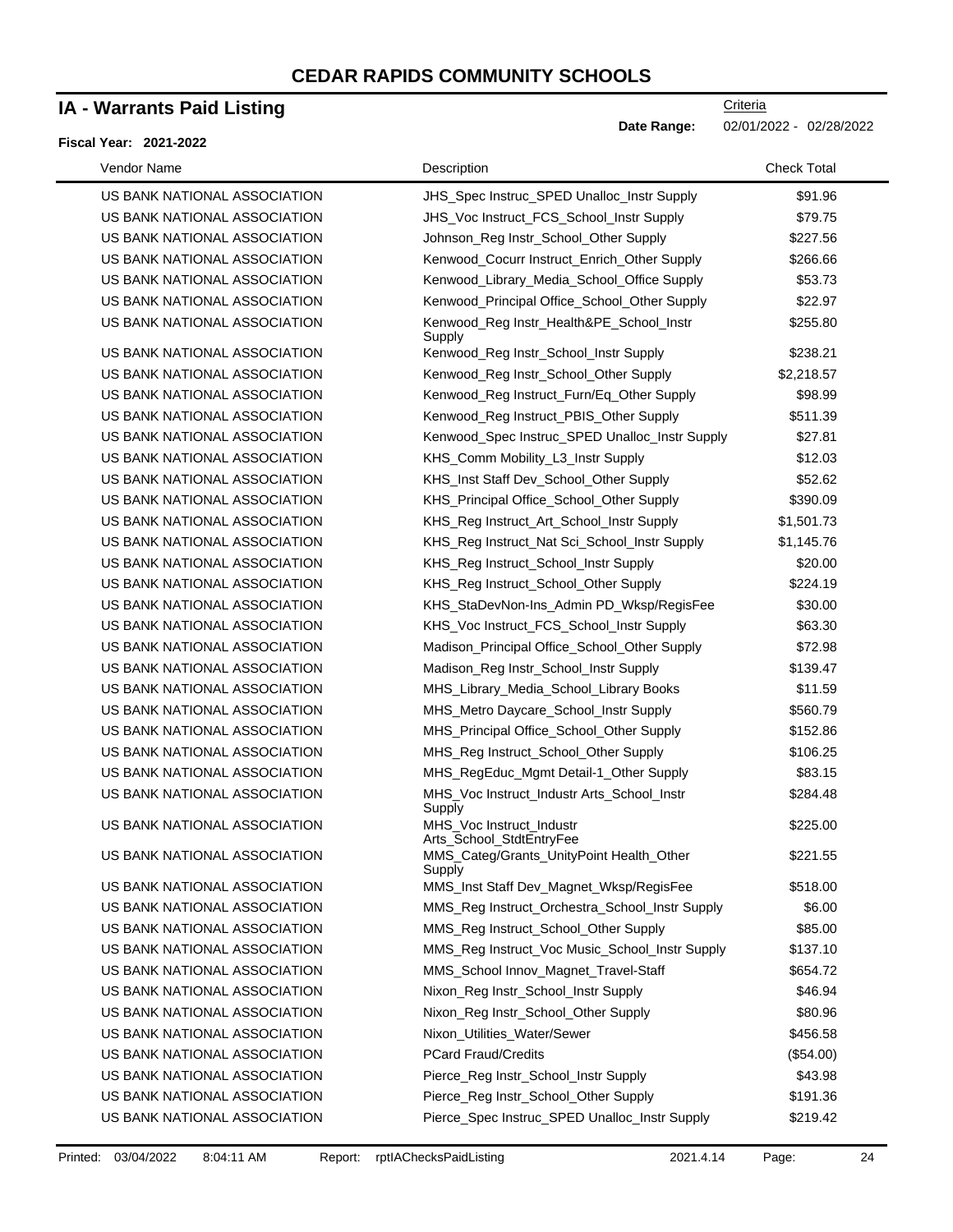## **IA - Warrants Paid Listing**

#### **Fiscal Year: 2021-2022**

| Vendor Name                      | Description                                           | <b>Check Total</b> |
|----------------------------------|-------------------------------------------------------|--------------------|
| US BANK NATIONAL ASSOCIATION     | RMS_Principal Office_School_Postage/UPS               | \$7.38             |
| US BANK NATIONAL ASSOCIATION     | RMS_Reg Instruct_PBIS_Other Supply                    | \$161.70           |
| US BANK NATIONAL ASSOCIATION     | RMS_School Innov_Magnet_Other Supply                  | \$279.52           |
| US BANK NATIONAL ASSOCIATION     | Taylor_Reg Instruct_School_Licen/RenewSW              | (\$39.00)          |
| US BANK NATIONAL ASSOCIATION     | Taylor_School Innov_Magnet_Other Supply               | \$272.86           |
| US BANK NATIONAL ASSOCIATION     | TMS_Reg Instruct_Furn/Eq_Other Supply                 | \$497.44           |
| US BANK NATIONAL ASSOCIATION     | TMS_Reg Instruct_Math_School_Instr Supply             | \$9.99             |
| US BANK NATIONAL ASSOCIATION     | TMS_Reg Instruct_Nat Sci_School_Instr Supply          | \$6.93             |
| US BANK NATIONAL ASSOCIATION     | TMS_Reg Instruct_School_Instr Supply                  | \$127.93           |
| US BANK NATIONAL ASSOCIATION     | TMS_Reg Instruct_School_Other Supply                  | \$866.92           |
| US BANK NATIONAL ASSOCIATION     | TMS_Spec Instruc_SPED Unalloc_Instr Supply            | \$58.40            |
| US BANK NATIONAL ASSOCIATION     | TMS_Voc Instruct_FCS_School_Instr Supply              | \$260.08           |
| US BANK NATIONAL ASSOCIATION     | Transition Ctr_Comm Mobility_L3_Instr Supply          | \$149.59           |
| US BANK NATIONAL ASSOCIATION     | Transportation_Student Transp_Gasoline                | \$324.94           |
| US BANK NATIONAL ASSOCIATION     | Truman_Reg Instr_School_Instr Supply                  | \$382.34           |
| US BANK NATIONAL ASSOCIATION     | Truman_Reg Instr_School_Other Supply                  | \$1,317.15         |
| US BANK NATIONAL ASSOCIATION     | VanBuren_Reg Instr_School_Instr Supply                | \$19.10            |
| US BANK NATIONAL ASSOCIATION     | VanBuren_Reg Instruct_ESSER 20%_Instr Supply          | \$525.40           |
| US BANK NATIONAL ASSOCIATION     | VanBuren Title I ESSA Impr Instr Supply               | \$1,078.01         |
| US BANK NATIONAL ASSOCIATION     | ViolaG_Principal Office_School_Other Supply           | \$48.77            |
| US BANK NATIONAL ASSOCIATION     | ViolaG_Reg Instruct_School_Other Supply               | \$197.99           |
| US BANK NATIONAL ASSOCIATION     | WHS_Categ/Grants_CRCSD Fnd_Instr Supply               | \$14.91            |
| US BANK NATIONAL ASSOCIATION     | WHS_Cocurr Instruct_Speech_Other Supply               | \$79.54            |
| US BANK NATIONAL ASSOCIATION     | WHS_Library_Media_School_Library Books                | \$172.66           |
| US BANK NATIONAL ASSOCIATION     | WHS_Library_Media_School_Purch Tech Srvc              | \$2.56             |
| US BANK NATIONAL ASSOCIATION     | WHS_Nursing_School_Medical Supply                     | (\$15.10)          |
| US BANK NATIONAL ASSOCIATION     | WHS_Reg Instruct_Art_School_Instr Supply              | \$1,015.62         |
| US BANK NATIONAL ASSOCIATION     | WHS_Reg Instruct_Business Ed_School_Other<br>Supply   | \$66.04            |
| US BANK NATIONAL ASSOCIATION     | WHS_Reg Instruct_Nat Sci_School_Instr Supply          | \$86.85            |
| US BANK NATIONAL ASSOCIATION     | WHS_Reg Instruct_School_Instr Supply                  | \$185.85           |
| US BANK NATIONAL ASSOCIATION     | WHS_Spec Instruc_L3_Other Supply                      | \$72.24            |
| US BANK NATIONAL ASSOCIATION     | WHS_Voc Instruct_FCS_School_Instr Supply              | \$26.84            |
| US BANK NATIONAL ASSOCIATION     | WMS Library Media School Library Books                | \$381.36           |
| US BANK NATIONAL ASSOCIATION     | WMS_Nursing_School_Medical Supply                     | \$48.91            |
| US BANK NATIONAL ASSOCIATION     | Wrigh_Title I_ESSA Sch Impr_Carryover_Other<br>Supply | \$2,760.57         |
| US BANK NATIONAL ASSOCIATION     | Wright_Title I_ESSA Sch Impr_Other Supply             | \$3,687.31         |
| US BANK NATIONAL ASSOCIATION     | WWillow_Reg Instr_School_Instr Supply                 | \$176.06           |
| VAN METER INC                    | <b>Custodial Inventory-General Stock</b>              | \$10,624.32        |
| VAN METER INC                    | District_Building_B/G_Repair Parts                    | \$27.76            |
| VAN METER INC                    | District_Building_Mechanic Stock_Repair Parts         | \$179.71           |
| VAN METER INC                    | District_Custodial_Repair Parts                       | \$650.85           |
| <b>VENUWORKS OF CEDAR RAPIDS</b> | FMS_Categ/Grants_CRCSD Fnd_StdtEntryFee               | \$292.00           |
| <b>VETTER PARKS LUMBER CO</b>    | District_Building_B/G_Repair Parts                    | \$394.80           |
| VINTON-SHELLSBURG COMMUNITY SCHO | ELSC_Reg Instruct_Reg_Open Enroll_Tuition OE          | \$3,524.00         |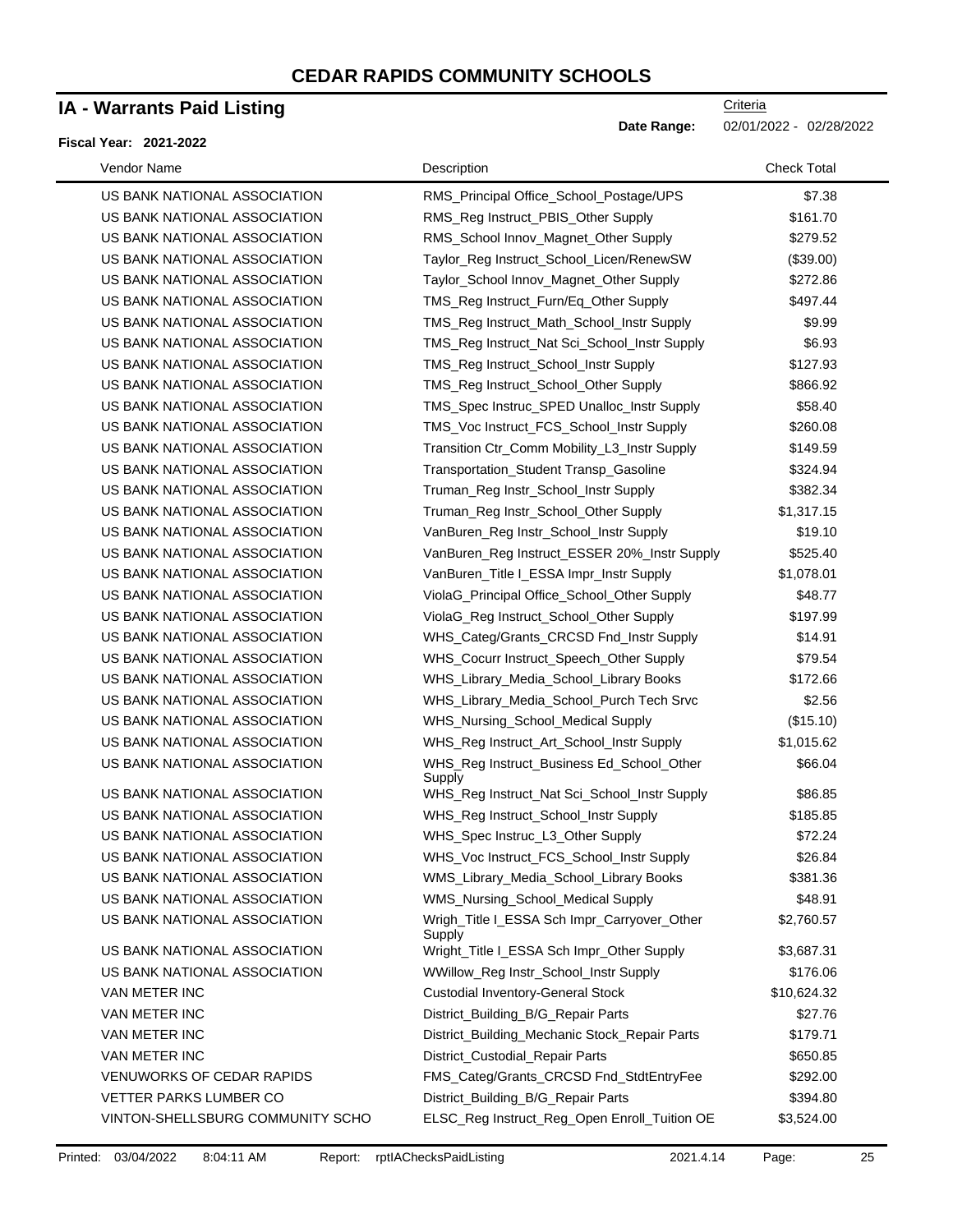## **IA - Warrants Paid Listing**

#### **Fiscal Year: 2021-2022**

| Vendor Name                        | Description                                             | <b>Check Total</b> |
|------------------------------------|---------------------------------------------------------|--------------------|
| VINTON-SHELLSBURG COMMUNITY SCHO   | ELSC_Reg Instruct_Reg_TLC_Tuition OE                    | \$392.02           |
| VINTON-SHELLSBURG COMMUNITY SCHO   | HomeSchool_Reg Instruct_Reg_HSAP_Tuition OE             | \$1,057.20         |
| Von Stein, Deborah A               | Transportation_StdntTrans_DriversTrip_Travel-Staf       | \$11.10            |
| <b>VOYA FINANCIAL</b>              | 403B Retirement                                         | \$212,251.61       |
| <b>WAGEWORKS INC</b>               | IRS 125 Dep Care - Odd Plan Years                       | \$15,112.34        |
| <b>WAGEWORKS INC</b>               | IRS 125 Medical - Even Plan Year                        | \$158.00           |
| <b>WAGEWORKS INC</b>               | IRS 125 Medical - Odd Plan Year                         | \$25,694.76        |
| <b>WALCRO INC</b>                  | District_Building_B/G_Repair Parts                      | \$18.32            |
| <b>WALCRO INC</b>                  | District_Building_Carp Stock_Repair Parts               | \$141.27           |
| Walker, Stacia L                   | ELSC_Instrucl Improve_CCT_Travel-Staff                  | \$140.58           |
| WEISSMAN'S THEATRICAL SUPPLIES INC | HMS_Cocurr Instruct_BldgActivitySupp_Other<br>Supply    | \$272.19           |
| WELLMARK-BLUE CROSS BLUE SHIELD    | ELSC_Payroll/Benefit_Purch Tech Srvc                    | \$1,471.50         |
| Welsh, Scotty L                    | Transportation_StdntTrans_DriversTrip_Travel-Staf       | \$16.29            |
| WEST MUSIC COMPANY INC             | District_Reg Instruct_Derecho_Equip<br>\$500-\$4999/uni | \$4,326.95         |
| WEST MUSIC COMPANY INC             | District_Reg Instruct_Derecho_Other Supply              | \$3,680.11         |
| WEST MUSIC COMPANY INC             | ELSC_Reg Inst_Sec Music_ISL_Equip<br>\$500-\$4999/unit  | \$750.00           |
| WEST MUSIC COMPANY INC             | FMS_Reg Instruct_Band_School_Instr Supply               | \$333.05           |
| WEST MUSIC COMPANY INC             | FMS_Reg Instruct_MuInstrRp-OLL_Property Repair          | \$793.50           |
| WEST MUSIC COMPANY INC             | HMS_Reg Instruct_Band_School_Instr Supply               | \$413.89           |
| WEST MUSIC COMPANY INC             | HMS_Reg Instruct_MuInstrRp-OLL_Property<br>Repair       | \$128.50           |
| WEST MUSIC COMPANY INC             | JHS_Reg Instruct_Band_School_Instr Supply               | \$250.15           |
| WEST MUSIC COMPANY INC             | JHS_Reg Instruct_MuInstrRp-OLL_Property Repair          | \$11.99            |
| WEST MUSIC COMPANY INC             | RMS_Equipment_Music Instrmt_Property Repair             | \$738.32           |
| WEST MUSIC COMPANY INC             | RMS_Reg Instruct_Band_School_Instr Spuply               | \$324.38           |
| WEST MUSIC COMPANY INC             | TMS_Reg Instruct_Band_MusicRepair_Instr Supply          | \$65.98            |
| <b>WEST MUSIC COMPANY INC</b>      | TMS_Reg Instruct_MuInstrRp-OLL_Property Repair          | \$195.50           |
| WEST MUSIC COMPANY INC             | WHS_Reg Instruct_Band_School_Instr Supply               | \$25.98            |
| WEST MUSIC COMPANY INC             | WHS_Reg Instruct_Voc Music_School_Instr Supply          | \$569.14           |
| WEST MUSIC COMPANY INC             | WMS_Equipment_Music Instrmt_Property Repair             | \$1,450.50         |
| WEST MUSIC COMPANY INC             | WMS_Reg Instruct_Band_MusicRepair_Instr<br>Supply       | \$34.99            |
| WEST MUSIC COMPANY INC             | WMS_Reg Instruct_Band_School_Instr Supply               | \$543.26           |
| WILLIAM ANDREW MAY                 | HMS_Cocurr Instruct_Activity_Non-Emp Official           | \$90.00            |
| Willman, Micki S                   | ELSC_Recruitment_ESSER III_EE Tuition Reimb             | \$1,745.00         |
| WINDSTAR LINES INC                 | Transportation_Stdnt Transp_TransPrivCont               | \$36,333.25        |
| <b>WINDSTREAM</b>                  | FMS_Principal Office_School_Phone/Data Srvc             | \$19.35            |
| <b>WINDSTREAM</b>                  | JHS_Principal Office_School_Phone/Data Srvc             | \$62.88            |
| WINDSTREAM                         | KHS_Principal Office_School_Phone/Data Srvc             | \$131.72           |
| <b>WINDSTREAM</b>                  | RMS_Principal Office_School_Phone/Data Srvc             | \$62.88            |
| <b>WINDSTREAM</b>                  | TMS_Principal Office_School_Phone/Data Srvc             | \$104.06           |
| <b>WINDSTREAM</b>                  | WHS_Principal Office_School_Phone/Data Srvc             | \$62.88            |
| WINNING STREAK INC                 | Polk AEC_Categ/Grants_SPED Activity_Inst Purch<br>Sr    | \$479.05           |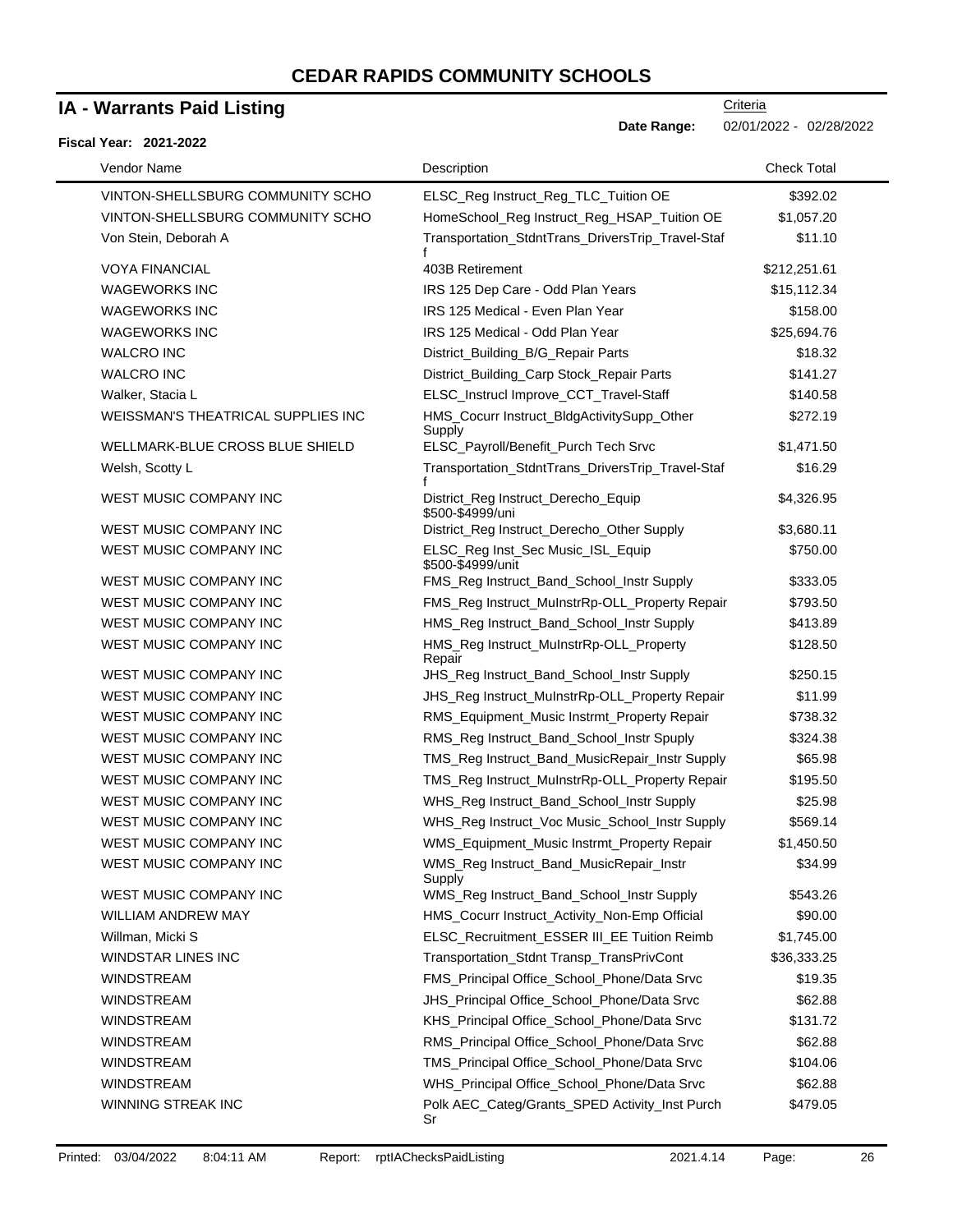| <b>IA - Warrants Paid Listing</b> |                                              | Criteria                                                                                        |                         |
|-----------------------------------|----------------------------------------------|-------------------------------------------------------------------------------------------------|-------------------------|
|                                   | <b>Fiscal Year: 2021-2022</b>                | Date Range:                                                                                     | 02/01/2022 - 02/28/2022 |
|                                   | Vendor Name                                  | Description                                                                                     | <b>Check Total</b>      |
|                                   | Winter, Gerald J                             | Transportation_StdntTrans_DriversTrip_Travel-Staf                                               | \$13.50                 |
|                                   | ZANER-BLOSER INC                             | ESLev_Reg Instruct_Elem Read_ISL_Instr Supply                                                   | \$7,657.65              |
|                                   | Zangerle, Jill R                             | Johnson_Reg Instr_School_Other Supply                                                           | \$39.14                 |
|                                   |                                              | Voids: \$1,200.22 Fund Total:                                                                   | \$19,732,617.21         |
|                                   | Fund: Management Fund                        |                                                                                                 |                         |
|                                   | <b>EMC INSURANCE COMPANY</b>                 | District_Stdnt Transp_Other Insurance                                                           | \$4,000.00              |
|                                   | METRO INTERAGENCY INSURANCE PROG             | Health Insurance                                                                                | \$84,408.00             |
|                                   | <b>RELIANCE STANDARD</b>                     | District_Reg Instruct_Retiree Life Ins 100k ER pd                                               | \$90.00                 |
|                                   | Smith, Angela M                              | District_Reg Instruct_Other Insurance                                                           | \$56.75                 |
|                                   | UNITED HEARTLAND                             | District_Custodial_Worker Comp Ins                                                              | \$12,287.77             |
|                                   | UNITED HEARTLAND                             | District_F/N-Lunch_Worker Comp Ins                                                              | \$8,257.77              |
|                                   | UNITED HEARTLAND                             | District_Five Seasons Daycare_Worker Comp                                                       | \$160.64                |
|                                   | UNITED HEARTLAND                             | District_Principal Office_Worker Comp Ins                                                       | \$3,663.03              |
|                                   | UNITED HEARTLAND                             | District_Reg Instruct_Worker Comp Ins                                                           | \$42,094.50             |
|                                   | UNITED HEARTLAND                             | District_Stdnt Transp_Worker Comp Ins                                                           | \$2,030.28              |
|                                   |                                              | <b>Fund Total:</b>                                                                              | \$157,048.74            |
|                                   | Fund: PPEL - Physical Plant & Equipment Fund |                                                                                                 |                         |
|                                   | ADVANCE BUILDERS CORP                        | Dist_Bldg Impr_Roof Replc 22-23_Construct Srvc                                                  | \$139.39                |
|                                   | ADVANCE BUILDERS CORP                        | Retain-Roof Replacement 21-22                                                                   | \$37,200.00             |
|                                   | ALL TEMP REFRIGERATION INC                   | District_Bldg Repairs_Major Repair_ConstrctSrvc                                                 | \$438.00                |
|                                   | ALL TEMP REFRIGERATION INC                   | Retain_Heat Pump Replace 21-22                                                                  | \$7,878.72              |
|                                   | ALL TEMP REFRIGERATION INC                   | Retain_Taylor_HVAC Replace 21-22                                                                | \$4,170.73              |
|                                   | AQUA TECHNOLOGIES OF IOWA LLC                | District_Bldg Repairs_Major Repair_Repair Parts                                                 | \$12,627.27             |
|                                   | <b>BAKER GROUP</b>                           | District_Bldg Repairs_Major Repair_ConstrctSrvc                                                 | \$1,120.00              |
|                                   | <b>BAKER GROUP</b>                           | KHS_Bldg Improve_HVAC Replace_Constrct Srvc                                                     | \$3,799.00              |
|                                   | C.R. GLASS CO                                | HSLev_Bldg                                                                                      | \$1,125.00              |
|                                   | CITY OF CEDAR RAPIDS/TREASURER               | Repairs_ExtDoorReplace21-22_ConstrctSrv<br>HSLev_Site Improve_StorageBldg<br>21-22_ConstrctSrvc | \$250.00                |
|                                   | CR SIGNS INC                                 | HSLev_Intfd10_Stadium Equip_ConstrctSrvc                                                        | \$9,728.00              |
|                                   | ELECTRICAL ENGINEERING AND EQUIP             | Dist_Bldg Impr_Lighting Upgr 22-23_Repair Parts                                                 | \$1,339.06              |
|                                   | ELECTRICAL ENGINEERING AND EQUIP             | JHS_Site Impr_Lighting Upgrade 21-22_Repair<br>Parts                                            | \$1,713.79              |
|                                   | ELECTRICAL ENGINEERING AND EQUIP             | WHS_Site Impr_Lighting Upgrade 21-22_Repair<br>Parts                                            | \$690.55                |
|                                   | <b>GARLING CONSTRUCTION, INC</b>             | HSLev_Site Improve_StorageBldg<br>21-22_ConstrctSrvc                                            | \$26,394.73             |
|                                   | <b>GARLING CONSTRUCTION, INC</b>             | Retain_Kingston Stadium-New Bldg 21-22                                                          | (\$1,319.74)            |
|                                   | <b>GAZETTE COMMUNICATIONS INC</b>            | FMS_Site Improve_Ext Door/Window<br>Rep_Advertising                                             | \$20.21                 |
|                                   | <b>GRAINGER INC</b>                          | District_Bldg Repairs_Major Repair_Repair Parts                                                 | \$926.20                |
|                                   | HAWKEYE COMMUNICATION                        | District_Bldg Repairs_Major Repair_ConstrctSrvc                                                 | \$70.00                 |
|                                   | HAWKEYE COMMUNICATION                        | Garfield_Bldg Repairs_SecurityCard _ConstrctSrvc                                                | \$1,719.00              |
|                                   | HAWKEYE ENVIRONMENTAL                        | Distr_Bldg Repairs_Asbestos Srvc_Other Prof Srvc                                                | \$135.00                |
|                                   | <b>IOWA-ILLINOIS TAYLOR INSULATION</b>       | District_Bldg Repairs_Asbestos Srvc_ConstrctSrvc                                                | \$566.68                |
|                                   | <b>JP SCHERRMAN INC</b>                      | District_Vehicle Mtce_Bus/Vehicle _Vehicle                                                      | \$24,410.32             |
|                                   | MCCOMAS-LACINA CONSTRUCTION LC               | District_Bldg<br>Improve_ClassroomCont_ConstrctSrvc                                             | \$1,936.00              |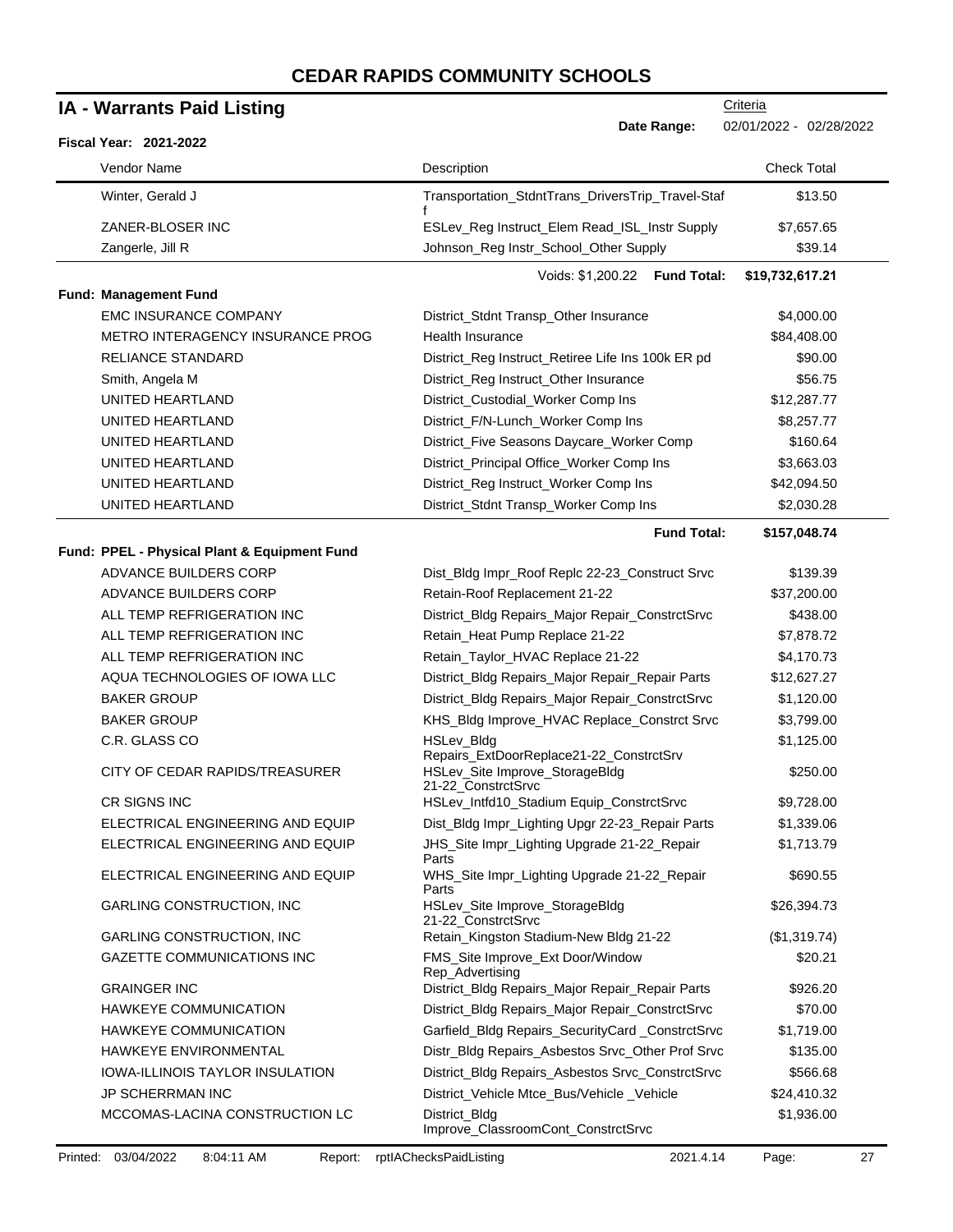## **IA - Warrants Paid Listing**

#### **Fiscal Year: 2021-2022**

**Criteria Date Range:** 02/01/2022 - 02/28/2022

| Vendor Name                      | Description                                           | <b>Check Total</b> |
|----------------------------------|-------------------------------------------------------|--------------------|
| MCCOMAS-LACINA CONSTRUCTION LC   | Retain_Classroom Contingency                          | \$3,593.95         |
| MIDWEST SCORING LLC              | District_Site Improve_Major Repair_ConstrctSrvc       | \$470.00           |
| MODERN SHEET METAL INC           | Retain Taylor HVAC Replace 21-22                      | \$34,222.81        |
| PIPE PRO INC                     | District_Bldg Repairs_Major Repair_ConstrctSrvc       | \$3,383.38         |
| PULS CO. LLC                     | District_Bldg Repairs_Major Repair_ConstrctSrvc       | \$6,167.35         |
| <b>SOLUM LANG ARCHITECTS LLC</b> | FMS_Bldg Repair_Auditorm HP Replc<br>22-23 Arch/Engnr | \$20,625.00        |
| <b>SOLUM LANG ARCHITECTS LLC</b> | FMS_Site Improve_Ext Door/Window<br>Rep Arch/EngSrvcs | \$18,326.92        |
| <b>SOLUM LANG ARCHITECTS LLC</b> | HSLev_SiteImpr_Kingston_StorageBldg<br>21-22_Arch/Eng | \$3,500.00         |
| <b>SOLUM LANG ARCHITECTS LLC</b> | MMS_Bldg Repair_Auditorm HP Replc<br>22-23_Arch/Engnr | \$20,625.00        |
| <b>SOLUM LANG ARCHITECTS LLC</b> | MMS_Bldg Repr_Masonry/Tckpt 22-23_Arch/Eng<br>Srvc    | \$8,750.00         |
| <b>SOLUM LANG ARCHITECTS LLC</b> | RMS Bldg Impr Secure Entr/OfficeReno Arch/Eng<br>Srvc | \$17,325.00        |
| <b>SOLUM LANG ARCHITECTS LLC</b> | RMS_Bldg Repair_Auditorm HP Replc<br>22-23_Arch/Engnr | \$20,625.00        |
| <b>SOLUM LANG ARCHITECTS LLC</b> | WHS_BldgImpr_Locker/Restrm<br>Repl22-23_Arch/Eng Srvc | \$51,425.00        |
| STREFF ELECTRICAL CONTRACTORS    | JHS_Bldg Improve_Lighting Upgrade_Construction<br>Ser | \$4,982.41         |
| STREFF ELECTRICAL CONTRACTORS    | Retain_Electrical 21-22                               | \$3,994.50         |
| TRICON GENERAL CONSTRUCTION INC  | Retain MMS Secure Entrance 21-22                      | \$20,238.84        |
| US BANK NATIONAL ASSOCIATION     | Due to General Fund                                   | \$4,558.82         |
| US BANK NATIONAL ASSOCIATION     | Due to SAVE Fund                                      | \$99,923.08        |
| US BANK NATIONAL ASSOCIATION     | HSLev Grounds Maint Stadium Eq Non Cap<br>Equip       | \$3,600.07         |

#### **Fund: SAVE - Secure an Advanced Vision for Education**

| AGILE VENTURES LLC                      | HSLev_Building_Sp Lease Agmt_Rent-Land/Bldg            | \$6,891.59  |
|-----------------------------------------|--------------------------------------------------------|-------------|
| ARMSTRONG DEVELOPMENT                   | TransitionCtr_Building_Lease<br>Agmt Rent-Land/Bldg    | \$6,025.31  |
| BOWKER MECHANICAL CONTRACTORS LL        | WWillow_Bldg Acquis/Constr_New<br>School ConstrctSrvc  | \$5,535.00  |
| <b>BRAUN INTERTEC CORPORATION</b>       | Jackson_Bldg Acquis/Con_New School_Other Prof<br>Srvc  | \$3,525.00  |
| FOUR OAKS INC                           | Four Oaks_Building_Sp Lease<br>Agmt Rent-Land/Bldg     | \$6,205.75  |
| <b>GARLING CONSTRUCTION, INC.</b>       | Retain_New Coolidge School                             | (\$959.82)  |
| <b>GARLING CONSTRUCTION, INC.</b>       | WWillow_Bldg Acquis/Constr_New<br>School ConstrctSrvc  | \$19,196.48 |
| <b>JULIA FARLAND DBA: AFFINITY PROP</b> | HSLev_Building_Sp Lease Agmt_Rent-Land/Bldg            | \$4,687.00  |
| LIBRARY FURNITURE INTERNATIONAL INC     | MGrove_Media_New School_Equip<br>\$500-\$4999/unit     | \$54,644.00 |
| MIDAMERICAN ENERGY COMPANY              | Jackson Bldg Acquis/Con New School Other Prof<br>Srvc  | \$5,996.41  |
| NEW BOHEMIA GROUP INC                   | HSLev_Building_Sp Lease Agmt_Rent-Land/Bldg            | \$1,834.83  |
| OFFICE CONCEPTS GROUP INC               | MGrove_Reg Instr_New School_Equip<br>\$500-\$4999/unit | \$82,843.74 |
| <b>OPN ARCHITECTS</b>                   | District_Bus Srvc_MasterPlanFac_Arch/EngSrvcs          | \$62,023.00 |
| <b>OPN ARCHITECTS</b>                   | Jackson_Bldg Acquis/Cons_New<br>Coolidge_Arch/EngSrvc  | \$33,424.33 |

**Fund Total: \$483,415.04**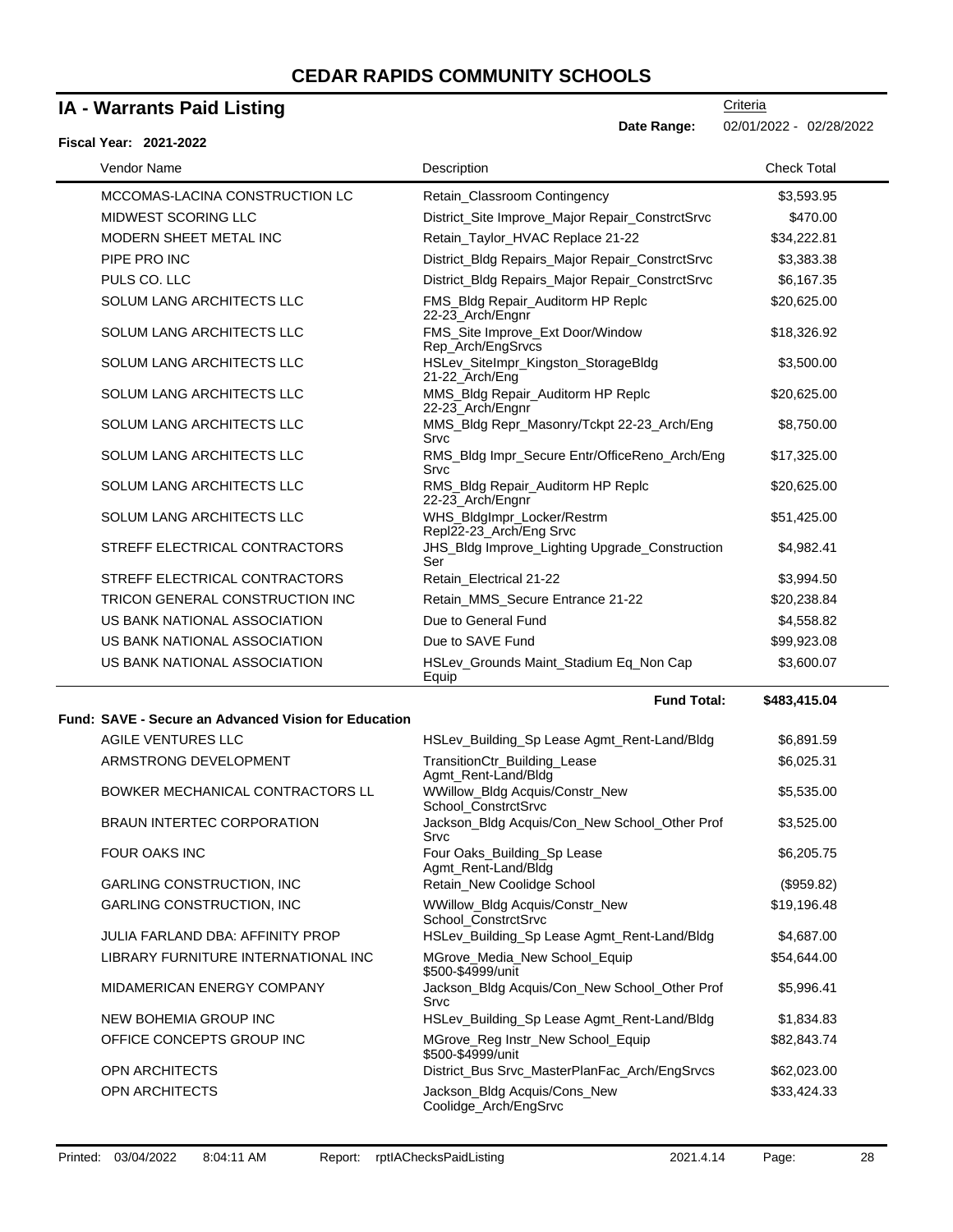## **IA - Warrants Paid Listing**

| <b>IA - Warrants Paid Listing</b>                                                         | Criteria                             |  |
|-------------------------------------------------------------------------------------------|--------------------------------------|--|
| Date Range:<br><b>Fiscal Year: 2021-2022</b>                                              | 02/01/2022 - 02/28/2022              |  |
| Vendor Name<br>Description                                                                | <b>Check Total</b>                   |  |
| <b>OPN ARCHITECTS</b><br>WWillow_Bldg Acquis/Constr_New<br>School_Arch/EngSrvc            | \$742.50                             |  |
| RINDERKNECHT ASSOCIATES INC<br>Jackson_Bldg Acquis/Constr_New<br>School_ContructServ      | \$1,188,698.05                       |  |
| RINDERKNECHT ASSOCIATES INC<br>Retain_New Coolidge School                                 | (\$59,434.90)                        |  |
| SCHRADER EXCAVATING & GRADING CO<br>Jackson_Bldg Acquis/Constr_New<br>School_ContructServ | \$14,485.00                          |  |
| <b>STOREY KENWORTHY</b><br>WWillow_F/N-Admin_New School_Equip<br>\$500-\$4999/unit        | \$1,713.03                           |  |
| <b>STOREY KENWORTHY</b><br>WWillow_Guidance_New School_Equip<br>\$500-\$4999/unit         | \$4,688.83                           |  |
| <b>STOREY KENWORTHY</b><br>WWillow_Media_New School_Equip<br>\$500-\$4999/unit            | \$2,022.76                           |  |
| <b>STOREY KENWORTHY</b><br>WWillow_Pricipal_NewSchool_Equip<br>\$500-\$4999/unit          | \$38,774.58                          |  |
| <b>STOREY KENWORTHY</b><br>WWillow_Reg Instr_New School_Equip<br>\$500-\$4999/unit        | \$36,496.30                          |  |
| HSLev_Building_Sp Lease Agmt_Rent-Land/Bldg<br>THE NEW BOHEMIAN INNOVATION COLL           | \$102.21                             |  |
| US BANK NATIONAL ASSOCIATION<br>District_Business_MasterPlanFac_Other Supply              | \$197.00                             |  |
| US BANK NATIONAL ASSOCIATION<br>Due to General Fund                                       | \$101,074.58                         |  |
| US BANK NATIONAL ASSOCIATION<br>ELSC_Technology_Non-Instruct SW_Licen/Renew               | \$419.96                             |  |
|                                                                                           | <b>Fund Total:</b><br>\$1,621,852.52 |  |
| <b>Fund: School Nutrition Fund</b>                                                        |                                      |  |
| Amazon Capital Services Inc.<br>District_F/N-Lunch_Kitchen Supply                         | \$100.96                             |  |
| Amazon Capital Services Inc.<br>District_F/N-Lunch_Office Supply                          | \$145.28                             |  |
| ANDERSON ERICKSON DAIRY CO<br>Arthur_F/N-Lunch_Groceries                                  | \$1,831.61                           |  |
| ANDERSON ERICKSON DAIRY CO<br>Cleveland_F/N-Lunch_Groceries                               | \$1,881.40                           |  |
| ANDERSON ERICKSON DAIRY CO<br>Erskine_F/N-Lunch_Groceries                                 | \$1,572.80                           |  |
| ANDERSON ERICKSON DAIRY CO<br>FMS_F/N-Lunch_Groceries                                     | \$2,391.51                           |  |
| ANDERSON ERICKSON DAIRY CO<br>Garfield F/N-Lunch Groceries                                | \$1,683.06                           |  |
| ANDERSON ERICKSON DAIRY CO<br>Grant_F/N-Lunch_Groceries                                   | \$1,891.87                           |  |
| ANDERSON ERICKSON DAIRY CO<br>GrWood_F/N-Lunch_Groceries                                  | \$1,952.92                           |  |
| ANDERSON ERICKSON DAIRY CO<br>Harrison_F/N-Lunch_Groceries                                | \$1,787.69                           |  |
| ANDERSON ERICKSON DAIRY CO<br>Hiawatha F/N-Lunch Groceries                                | \$1,636.10                           |  |
| ANDERSON ERICKSON DAIRY CO<br>HMS_F/N-Lunch_Groceries                                     | \$2,275.73                           |  |
| Hoover_F/N-Lunch_Groceries<br>ANDERSON ERICKSON DAIRY CO                                  | \$2,055.02                           |  |
| Jackson_F/N-Lunch_Groceries<br>ANDERSON ERICKSON DAIRY CO                                 | \$1,155.13                           |  |
| ANDERSON ERICKSON DAIRY CO<br>JHS_F/N-Lunch_Groceries                                     | \$2,498.53                           |  |
| ANDERSON ERICKSON DAIRY CO<br>Johnson_F/N-Lunch_Groceries                                 | \$2,244.17                           |  |
| ANDERSON ERICKSON DAIRY CO<br>Kenwood_F/N-Lunch_Groceries                                 | \$2,374.09                           |  |
| ANDERSON ERICKSON DAIRY CO<br>KHS_F/N-Lunch_Groceries                                     | \$2,752.04                           |  |
| ANDERSON ERICKSON DAIRY CO<br>Madison_F/N-Lunch_Groceries                                 | \$1,072.97                           |  |
| ANDERSON ERICKSON DAIRY CO<br>MHS_F/N-Lunch_Groceries                                     | \$539.58                             |  |
| ANDERSON ERICKSON DAIRY CO<br>MMS_F/N-Lunch_Groceries                                     | \$1,765.37                           |  |
| Nixon_F/N-Lunch_Groceries<br>ANDERSON ERICKSON DAIRY CO                                   | \$1,919.34                           |  |
| ANDERSON ERICKSON DAIRY CO<br>Pierce_F/N-Lunch_Groceries                                  | \$1,486.51                           |  |
| ANDERSON ERICKSON DAIRY CO<br>Polk AEC_F/N-Lunch_Groceries                                | \$454.90                             |  |
| ANDERSON ERICKSON DAIRY CO<br>RMS_F/N-Lunch_Groceries                                     | \$2,658.77                           |  |

ANDERSON ERICKSON DAIRY CO Taylor\_F/N-Lunch\_Groceries \$1,587.27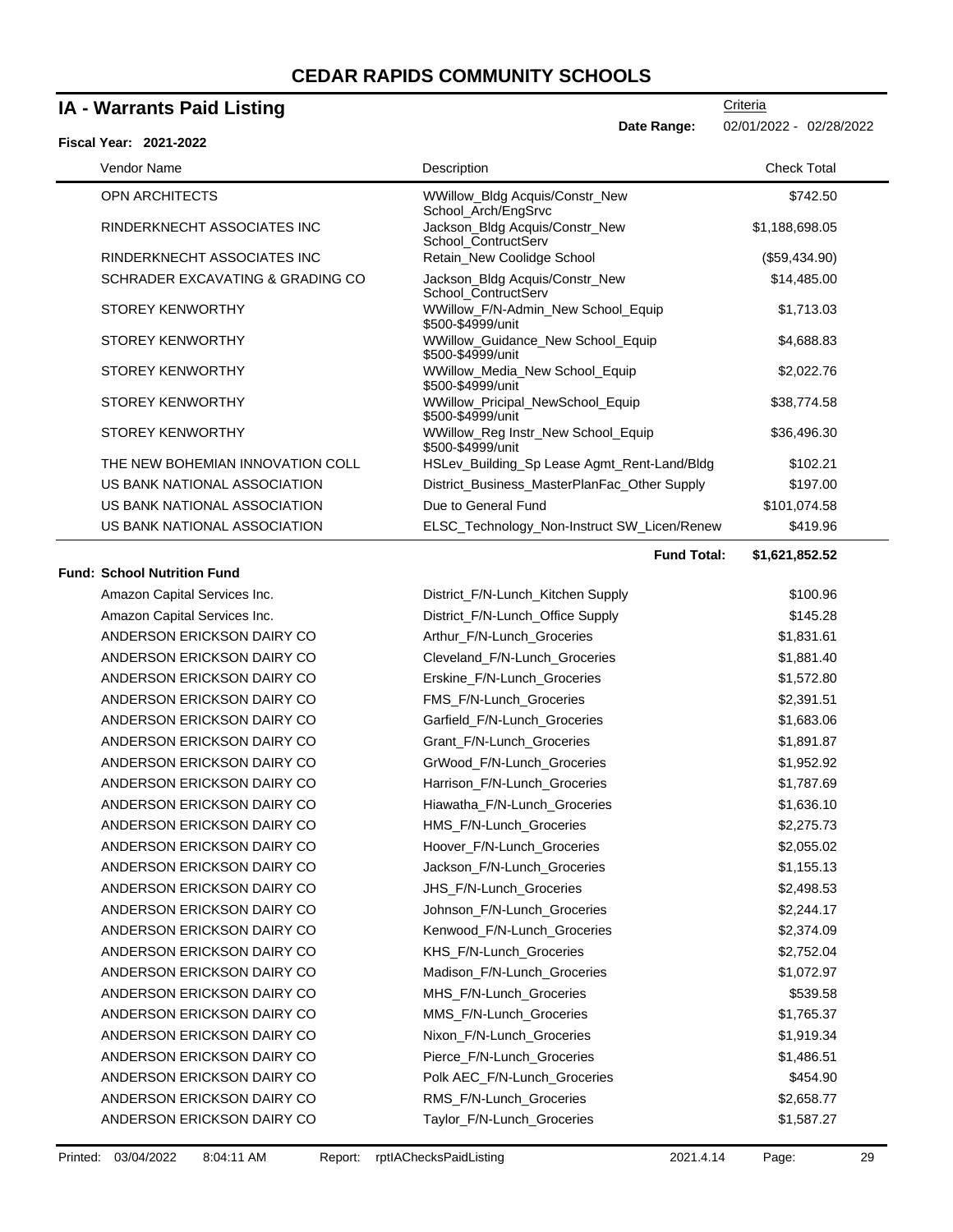## **IA - Warrants Paid Listing**

#### **Fiscal Year: 2021-2022**

| Vendor Name                             | Description                                | <b>Check Total</b> |
|-----------------------------------------|--------------------------------------------|--------------------|
| ANDERSON ERICKSON DAIRY CO              | TMS_F/N-Lunch_Groceries                    | \$2,011.35         |
| ANDERSON ERICKSON DAIRY CO              | Truman_F/N-Lunch_Groceries                 | \$1,224.81         |
| ANDERSON ERICKSON DAIRY CO              | VanBuren_F/N-Lunch_Groceries               | \$2,001.58         |
| ANDERSON ERICKSON DAIRY CO              | ViolaG_F/N-Lunch_Groceries                 | \$3,136.86         |
| ANDERSON ERICKSON DAIRY CO              | WHS_F/N-Lunch_Groceries                    | \$2,131.62         |
| ANDERSON ERICKSON DAIRY CO              | WMS_F/N-Lunch_Groceries                    | \$1,370.78         |
| ANDERSON ERICKSON DAIRY CO              | Wright_F/N-Lunch_Groceries                 | \$1,978.94         |
| ANDERSON ERICKSON DAIRY CO              | WWillow_F/N-Lunch_Grocery                  | \$2,365.05         |
| <b>BRIAN WILSON</b>                     | Revenue Collected in Advance               | \$37.50            |
| <b>FAREWAY STORES INC</b>               | Kenwood_F/N-Lunch_USDA FruitVeg_Groceries  | \$1,237.22         |
| HY-VEE FOOD STORES / JOHNSON AVE        | Hoover_F/N-Lunch_USDA FruitVeg_Groceries   | \$1,486.96         |
| HY-VEE FOOD STORES / JOHNSON AVE        | Taylor_F/N-Lunch_USDA FruitVeg_Groceries   | \$1,467.96         |
| HY-VEE FOOD STORES / JOHNSON AVE        | VanBuren_F/N-Lunch_USDA FruitVeg_Groceries | \$1,894.34         |
| INTERNAL REVENUE SERVICE                | Federal Income Tax                         | \$10,998.16        |
| INTERNAL REVENUE SERVICE                | FICA Tax                                   | \$38,910.62        |
| <b>IOWA PUBLIC EMPLOYEES RETIREMENT</b> | <b>IPERS</b>                               | \$43,453.61        |
| <b>JILL GARNDER</b>                     | Revenue Collected in Advance               | \$170.40           |
| <b>KAREN JANECHEK</b>                   | Revenue Collected in Advance               | \$150.00           |
| <b>MARCO INC</b>                        | ELSC_F/N-Admin_Copier Usage                | \$725.62           |
| METRO INTERAGENCY INSURANCE PROG        | Health Insurance                           | \$40,800.71        |
| PAN-O GOLD BAKING CO                    | Arthur_F/N-Lunch_Groceries                 | \$200.80           |
| PAN-O GOLD BAKING CO                    | Cleveland_F/N-Lunch_Groceries              | \$161.60           |
| PAN-O GOLD BAKING CO                    | Erskine_F/N-Lunch_Groceries                | \$183.80           |
| PAN-O GOLD BAKING CO                    | FMS_F/N-Lunch_Groceries                    | \$382.32           |
| PAN-O GOLD BAKING CO                    | Garfield_F/N-Lunch_Groceries               | \$221.20           |
| PAN-O GOLD BAKING CO                    | Grant_F/N-Lunch_Groceries                  | \$207.90           |
| PAN-O GOLD BAKING CO                    | GrWood_F/N-Lunch_Groceries                 | \$344.00           |
| PAN-O GOLD BAKING CO                    | Harrison_F/N-Lunch_Groceries               | \$254.40           |
| PAN-O GOLD BAKING CO                    | Hiawatha_F/N-Lunch_Groceries               | \$200.60           |
| PAN-O GOLD BAKING CO                    | HMS_F/N-Lunch_Groceries                    | \$360.48           |
| PAN-O GOLD BAKING CO                    | Hoover_F/N-Lunch_Groceries                 | \$194.00           |
| PAN-O GOLD BAKING CO                    | Jackson_F/N-Lunch_Groceries                | \$171.60           |
| PAN-O GOLD BAKING CO                    | JHS_F/N-Lunch_Groceries                    | \$285.12           |
| PAN-O GOLD BAKING CO                    | Johnson_F/N-Lunch_Groceries                | \$310.40           |
| PAN-O GOLD BAKING CO                    | Kenwood_F/N-Lunch_Groceries                | \$330.00           |
| PAN-O GOLD BAKING CO                    | KHS_F/N-Lunch_Groceries                    | \$955.92           |
| PAN-O GOLD BAKING CO                    | Madison F/N-Lunch Groceries                | \$128.40           |
| PAN-O GOLD BAKING CO                    | MHS_F/N-Lunch_Groceries                    | \$53.04            |
| PAN-O GOLD BAKING CO                    | MMS_F/N-Lunch_Groceries                    | \$154.08           |
| PAN-O GOLD BAKING CO                    | Nixon_F/N-Lunch_Groceries                  | \$172.20           |
| PAN-O GOLD BAKING CO                    | Pierce_F/N-Lunch_Groceries                 | \$268.60           |
| PAN-O GOLD BAKING CO                    | Polk AEC_F/N-Lunch_Groceries               | \$33.60            |
| PAN-O GOLD BAKING CO                    | RMS_F/N-Lunch_Groceries                    | \$304.32           |
| PAN-O GOLD BAKING CO                    | Taylor_F/N-Lunch_Groceries                 | \$147.80           |
| PAN-O GOLD BAKING CO                    | TMS_F/N-Lunch_Groceries                    | \$231.36           |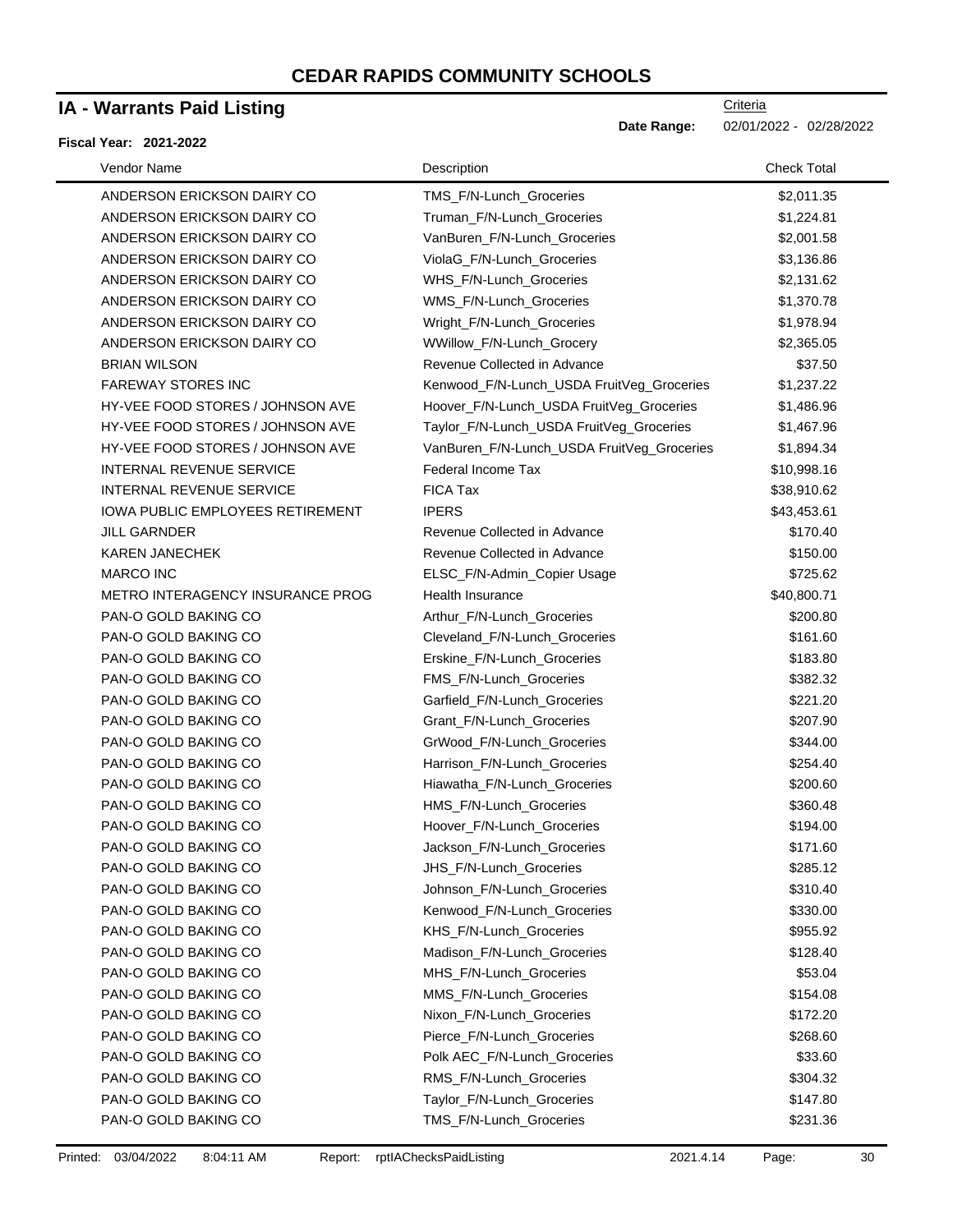### **IA - Warrants Paid Listing**

#### **Fiscal Year: 2021-2022**

| Vendor Name                | Description                        | <b>Check Total</b> |
|----------------------------|------------------------------------|--------------------|
| PAN-O GOLD BAKING CO       | Truman_F/N-Lunch_Groceries         | \$104.20           |
| PAN-O GOLD BAKING CO       | VanBuren_F/N-Lunch_Groceries       | \$206.70           |
| PAN-O GOLD BAKING CO       | ViolaG F/N-Lunch Groceries         | \$400.00           |
| PAN-O GOLD BAKING CO       | WHS_F/N-Lunch_Groceries            | \$576.96           |
| PAN-O GOLD BAKING CO       | WMS_F/N-Lunch_Groceries            | \$178.32           |
| PAN-O GOLD BAKING CO       | Wright_F/N-Lunch_Groceries         | \$178.80           |
| PAN-O GOLD BAKING CO       | WWillow_F/N-Lunch_Grocery          | \$298.60           |
| Payroll Vendor             | Direct Deposit Payable             | \$201,510.46       |
| PEPSI COLA                 | JHS_F/N-Lunch_Groceries            | \$177.80           |
| PEPSI COLA                 | KHS_F/N-Lunch_Groceries            | \$533.40           |
| PEPSI COLA                 | WHS_F/N-Lunch_Groceries            | \$213.36           |
| POLK COUNTY SHERIFF        | Garnishment                        | \$266.46           |
| RAPIDS WHOLESALE EQUIPMENT | District_F/N-Lunch_Kitchen Supply  | \$337.97           |
| REINHART FOODSERVICE LLC   | Arthur_F/N-Lunch_Groceries         | \$6,967.48         |
| REINHART FOODSERVICE LLC   | Arthur_F/N-Lunch_Kitchen Supply    | \$181.76           |
| REINHART FOODSERVICE LLC   | Cleveland_F/N-Lunch_Groceries      | \$6,947.28         |
| REINHART FOODSERVICE LLC   | Cleveland_F/N-Lunch_Kitchen Supply | \$311.85           |
| REINHART FOODSERVICE LLC   | Erskine_F/N-Lunch_Groceries        | \$5,467.37         |
| REINHART FOODSERVICE LLC   | Erskine_F/N-Lunch_Kitchen Supply   | \$86.39            |
| REINHART FOODSERVICE LLC   | FMS_F/N-Lunch_Groceries            | \$13,182.56        |
| REINHART FOODSERVICE LLC   | FMS_F/N-Lunch_Kitchen Supply       | \$241.27           |
| REINHART FOODSERVICE LLC   | Garfield_F/N-Lunch_Groceries       | \$4,473.32         |
| REINHART FOODSERVICE LLC   | Garfield_F/N-Lunch_Kitchen Supply  | \$90.60            |
| REINHART FOODSERVICE LLC   | Grant_F/N-Lunch_Groceries          | \$5,993.58         |
| REINHART FOODSERVICE LLC   | Grant_F/N-Lunch_Kitchen Supply     | \$158.11           |
| REINHART FOODSERVICE LLC   | GrWood_F/N-Lunch_Groceries         | \$9,164.18         |
| REINHART FOODSERVICE LLC   | GrWood_F/N-Lunch_Kitchen Supply    | \$410.93           |
| REINHART FOODSERVICE LLC   | Harrison_F/N-Lunch_Groceries       | \$5,581.02         |
| REINHART FOODSERVICE LLC   | Harrison_F/N-Lunch_Kitchen Supply  | \$168.75           |
| REINHART FOODSERVICE LLC   | Hiawatha_F/N-Lunch_Groceries       | \$8,639.11         |
| REINHART FOODSERVICE LLC   | Hiawatha_F/N-Lunch_Kitchen Supply  | \$313.94           |
| REINHART FOODSERVICE LLC   | HMS_F/N-Lunch_Groceries            | \$9,638.35         |
| REINHART FOODSERVICE LLC   | HMS_F/N-Lunch_Kitchen Supply       | \$534.31           |
| REINHART FOODSERVICE LLC   | Hoover_F/N-Lunch_Groceries         | \$1,628.98         |
| REINHART FOODSERVICE LLC   | Hoover_F/N-Lunch_Kitchen Supply    | \$6,076.04         |
| REINHART FOODSERVICE LLC   | Jackson_F/N-Lunch_Groceries        | \$5,945.99         |
| REINHART FOODSERVICE LLC   | Jackson_F/N-Lunch_Kitchen Supply   | \$215.90           |
| REINHART FOODSERVICE LLC   | JHS_F/N-Lunch_Groceries            | \$19,700.02        |
| REINHART FOODSERVICE LLC   | JHS_F/N-Lunch_Kitchen Supply       | \$953.48           |
| REINHART FOODSERVICE LLC   | Johnson_F/N-Lunch_Groceries        | \$8,519.74         |
| REINHART FOODSERVICE LLC   | Johnson_F/N-Lunch_Kitchen Supply   | \$48.66            |
| REINHART FOODSERVICE LLC   | Kenwood_F/N-Lunch_Groceries        | \$8,847.01         |
| REINHART FOODSERVICE LLC   | Kenwood_F/N-Lunch_Kitchen Supply   | \$341.43           |
| REINHART FOODSERVICE LLC   | KHS_F/N-Lunch_Groceries            | \$17,353.98        |
| REINHART FOODSERVICE LLC   | KHS_F/N-Lunch_Kitchen Supply       | \$531.70           |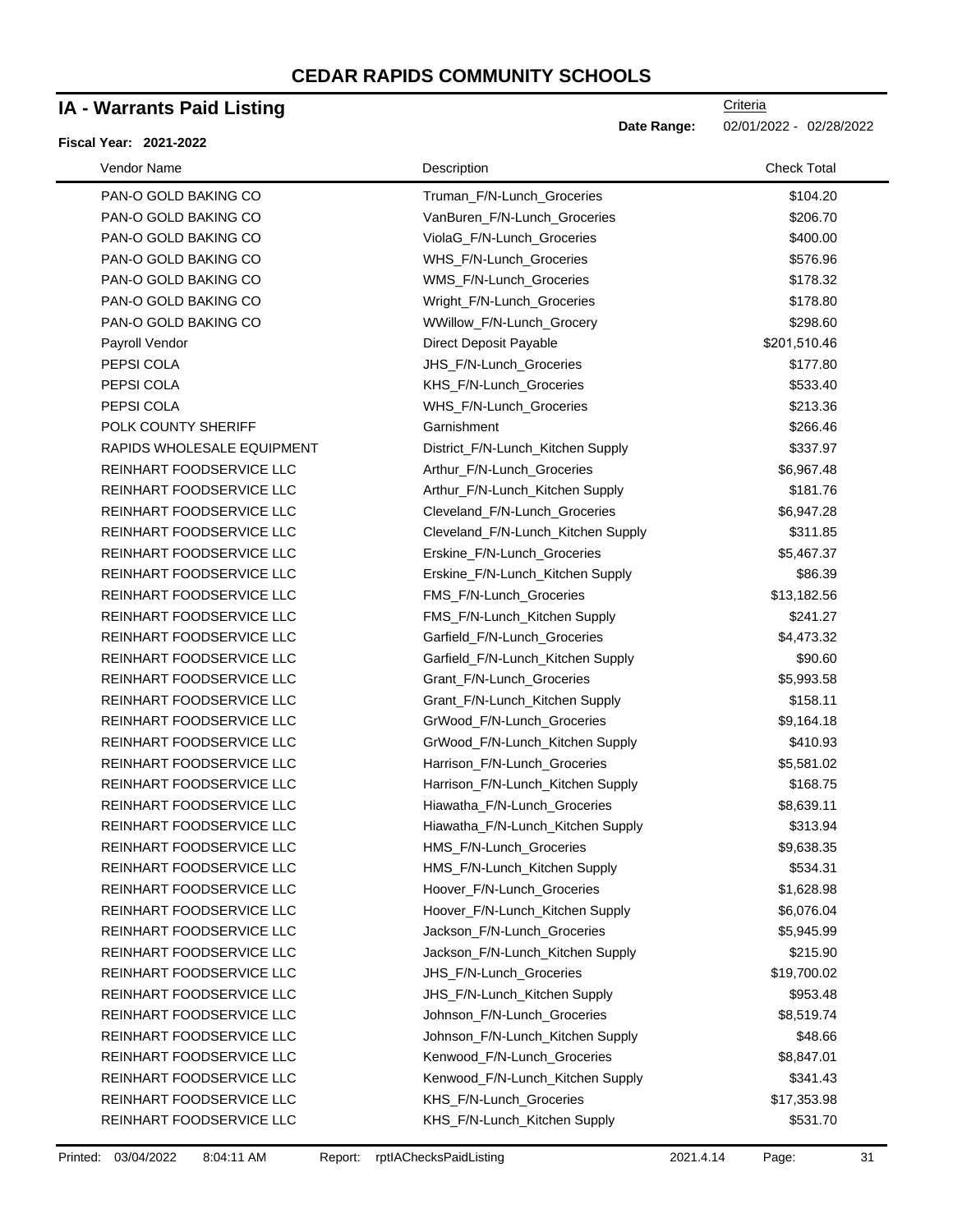## **IA - Warrants Paid Listing**

#### **Fiscal Year: 2021-2022**

**Criteria** Date Range: 02/01/2022 - 02/28/2022

| Vendor Name                         | Description                        | <b>Check Total</b> |
|-------------------------------------|------------------------------------|--------------------|
| REINHART FOODSERVICE LLC            | Madison_F/N-Lunch_Groceries        | \$4,504.96         |
| REINHART FOODSERVICE LLC            | Madison_F/N-Lunch_Kitchen Supply   | \$141.08           |
| REINHART FOODSERVICE LLC            | MHS_F/N-Lunch_Groceries            | \$2,537.86         |
| REINHART FOODSERVICE LLC            | MHS_F/N-Lunch_Kitchen Supply       | \$73.34            |
| REINHART FOODSERVICE LLC            | MMS_F/N-Lunch_Groceries            | \$10,450.83        |
| REINHART FOODSERVICE LLC            | MMS_F/N-Lunch_Kitchen Supply       | \$446.91           |
| REINHART FOODSERVICE LLC            | Nixon_F/N-Lunch_Groceries          | \$7,705.77         |
| REINHART FOODSERVICE LLC            | Nixon_F/N-Lunch_Kitchen Supply     | \$514.53           |
| REINHART FOODSERVICE LLC            | Pierce_F/N-Lunch_Groceries         | \$8,419.08         |
| REINHART FOODSERVICE LLC            | Pierce_F/N-Lunch_Kitchen Supply    | \$61.13            |
| REINHART FOODSERVICE LLC            | Polk AEC_F/N-Lunch_Groceries       | \$1,772.73         |
| REINHART FOODSERVICE LLC            | Polk AEC_F/N-Lunch_Kitchen Supply  | \$59.81            |
| REINHART FOODSERVICE LLC            | RMS_F/N-Lunch_Groceries            | \$11,526.40        |
| REINHART FOODSERVICE LLC            | RMS_F/N-Lunch_Kitchen Supply       | \$419.80           |
| REINHART FOODSERVICE LLC            | Taylor_F/N-Lunch_Groceries         | \$5,088.24         |
| REINHART FOODSERVICE LLC            | Taylor_F/N-Lunch_Kitchen Supply    | \$113.71           |
| REINHART FOODSERVICE LLC            | TMS_F/N-Lunch_Groceries            | \$7,543.41         |
| REINHART FOODSERVICE LLC            | TMS_F/N-Lunch_Kitchen Supply       | \$154.72           |
| REINHART FOODSERVICE LLC            | Truman_F/N-Lunch_Groceries         | \$5,505.60         |
| REINHART FOODSERVICE LLC            | Truman_F/N-Lunch_Kitchen Supply    | \$158.11           |
| REINHART FOODSERVICE LLC            | VanBuren_F/N-Lunch_Groceries       | \$9,174.63         |
| REINHART FOODSERVICE LLC            | VanBuren_F/N-Lunch_Kitchen Supply  | \$338.39           |
| REINHART FOODSERVICE LLC            | ViolaG_F/N-Lunch_Groceries         | \$14,848.67        |
| REINHART FOODSERVICE LLC            | ViolaG_F/N-Lunch_Kitchen Supply    | \$393.64           |
| REINHART FOODSERVICE LLC            | WHS_F/N-Lunch_Groceries            | \$15,188.97        |
| REINHART FOODSERVICE LLC            | WHS_F/N-Lunch_Kitchen Supply       | \$300.88           |
| REINHART FOODSERVICE LLC            | WMS_F/N-Lunch_Groceries            | \$8,641.78         |
| REINHART FOODSERVICE LLC            | WMS_F/N-Lunch_Kitchen Supply       | \$359.48           |
| REINHART FOODSERVICE LLC            | Wright_F/N-Lunch_Groceries         | \$6,438.58         |
| REINHART FOODSERVICE LLC            | Wright_F/N-Lunch_Kitchen Supply    | \$255.80           |
| REINHART FOODSERVICE LLC            | WWillow_F/N-Lunch_Grocery          | \$10,989.68        |
| REINHART FOODSERVICE LLC            | WWillow_F/N-Lunch_Kitchen Supply   | \$493.86           |
| RELIANCE STANDARD                   | Life Insurance                     | \$456.80           |
| <b>RELIANCE STANDARD</b>            | Voluntary Life Insurance           | \$192.76           |
| Roberts, Denise A                   | ELSC_F/N-Admin_Travel-Staff        | \$4.93             |
| <b>SCHOOL NUTRITION ASSOCIATION</b> | ELSC_F/N-Admin_Dues/Membership     | \$46.00            |
| THERESA HOLUB                       | Revenue Collected in Advance       | \$63.05            |
| TREASURER-STATE OF IOWA             | State Income Tax                   | \$4,666.79         |
| US BANK NATIONAL ASSOCIATION        | District_F/N-Lunch_Groceries       | \$22.00            |
| US BANK NATIONAL ASSOCIATION        | District_F/N-Lunch_Kitchen Supply  | \$986.24           |
| US BANK NATIONAL ASSOCIATION        | ELSC_F/N-Admin_Dues/Membership     | \$148.00           |
| <b>VOYA FINANCIAL</b>               | <b>TSA/Retirement</b>              | \$777.48           |
| WILSON RESTAURANT SUPPLY INC        | ELSC_F/N-Lunch_Equip > \$4999/unit | \$2,690.00         |

**Fund Total: \$705,900.80**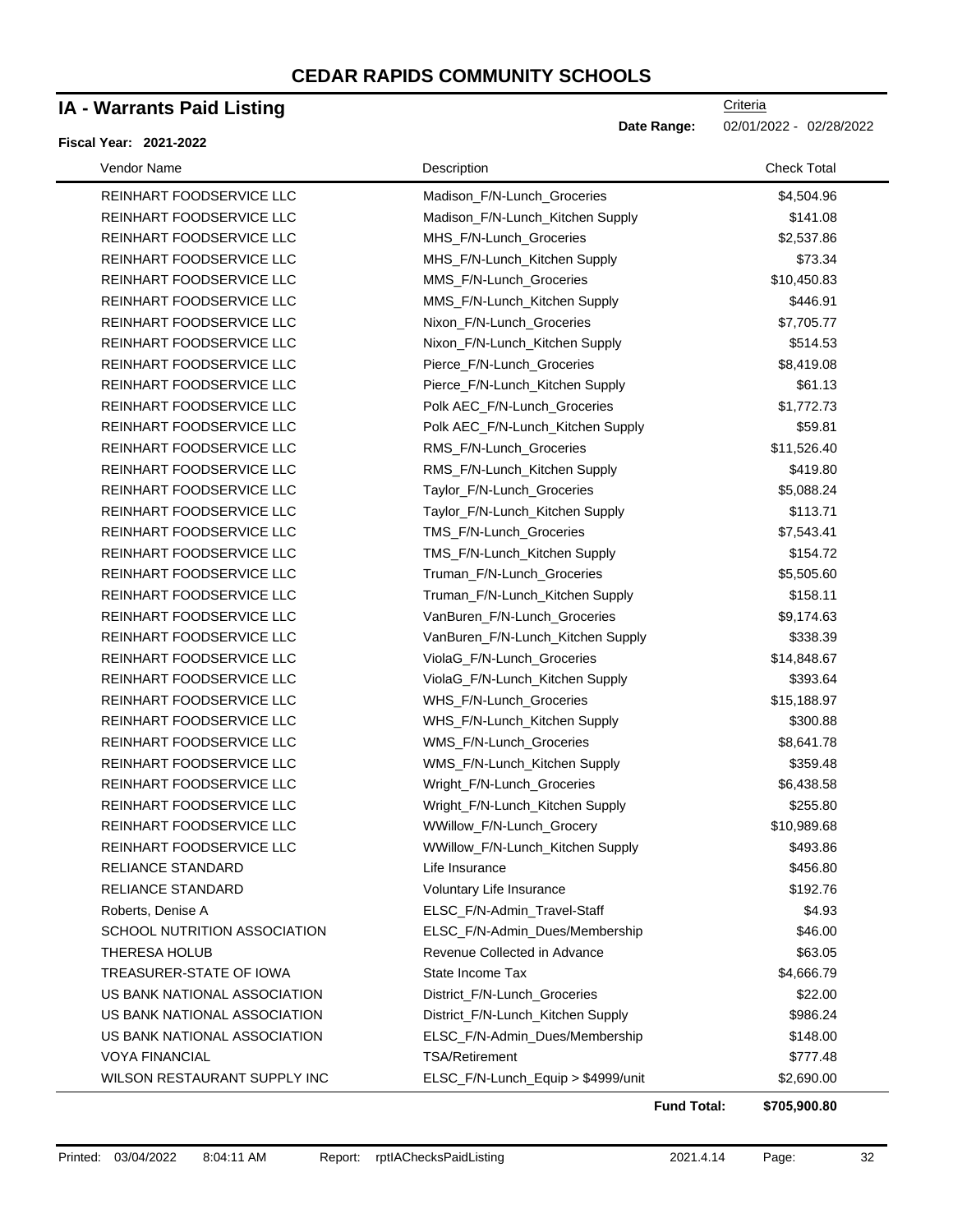## **IA - Warrants Paid Listing**

| <b>IA - Warrants Paid Listing</b>                  |  |                                                     | Criteria                |  |
|----------------------------------------------------|--|-----------------------------------------------------|-------------------------|--|
| <b>Fiscal Year: 2021-2022</b>                      |  | Date Range:                                         | 02/01/2022 - 02/28/2022 |  |
| Vendor Name                                        |  | Description                                         | <b>Check Total</b>      |  |
| <b>Fund: Student Activity Fund</b>                 |  |                                                     |                         |  |
| <b>ADAM HARGRAVE</b>                               |  | JHS_Cocurr Inst_Athlete General_Non-Emp Official    | \$237.20                |  |
| ADAM KAUFMAN                                       |  | JHS_Cocurr Inst_Athlete General_Non-Emp Official    | \$100.00                |  |
| <b>ALAINA ALLEN</b>                                |  | KHS_Cocurr Instruct_Speech_Non-Emp Official         | \$100.00                |  |
| <b>ALISHA EVANS</b>                                |  | FMS_Cocurr Instruct_8th Grade_Other Activity        | \$45.00                 |  |
| ALL AMERICAN SPORTS CORP DBA RID                   |  | WHS_Cocurr Instruct_Boys FB_Other Supply            | \$6,398.95              |  |
| ALLEGRA PRINT & IMAGING                            |  | JHS_Cocurr Instruct_Athlete General_Other Supply    | \$148.40                |  |
| Amazon Capital Services Inc.                       |  | FMS_Cocurr Instruct_Show Choir_Other Supply         | \$156.98                |  |
| Amazon Capital Services Inc.                       |  | HMS_Cocurr Instruct_Drama_Other Supply              | \$11.68                 |  |
| Amazon Capital Services Inc.                       |  | HMS_Cocurr Instruct_Show Choir_Other Supply         | \$2,326.33              |  |
| Amazon Capital Services Inc.                       |  | HMS_Drama_Fund Bal                                  | \$14.79                 |  |
| Amazon Capital Services Inc.                       |  | KHS_Cocurr Inst_Show Choir-Freshman_Other<br>Supply | (\$2.00)                |  |
| Amazon Capital Services Inc.                       |  | KHS_Cocurr Instruct_Admin_Other Supply              | \$408.90                |  |
| Amazon Capital Services Inc.                       |  | KHS_Cocurr Instruct_Cultural Group_Other Supply     | \$134.75                |  |
| Amazon Capital Services Inc.                       |  | KHS_Cocurr Instruct_Debate_Other Supply             | \$27.72                 |  |
| Amazon Capital Services Inc.                       |  | KHS_Cocurr Instruct_Drama_Other Supply              | \$415.80                |  |
| Amazon Capital Services Inc.                       |  | KHS_Cocurr Instruct_Speech_Other Supply             | \$376.35                |  |
| Amazon Capital Services Inc.                       |  | MMS_Cocurr Instruct_General_Other Supply            | \$330.56                |  |
| Amazon Capital Services Inc.                       |  | MMS_Cocurr Instruct_School Store_Other Supply       | \$92.86                 |  |
| Amazon Capital Services Inc.                       |  | MMS_Cocurr Instruct_Show Choir_Other Supply         | \$776.79                |  |
| Amazon Capital Services Inc.                       |  | RMS_Cocurr Instruct_Show Choir_Other Supply         | \$191.55                |  |
| Amazon Capital Services Inc.                       |  | TMS_Cocurr Instruct_Student Gov't_Other Supply      | \$119.98                |  |
| <b>AMBER KIRCHHOFF</b>                             |  | FMS_Cocurr Instruct_8th Grade_Other Activity        | \$90.00                 |  |
| ANAMOSA COMMUNITY SCHOOLS                          |  | WHS_Cocurr Inst_Athlete General_StdtEntryFee        | \$100.00                |  |
| ANAMOSA MUSIC BOOSTERS                             |  | WHS_Cocurr Instruct_Vocal Music_StdtEntryFee        | \$500.00                |  |
| ANDREW A MILTON                                    |  | KHS_Cocurr Instruct_Boys BaskB_Non-Emp<br>Official  | \$139.56                |  |
| ANDREW SCHAUF                                      |  | KHS_Cocurr Instruct_Girls BaskB_Non-Emp<br>Official | \$55.00                 |  |
| <b>ANGELA LOONEY</b>                               |  | KHS_Cocurr Instruct_Speech_Non-Emp Official         | \$100.00                |  |
| ASHLEY WAGEL                                       |  | KHS_Cocurr Instruct_Speech_Non-Emp Official         | \$100.00                |  |
| Bader, Scott R                                     |  | KHS_Cocurr Instruct_Cocurr Activity_Other Supply    | \$126.00                |  |
| <b>BENJAMIN HAUGE</b>                              |  | KHS_Cocurr Instruct_Girls BaskB_Non-Emp<br>Official | \$156.58                |  |
| BENTON COMMUNITY SCHOOL DISTRICT                   |  | JHS_Cocurr Inst_Athlete General_StdtEntryFee        | \$200.00                |  |
| <b>BEST WESTERN</b><br>BLOOMINGTON-EDINA-MINNEAPOL |  | JHS_Cocurr Instruct_Show Choir_Other Supply         | \$1,718.13              |  |
| <b>BETHANY LEHMAN</b>                              |  | KHS_Cocurr Instruct_Speech_Non-Emp Official         | \$100.00                |  |
| BETTY JEAN MAYER                                   |  | KHS_Cocurr Instruct_Speech_Non-Emp Official         | \$100.00                |  |
| <b>BILL MACH</b>                                   |  | JHS_Cocurr Inst_Athlete General_Non-Emp Official    | \$128.98                |  |
| <b>BILL YUSKA</b>                                  |  | JHS_Cocurr Inst_Athlete General_Non-Emp Official    | \$65.00                 |  |
| <b>BILL YUSKA</b>                                  |  | KHS_Cocurr Instruct_Boys BaskB_Non-Emp<br>Official  | \$65.00                 |  |
| <b>BILL YUSKA</b>                                  |  | WHS_Cocurr Inst_Athlete General_Non-Emp<br>Official | \$70.00                 |  |
| BMI SUPPLY (BARBER MARKETING INC)                  |  | WHS_Cocurr Instruct_Music Theater_Other Supply      | \$271.97                |  |
| <b>BOWLERAMA INC</b>                               |  | KHS_Cocurr Inst_Athlete General_StdtEntryFee        | \$100.00                |  |
| BOYS DICKINSON RELAYS                              |  | KHS_Cocurr Inst_Athlete General_StdtEntryFee        | \$150.00                |  |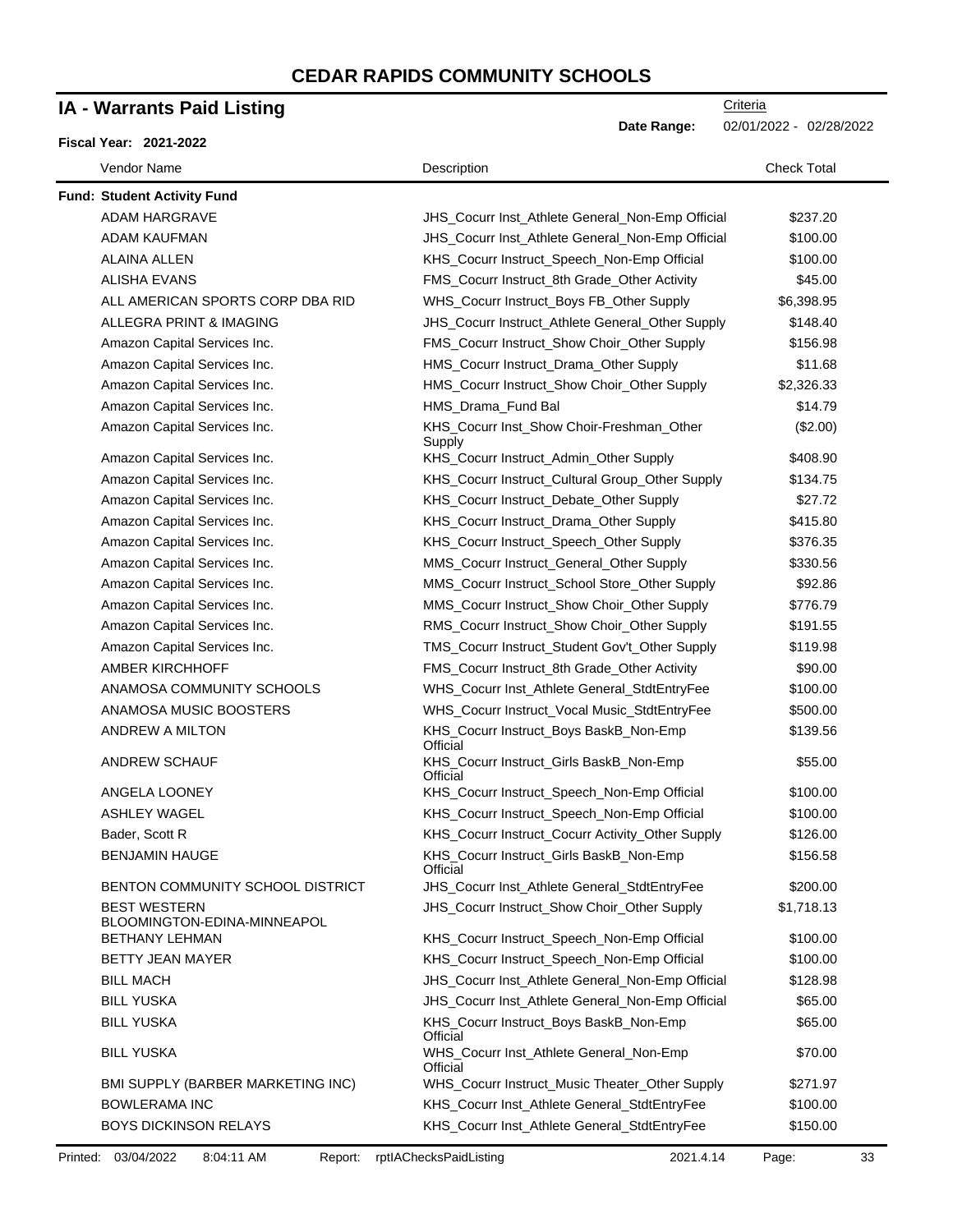## **IA - Warrants Paid Listing**

#### **Fiscal Year: 2021-2022**

**Date Range:** 02/01/2022 - 02/28/2022

| Vendor Name                                        | Description                                                | <b>Check Total</b> |
|----------------------------------------------------|------------------------------------------------------------|--------------------|
| <b>BRADLEY JOHNSON</b>                             | JHS_Cocurr Inst_Athlete General_Non-Emp Official           | \$60.00            |
| <b>BRET LUENSE</b>                                 | JHS_Cocurr Inst_Athlete General_Non-Emp Official           | \$120.00           |
| <b>BRUCE ENNEN</b>                                 | JHS_Cocurr Inst_Athlete General_Non-Emp Official           | \$221.10           |
| <b>BSN SPORTS INC</b>                              | JHS_Cocurr Instruct_Boys BaskB_Other Supply                | \$944.88           |
| <b>BSN SPORTS INC</b>                              | JHS_Cocurr Instruct_Girls SoftB_Other Supply               | \$519.75           |
| <b>BSN SPORTS INC</b>                              | JHS_Cocurr Instruct_Girls Track_Other Supply               | \$3,388.50         |
| <b>BSN SPORTS INC</b>                              | KHS_Cocurr Inst_Boys BaseB_Equip<br>\$500-\$4999/unit      | \$617.99           |
| <b>BSN SPORTS INC</b>                              | KHS_Cocurr Instruct_Boys BaskB_Other Supply                | \$1,096.30         |
| <b>BSN SPORTS INC</b>                              | KHS_Cocurr Instruct_Boys Soccer_Other Supply               | \$144.90           |
| <b>BSN SPORTS INC</b>                              | KHS_Cocurr Instruct_Boys Track_Other Supply                | \$1,294.56         |
| <b>BSN SPORTS INC</b>                              | KHS_Cocurr Instruct_Girls Track_Other Supply               | \$185.47           |
| Byers, Jennifer L                                  | WHS_Cocurr Instruct_Guidance_Trave-Staff                   | \$2,946.42         |
| <b>CAEL JOENS</b>                                  | KHS_Cocurr Instruct_Drama_Other Prof Srvc                  | \$650.00           |
| <b>CAMARIAN TURNER</b>                             | JHS_Cocurr Inst_Athlete General_Non-Emp Official           | \$100.00           |
| <b>CAMILLE ELLENZ</b>                              | KHS_Cocurr Instruct_Show Choir_Other Supply                | \$68.97            |
| Carol Ann Vester                                   | HSLev_CocurrInstru_MetroMarchBand_Non-Emp<br>Official      | \$156.00           |
| <b>CAROLYN E PINT</b>                              | KHS_Cocurr Instruct_Speech_Non-Emp Official                | \$100.00           |
| <b>CAROLYN R FUSON</b>                             | KHS_Cocurr Instruct_Speech_Non-Emp Official                | \$100.00           |
| CEDAR FALLS COMMUNTIY SCHOOL DISTRICT              | JHS_Cocurr Inst_Athlete General_StdtEntryFee               | \$200.00           |
| <b>CEDAR GRAPHICS</b>                              | WHS_Cocurr Instruct_Journalism_Other Supply                | \$1,204.00         |
| CEDAR RAPIDS SPECIAL DUTY POLICE                   | WHS_Cocurr Inst_Athlete Gen_Other Professional<br>$S_{IV}$ | \$345.00           |
| CENTRAL DEWITT COMMUNITY SCHOOL<br><b>DISTRICT</b> | JHS_Cocurr Inst_Athlete General_StdtEntryFee               | \$100.00           |
| <b>CHAD RECKER</b>                                 | KHS_Cocurr Instruct_Boys BaskB_Non-Emp<br>Official         | \$65.00            |
| CHESTNUT MOUNTAIN SKI RESORT LLC                   | TMS_Cocurr Instruct_8th Grade_Contribute/Donate            | \$7,425.00         |
| <b>CHET WIELAND</b>                                | WHS_Cocurr Inst_Athlete General_Non-Emp<br>Official        | \$113.80           |
| CHILDRENS THEATER OF CEDAR RAPIDS                  | JHS_Cocurr Instruct_Drama_Other Supply                     | \$1,156.16         |
| <b>CHRIS OBERBROECKLING</b>                        | JHS_Cocurr Inst_Athlete General_Non-Emp Official           | \$100.00           |
| CHRISTINE KAY SCHLOTFELT                           | KHS_Cocurr Instruct_Speech_Non-Emp Official                | \$100.00           |
| <b>CHRISTOPHER HEIDELBAUER</b>                     | KHS_Cocurr Instruct_Boys BaskB_Non-Emp<br>Official         | \$55.00            |
| CHRISTOPHER HEIDELBAUER                            | KHS_Cocurr Instruct_Girls BaskB_Non-Emp<br>Official        | \$55.00            |
| CHRISTOPHER JAMES HOFFERT                          | WHS_Cocurr Inst_Athlete General_Non-Emp<br>Official        | \$100.00           |
| <b>CIT CHARTERS INC</b>                            | HMS_Cocurr Instruct_Show Choir_Other Supply                | \$3,382.14         |
| CITY OF CEDAR RAPIDS/TREASURER                     | KHS_Cocurr Instruct_Drama_Other Prof Srvc                  | \$75.00            |
| CMC NEPTUNE LLC                                    | WHS_Cocurr Instruct_Athlete General_Other<br>Supply        | \$1,520.00         |
| <b>CODY OAKES</b>                                  | KHS_Cocurr Instruct_Boys BaskB_Non-Emp<br>Official         | \$65.00            |
| <b>CODY OAKES</b>                                  | WHS_Cocurr Inst_Athlete General_Non-Emp<br>Official        | \$89.78            |
| COE COLLEGE                                        | HMS_Cocurr Instruct_Band_StdtEntryFee                      | \$115.00           |
| COE COLLEGE                                        | WHS_Cocurr Instruct_Band_StdtEntryFee                      | \$330.00           |
| <b>COLLEEN J FLATHERS</b>                          | KHS_Cocurr Instruct_Speech_Non-Emp Official                | \$100.00           |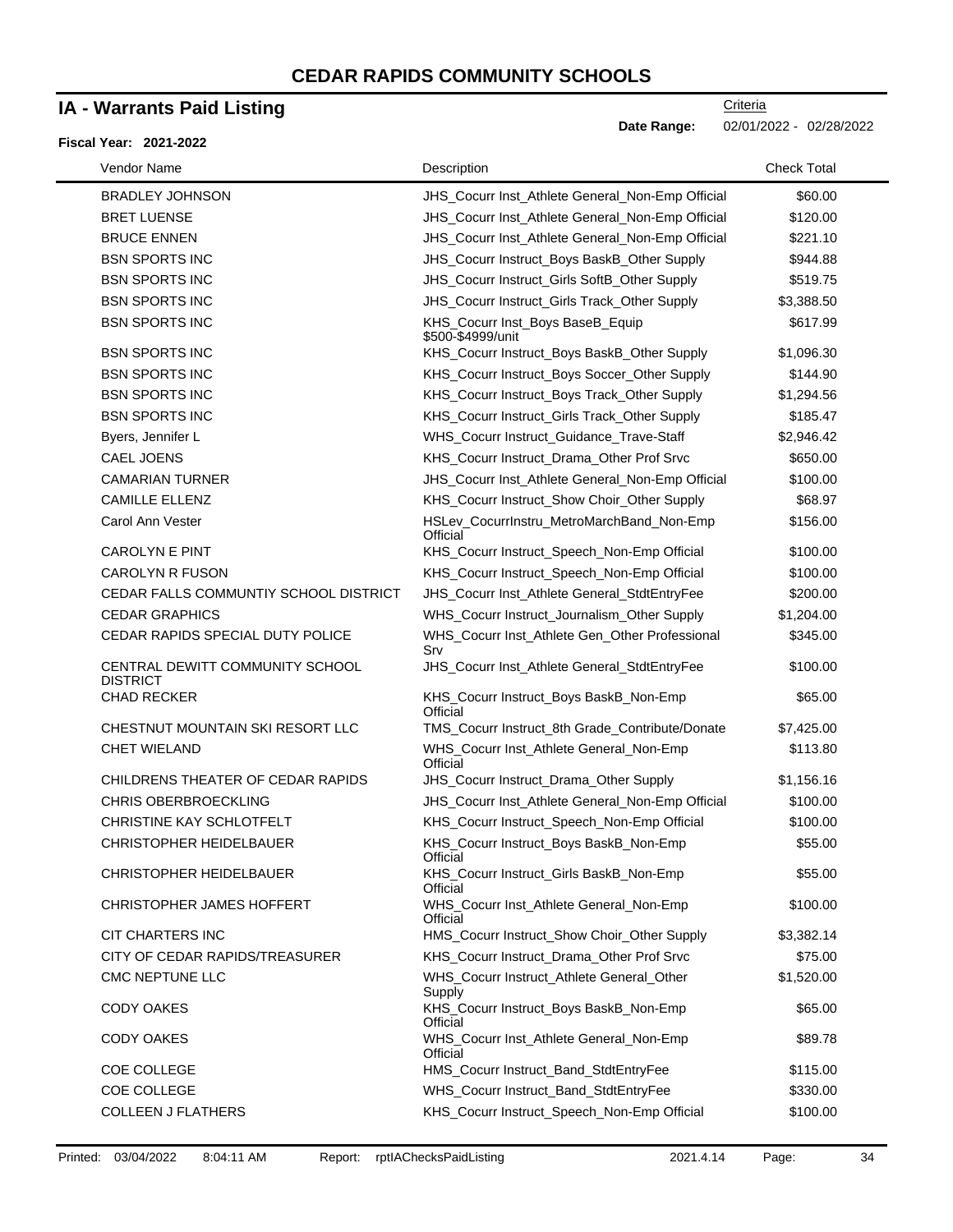### **IA - Warrants Paid Listing**

#### **Fiscal Year: 2021-2022**

| Vendor Name                                | Description                                                                                        | <b>Check Total</b>    |
|--------------------------------------------|----------------------------------------------------------------------------------------------------|-----------------------|
| <b>COLLEGE COMMUNITY SCHOOLS</b>           | HSLev_CocurrInstru_MetroMarchBand_Non-Emp<br>Official                                              | \$4,000.00            |
| <b>COLORADO TIME SYSTEMS</b>               | WHS_Cocurr Instruct_Athlete General_Other<br>Supply                                                | \$1,000.00            |
| <b>COLORADO TIME SYSTEMS</b>               | WHS_Cocurr Instruct_Boys Swim_Other Supply                                                         | \$490.00              |
| <b>COTTON GALLERY</b>                      | FMS_Cocurr Instruct_Show Choir_Other Supply                                                        | \$2,184.14            |
| <b>COTTON GALLERY</b>                      | KHS_Cocurr Instruct_Dance Team_Other Supply                                                        | \$162.00              |
| <b>CYNTHIA NODLAND</b>                     | FMS_Cocurr Instruct_8th Grade_Other Activity                                                       | \$45.00               |
| <b>DALE MORRISON</b>                       | KHS_Cocurr Instruct_Girls BaskB_Non-Emp<br>Official                                                | \$55.00               |
| <b>DAN CRAIG</b>                           | JHS_Cocurr Inst_Athlete General_Non-Emp Official                                                   | \$111.04              |
| <b>DAN CRAIG</b>                           | WHS_Cocurr Inst_Athlete General_Non-Emp<br>Official                                                | \$119.78              |
| DANIEL R GRAWE                             | KHS_Cocurr Instruct_Boys BaskB_Non-Emp<br>Official                                                 | \$55.00               |
| <b>DANIEL THOMAS</b>                       | JHS_Cocurr Inst_Athlete General_Non-Emp Official                                                   | \$60.00               |
| <b>DANIEL THOMAS</b>                       | WHS_Cocurr Inst_Athlete General_Non-Emp<br>Official                                                | \$70.00               |
| DANNCO INC                                 | JHS_Cocurr Instruct_Boys FB_Other Supply                                                           | (\$562.25)            |
| DANNCO INC                                 | WHS_Cocurr Instruct_Girls SoftB_Other Supply                                                       | \$1,857.85            |
| Darrow, Kevin J                            | JHS_Cocurr Instruct_Acad Decat_Other Supply                                                        | \$72.09               |
| Darrow, Kevin J                            | JHS_Cocurr Instruct_Admin_Other Supply                                                             | \$9.90                |
| DARRYL JONES                               | JHS_Cocurr Inst_Athlete General_Non-Emp Official                                                   | \$60.00               |
| DAVID EARL HARMS DBA: HARMS LLC            | JHS_Cocurr Instruc_Social<br>Studies_License/Software                                              | \$100.00              |
| DAVID LITTERER                             | JHS_Cocurr Inst_Athlete General_Non-Emp Official                                                   | \$240.88              |
| DAVID P THOMA                              | WHS_Cocurr Inst_Athlete General_Non-Emp<br>Official                                                | \$110.00              |
| <b>DAVID STAMY</b>                         | JHS_Cocurr Inst_Athlete General_Non-Emp Official                                                   | \$60.00               |
| <b>DAVID STAMY</b>                         | KHS_Cocurr Instruct_Boys BaskB_Non-Emp<br>Official                                                 | \$55.00               |
| Dayna Grantham                             | FMS_Cocurr Instruct_Show Choir_Other Supply                                                        | \$455.54              |
| DB ACOUSTICS INC                           | KHS_Cocurr Instruct_Athlete General_Pur Tech<br>Srvc                                               | \$85.00               |
| <b>DEAN E CRAIG</b>                        | JHS_Cocurr Inst_Athlete General_Non-Emp Official                                                   | \$200.00              |
| <b>DEAN E CRAIG</b>                        | KHS_Cocurr Instruct_Girls BaskB_Non-Emp<br>Official                                                | \$100.00              |
| <b>DEAN E CRAIG</b>                        | WHS_Cocurr Inst_Athlete General_Non-Emp<br>Official                                                | \$100.00              |
| <b>DEAN KECK</b>                           | FMS_Cocurr Instruct_8th Grade_Other Activity                                                       | \$45.00               |
| <b>DECKER SPORTS</b><br>DENNIS R HENDERSON | JHS_Cocurr Instruct_Boys BaseB_Other Supply<br>KHS_Cocurr Instruct_Girls BaskB_Non-Emp<br>Official | \$1,678.00<br>\$55.00 |
| DOLORES CICIO                              | KHS_Cocurr Instruct_Speech_Non-Emp Official                                                        | \$100.00              |
| Driskell, Elizabeth S                      | KHS_Cocurr Instruct_Orchestra_Other Supply                                                         | \$112.70              |
| <b>DUSTIN BRONSON</b>                      | JHS_Cocurr Inst_Athlete General_Non-Emp Official                                                   | \$215.88              |
| ELIZABETH MARIE THURSTON                   | WHS_Cocurr Instruct_Band_Purch Tech Srvc                                                           | \$1,200.00            |
| ELIZABETH MARY KOLLN                       | WHS_Cocurr Instruct_Debate_Non-Emp Official                                                        | \$90.00               |
| Ellis, Shannon W                           | MHS_Cocurr Instruct_Business Club_Other Supply                                                     | \$576.50              |
| Ellis, Shannon W                           | MHS_Cocurr Instruct_Robotics_Other Supply                                                          | \$85.28               |
| ELSMORE SWIM SHOP                          | JHS_Cocurr Instruct_Girls Swim_Other Supply                                                        | \$376.40              |
|                                            |                                                                                                    |                       |
| <b>EMILY FRIEDMAN</b>                      | KHS_Cocurr Instruct_Speech_Non-Emp Official                                                        | \$100.00              |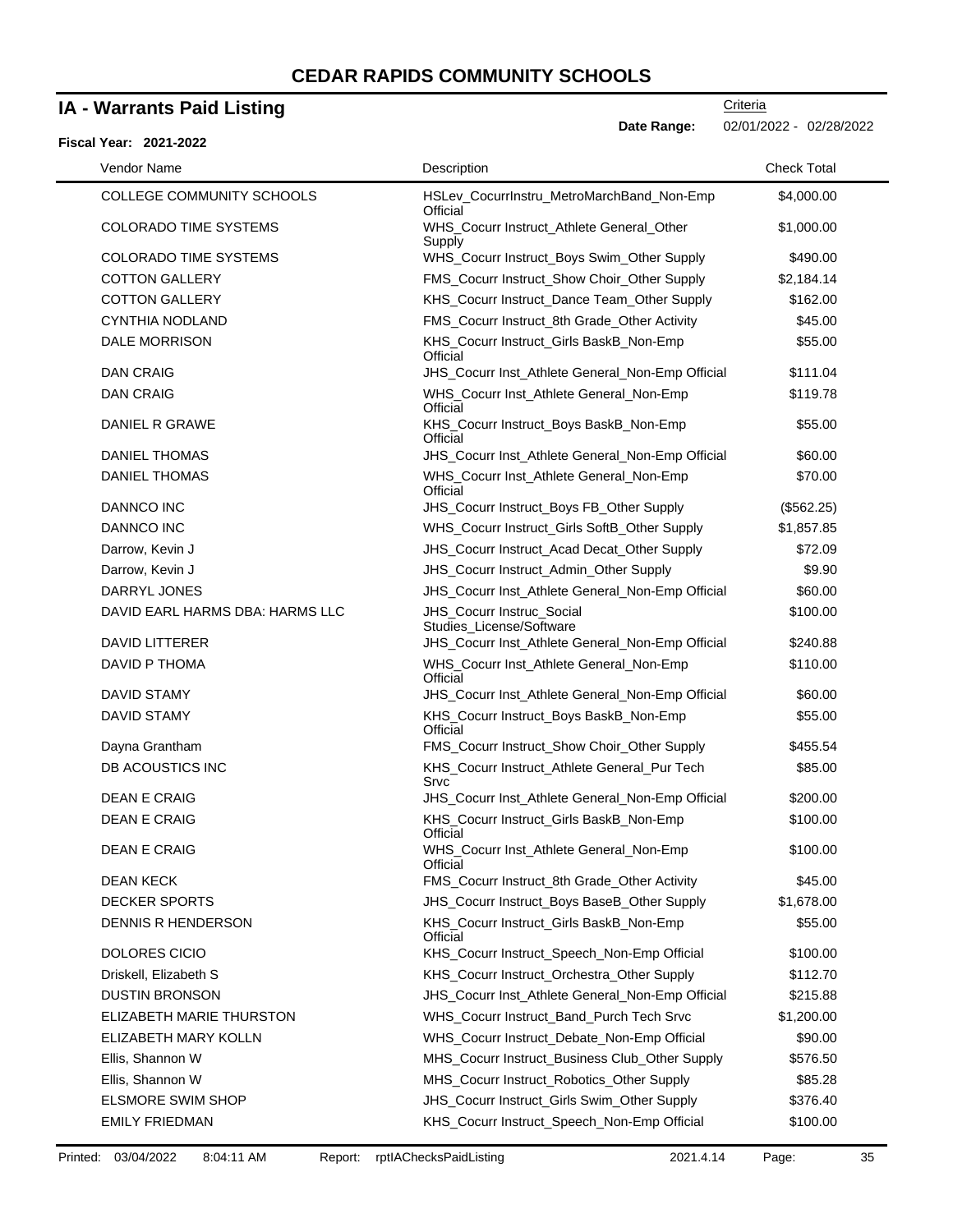## **IA - Warrants Paid Listing**

#### **Fiscal Year: 2021-2022**

 $\blacksquare$ 

**Date Range:** 02/01/2022 - 02/28/2022

| Vendor Name                                | Description                                                     | <b>Check Total</b> |
|--------------------------------------------|-----------------------------------------------------------------|--------------------|
| <b>ERIC FIELD</b>                          | KHS_Cocurr Instruct_Speech_Non-Emp Official                     | \$100.00           |
| <b>ETHAN VANCE</b>                         | KHS_Cocurr Instruct_Speech_Non-Emp Official                     | \$100.00           |
| Evans, Adrian J                            | KHS_Cocurr Inst_Boys Soccer_Travel - Staff                      | \$975.60           |
| <b>FLOSPORTS INC</b>                       | JHS_Cocurr Inst_Athlete General_Other Prof Srvc                 | \$106.63           |
| Fowler, Matthew J                          | JHS_Cocurr Instruct_Athlete General_Other Supply                | \$95.00            |
| <b>FRED GRIFFITHS</b>                      | KHS_Cocurr Instruct_Boys BaskB_Non-Emp                          | \$55.00            |
| <b>FRED GRIFFITHS</b>                      | Official<br>KHS_Cocurr Instruct_Girls BaskB_Non-Emp<br>Official | \$55.00            |
| FRIEDA COONROD EMBROIDERY                  | JHS_Cocurr Instruct_Athlete General_Other Supply                | \$1,379.30         |
| FRIEDA COONROD EMBROIDERY                  | WHS_Cocurr Instruct_Girls Swim_Other Supply                     | \$52.00            |
| FUTURE BUSINESS LEADERS OF AMERICA - PHI   | WHS_Cocurr Instruct_Business Club_Other Supply                  | \$132.00           |
| <b>GABRIEL L LYNOTT</b>                    | JHS_Cocurr Inst_Athlete General_Non-Emp Official                | \$60.00            |
| <b>GABRIEL L LYNOTT</b>                    | KHS_Cocurr Instruct_Girls BaskB_Non-Emp<br>Official             | \$60.00            |
| <b>GARY THOMAS ZMOLEK</b>                  | KHS_Cocurr Instruct_Speech_Non-Emp Official                     | \$100.00           |
| <b>GIRLS DICKINSON RELAYS</b>              | KHS_Cocurr Inst_Athlete General_StdtEntryFee                    | \$150.00           |
| <b>GOLF TEAM PRODUCTS INC</b>              | WHS_Cocurr Instruct_Girls Golf_Other Supply                     | \$253.50           |
| Graham, John P                             | WHS_Cocurr Instruct_Athlete General_Other<br>Supply             | \$180.00           |
| <b>GRANITE CITY FOOD &amp; BREWERY LTD</b> | KHS_Cocurr Instruct_Speech_Other Supply                         | \$1,265.00         |
| Guenther-Yoke, Tracie L                    | KHS_Cocurr Instruct_Girls Track_Other Supply                    | \$218.00           |
| <b>GUY MEYER</b>                           | JHS_Cocurr Inst_Athlete General_Non-Emp Official                | \$194.26           |
| <b>HASTY AWARDS</b>                        | WHS_Cocurr Instruct_Athlete General_Other<br>Supply             | \$1,341.77         |
| <b>HAWKEYE COMMUNICATION</b>               | JHS_Cocurr Instruct_General_Equip<br>\$500-\$4999/unit          | \$4,000.00         |
| <b>HOLLY C BROWN</b>                       | KHS_Cocurr Instruct_Speech_Non-Emp Official                     | \$100.00           |
| <b>HOLLY J ROBE</b>                        | HMS_Cocurr Instruct_Show Choir_Other Supply                     | \$250.00           |
| HUGH O'BRIAN YOUTH LEADERSHIP              | KHS_Cocurr Instruct_Guidance_StdtEntryFee                       | \$250.00           |
| INDEPENDENCE COMMUNITY SCHOOLS             | KHS_Cocurr Inst_Athlete General_StdtEntryFee                    | \$150.00           |
| INDEPENDENCE COMMUNITY SCHOOLS             | WHS_Cocurr Inst_Athlete General_StdtEntryFee                    | \$150.00           |
| INDIANOLA COMMUNITY SCHOOL DISTR           | JHS_Cocurr Inst_Athlete General_StdtEntryFee                    | \$125.00           |
| <b>INTERNAL REVENUE SERVICE</b>            | Federal Income Tax                                              | \$261.81           |
| <b>INTERNAL REVENUE SERVICE</b>            | FICA Tax                                                        | \$563.26           |
| IOWA CHORAL DIRECTORS ASSOCIATIO           | WHS_Cocurr Instruct_Vocal Music_StdtEntryFee                    | \$525.00           |
| <b>IOWA CITY COMMUNITY SCHOOL DISTR</b>    | KHS_Cocurr Inst_Athlete General_StdtEntryFee                    | \$90.00            |
| <b>IOWA CITY WEST SPEECH AND DEBATE</b>    | WHS_Cocurr Instruct_Debate_StdtEntryFee                         | \$135.00           |
| <b>IOWA GIRLS HIGH SCHOOL ATHLETIC</b>     | WHS_Cocurr Inst_Athlete General_Fundraiser<br>Income            | \$1,602.00         |
| IOWA HIGH SCHOOL MUSIC ASSOCIATION         | JHS_Cocurr Instruct_Band_Other Supply                           | \$597.00           |
| IOWA HIGH SCHOOL SOCCER COACHES ASS.       | WHS_Cocurr Inst_Athlete<br>General_Dues/Membership              | \$30.00            |
| <b>IOWA PUBLIC EMPLOYEES RETIREMENT</b>    | <b>IPERS</b>                                                    | \$143.15           |
| <b>IOWA STATE UNIVERSITY - TREASURE</b>    | HSLev_CocurrInstru_MetroMarchBand_Non-Emp<br>Official           | \$4,000.00         |
| <b>IOWA STATE UNIVERSITY - TREASURE</b>    | WHS_Cocurr Instruct_Band_StdtEntryFee                           | \$66.00            |
| <b>IPROMOTEU</b>                           | JHS_Cocurr Instruct_Girls Swim_Other Supply                     | \$3,210.00         |
| J.W. PEPPER & SON, INC.                    | TMS_Cocurr Instruct_Band_Other Supply                           | \$253.42           |
| <b>JAMAAL PEEPLES</b>                      | JHS_Cocurr Inst_Athlete General_Non-Emp Official                | \$120.00           |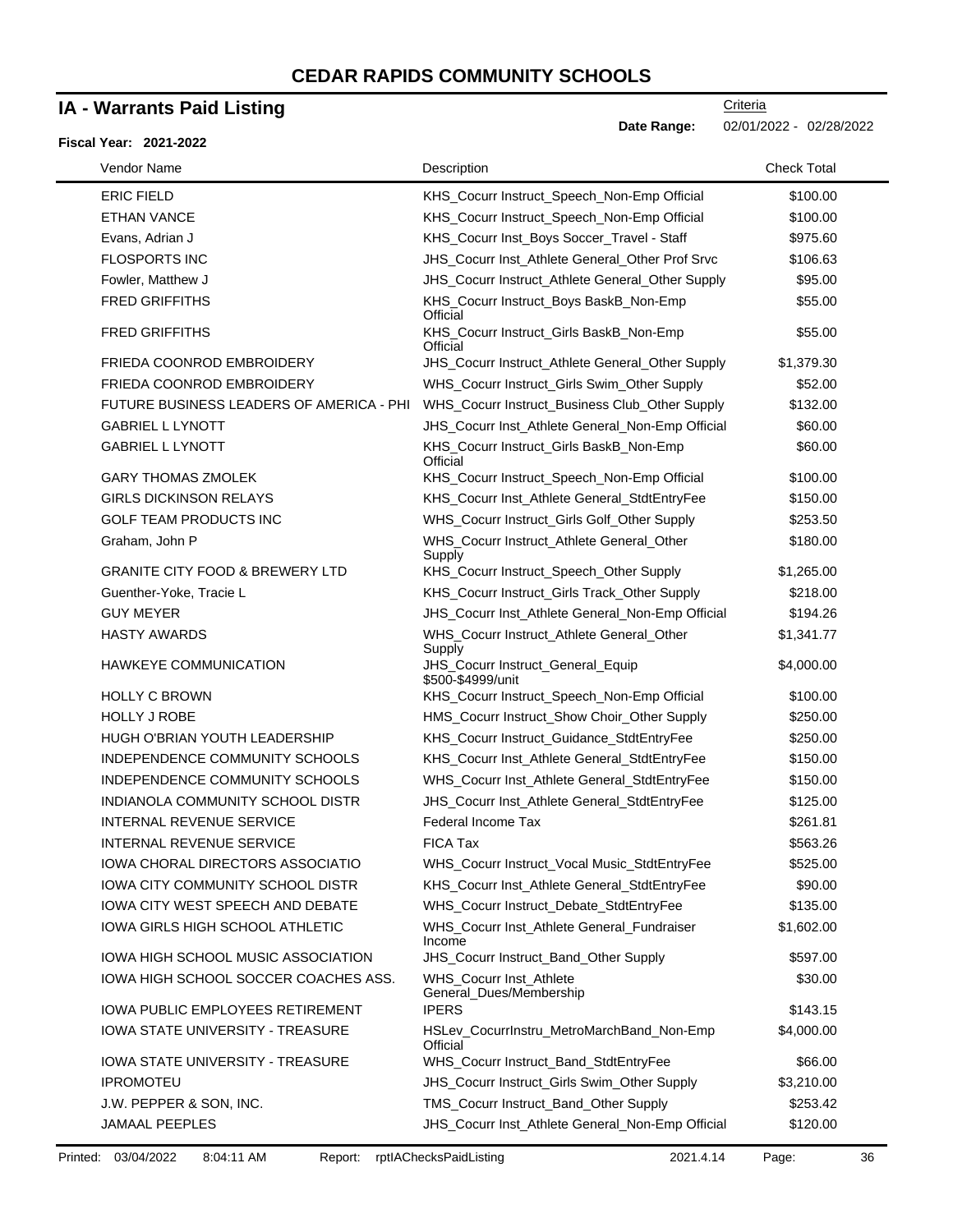### **IA - Warrants Paid Listing**

#### **Fiscal Year: 2021-2022**

**Criteria Date Range:** 02/01/2022 - 02/28/2022

| Vendor Name                    | Description                                         | <b>Check Total</b> |
|--------------------------------|-----------------------------------------------------|--------------------|
| <b>JAMAAL PEEPLES</b>          | WHS_Cocurr Inst_Athlete General_Non-Emp<br>Official | \$70.00            |
| <b>JAMES A TORVIK</b>          | JHS_Cocurr Inst_Athlete General_Non-Emp Official    | \$251.00           |
| <b>JAMES B SCHNEIDER</b>       | KHS_Cocurr Instruct_Speech_Non-Emp Official         | \$100.00           |
| <b>JAMES PACKINGHAM</b>        | JHS_Cocurr Inst_Athlete General_Non-Emp Official    | \$240.00           |
| <b>JAMIE ACKERMAN</b>          | FMS_Cocurr Instruct_8th Grade_Other Activity        | \$45.00            |
| <b>JEFF BERMEL</b>             | JHS_Cocurr Inst_Athlete General_Non-Emp Official    | \$100.00           |
| <b>JEFF FRESE</b>              | JHS_Cocurr Inst_Athlete General_Non-Emp Official    | \$100.00           |
| JEFFERY DAVID SCHAFER          | TMS_Cocurr Instruct_Band_Purchase Technical<br>Srvc | \$100.00           |
| <b>JEFFREY G HORST</b>         | JHS_Cocurr Inst_Athlete General_Non-Emp Official    | \$100.00           |
| JEFFREY G HORST                | WHS_Cocurr Inst_Athlete General_Non-Emp<br>Official | \$100.00           |
| JEFFREY L EMRICH               | KHS_Cocurr Instruct_Speech_Non-Emp Official         | \$100.00           |
| <b>JENNIFER ARCHIBALD</b>      | KHS_Cocurr Instruct_Speech_Non-Emp Official         | \$100.00           |
| <b>JESSE FREIBURGER</b>        | JHS_Cocurr Inst_Athlete General_Non-Emp Official    | \$100.00           |
| <b>JESSICA FRIDLEY</b>         | KHS_Cocurr Instruct_Speech_Non-Emp Official         | \$100.00           |
| <b>JOHN DVORAK</b>             | KHS_Cocurr Instruct_Boys BaskB_Non-Emp<br>Official  | \$55.00            |
| <b>JOHN DVORAK</b>             | KHS_Cocurr Instruct_Girls BaskB_Non-Emp<br>Official | \$55.00            |
| <b>JOHN HOLST</b>              | WHS_Cocurr Inst_Athlete General_Non-Emp<br>Official | \$80.00            |
| <b>JOHN JASPERS</b>            | JHS_Cocurr Inst_Athlete General_Non-Emp Official    | \$60.00            |
| <b>JOHN MATHIAS</b>            | WHS_Cocurr Inst_Athlete General_Non-Emp<br>Official | \$116.56           |
| <b>JOHN WILLIAM KEEL</b>       | KHS_Cocurr Instruct_Girls BaskB_Non-Emp<br>Official | \$55.00            |
| <b>JON MORROW</b>              | KHS_Cocurr Instruct_Boys BaskB_Non-Emp<br>Official  | \$65.00            |
| <b>JONATHAN PARKER WANGLER</b> | KHS_Cocurr Instruct_Boys BaskB_Non-Emp<br>Official  | \$65.00            |
| <b>JONATHAN PARKER WANGLER</b> | WHS_Cocurr Inst_Athlete General_Non-Emp<br>Official | \$70.00            |
| JORDAN MICHAEL DUMOLIEN        | WHS_Cocurr Inst_Athlete General_Non-Emp<br>Official | \$140.00           |
| <b>JOSHUA M RAGAR</b>          | JHS_Cocurr Inst_Athlete General_Non-Emp Official    | \$145.08           |
| KAITLIN SCHLOTFELT             | KHS_Cocurr Instruct_Speech_Non-Emp Official         | \$100.00           |
| KAITLYN BEHNKEN                | KHS_Cocurr Instruct_Speech_Non-Emp Official         | \$100.00           |
| <b>KAREN HARTMAN</b>           | KHS_Cocurr Instruct_Speech_Non-Emp Official         | \$100.00           |
| <b>KAREN WILSON</b>            | KHS_Cocurr Instruct_Electric Car_Other Supply       | \$451.67           |
| KATHLEEN M LINDERMAN-HILL      | KHS_Cocurr Instruct_Speech_Non-Emp Official         | \$100.00           |
| KATHRYN A BRENNEMAN            | KHS_Cocurr Instruct_Speech_Non-Emp Official         | \$100.00           |
| <b>KATHY WILLIS</b>            | FMS_Cocurr Instruct_8th Grade_Other Activity        | \$45.00            |
| <b>KAYLA KENSETT</b>           | FMS_Cocurr Instruct_8th Grade_Other Activity        | \$45.00            |
| KENNEDY CHORAL LEAGUE          | JHS_Cocurr Instruct_Show Choir_Other Supply         | \$362.25           |
| <b>KENT SESKER</b>             | JHS_Cocurr Inst_Athlete General_Non-Emp Official    | \$205.00           |
| <b>KEVIN F FLOOD</b>           | JHS_Cocurr Inst_Athlete General_Non-Emp Official    | \$120.00           |
| <b>KEVIN F FLOOD</b>           | KHS_Cocurr Instruct_Boys BaskB_Non-Emp<br>Official  | \$65.00            |
| <b>KEVIN F FLOOD</b>           | WHS_Cocurr Inst_Athlete General_Non-Emp<br>Official | \$140.00           |
| <b>KEVIN KLOSTERMANN</b>       | JHS_Cocurr Inst_Athlete General_Non-Emp Official    | \$60.00            |

Printed: 03/04/2022 8:04:11 AM Report: rptIAChecksPaidListing 2021.4.14 Page: 37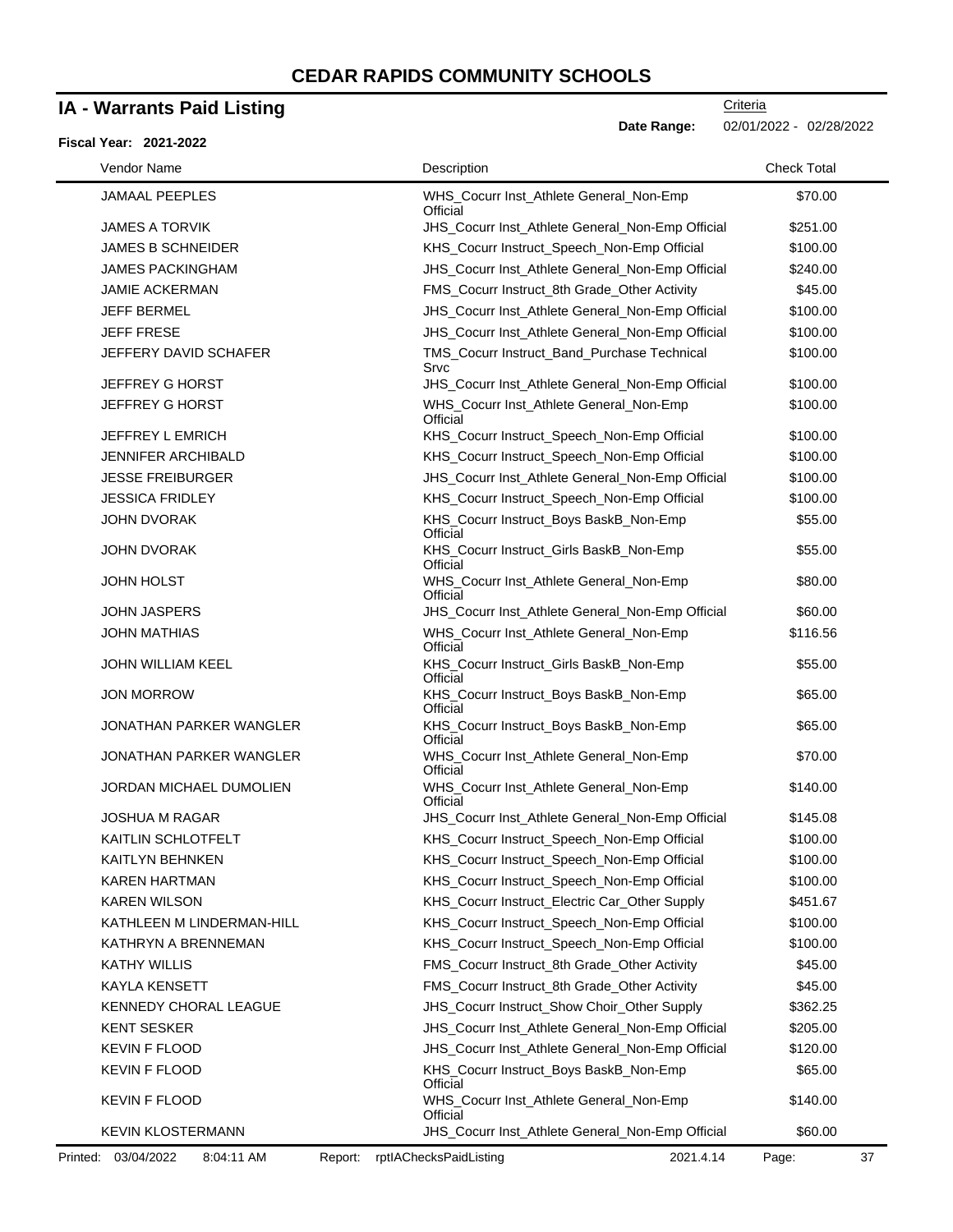### **IA - Warrants Paid Listing**

#### **Fiscal Year: 2021-2022**

**Date Range:** 02/01/2022 - 02/28/2022

| Vendor Name                                      | Description                                           | <b>Check Total</b> |
|--------------------------------------------------|-------------------------------------------------------|--------------------|
| <b>KIM PATIK</b>                                 | JHS_Cocurr Inst_Athlete General_Non-Emp Official      | \$60.00            |
| KIWANIS YOUTH PROGRAMS INC                       | KHS_Cocurr Instruct_Key Club_Other Activity           | \$191.92           |
| KLK HOLDINGS INC DBA: LEVEL 10                   | KHS_Cocurr Instruct_Drama_Other Supply                | \$512.00           |
| <b>KRYSTA ROLING</b>                             | FMS_Cocurr Instruct_8th Grade_Other Activity          | \$45.00            |
| KURT WALDERBACH                                  | KHS_Cocurr Instruct_Girls BaskB_Non-Emp<br>Official   | \$100.00           |
| <b>LAURA KAY WILLIAMS</b>                        | KHS_Cocurr Instruct_Speech_Non-Emp Official           | \$100.00           |
| <b>LEANN MILLER</b>                              | KHS_Cocurr Instruct_Speech_Non-Emp Official           | \$100.00           |
| Leclere, Nicholas A                              | KHS_Cocurr Instruct_Cocurr Activity_Other Supply      | \$576.00           |
| <b>LEON A LUECK</b>                              | KHS_Cocurr Instruct_Speech_Non-Emp Official           | \$100.00           |
| Lester, Jason P                                  | KHS_Cocurr Instruct_Video Game Club_Other<br>Supply   | \$940.00           |
| LINDA GAIL MCINNIS DBA: GAIL MCI                 | WHS_Cocurr Instruct_Vocal Music_Other Supply          | \$6,028.84         |
| LINN MAR COMMUNITY SCHOOL DISTRI                 | HSLev_CocurrInstru_MetroMarchBand_Non-Emp<br>Official | \$4,000.00         |
| LOIS K DEERBERG                                  | KHS_Cocurr Instruct_Speech_Non-Emp Official           | \$100.00           |
| <b>LONNIE L ZINGULA</b>                          | WHS_Cocurr Inst_Athlete General_Non-Emp<br>Official   | \$205.00           |
| LOREN WOOD                                       | WHS_Cocurr Inst_Athlete General_Non-Emp<br>Official   | \$140.00           |
| <b>LOUREN KILBURG</b>                            | KHS_Cocurr Instruct_Speech_Non-Emp Official           | \$100.00           |
| <b>MAJAEDA HARRIS</b>                            | FMS_Cocurr Instruct_8th Grade_Other Activity          | \$45.00            |
| MARION INDEPENDENT SCHOOLS                       | HMS_Cocurr Instruct_Show Choir_StdtEntryFee           | \$300.00           |
| MARION INDEPENDENT SCHOOLS                       | HSLev_CocurrInstru_MetroMarchBand_Non-Emp<br>Official | \$4,000.00         |
| MARION INDEPENDENT SCHOOLS                       | JHS_Cocurr Inst_Athlete General_StdtEntryFee          | \$15.00            |
| MARION INDEPENDENT SCHOOLS                       | TMS_Cocurr Instruct_Show Choir_StdtEntryFee           | \$300.00           |
| <b>MARK MURPHY</b>                               | JHS_Cocurr Inst_Athlete General_Non-Emp Official      | \$60.00            |
| <b>MARK MURPHY</b>                               | KHS_Cocurr Instruct_Boys BaskB_Non-Emp<br>Official    | \$110.00           |
| <b>MARK MURPHY</b>                               | KHS_Cocurr Instruct_Girls BaskB_Non-Emp<br>Official   | \$100.00           |
| <b>MARK SERTTERH</b>                             | KHS_Cocurr Instruct_Boys BaskB_Non-Emp<br>Official    | \$100.00           |
| <b>MARK SERTTERH</b>                             | WHS_Cocurr Inst_Athlete General_Non-Emp<br>Official   | \$100.00           |
| <b>MARK TROENDLE</b>                             | KHS_Cocurr Instruct_Girls BaskB_Non-Emp<br>Official   | \$60.00            |
| <b>MARK TROENDLE</b>                             | WHS_Cocurr Inst_Athlete General_Non-Emp<br>Official   | \$70.00            |
| <b>MARK WARTH</b>                                | WHS_Cocurr Inst_Athlete General_Non-Emp<br>Official   | \$139.10           |
| <b>MARSHALL E COTTON</b>                         | JHS_Cocurr Inst_Athlete General_Non-Emp Official      | \$234.50           |
| MARSHALL E COTTON                                | KHS_Cocurr Instruct_Girls BaskB_Non-Emp<br>Official   | \$100.00           |
| MARSHALL E COTTON                                | WHS_Cocurr Inst_Athlete General_Non-Emp<br>Official   | \$100.00           |
| MARSHALLTOWN COMMUNITY SCHOOL<br><b>DISTRICT</b> | WHS_Cocurr Inst_Athlete General_StdtEntryFee          | \$50.00            |
| <b>MARTHA SEARS</b>                              | WHS_Cocurr Instruct_Band_Other Activity               | \$438.00           |
| MARY E FASSE-SHAW                                | KHS_Cocurr Instruct_Speech_Non-Emp Official           | \$100.00           |
| MARY JEAN OBERBROECKLING                         | KHS_Cocurr Instruct_Speech_Non-Emp Official           | \$100.00           |
| <b>MATT SHULL</b>                                | WHS_Cocurr Inst_Athlete General_Non-Emp<br>Official   | \$100.00           |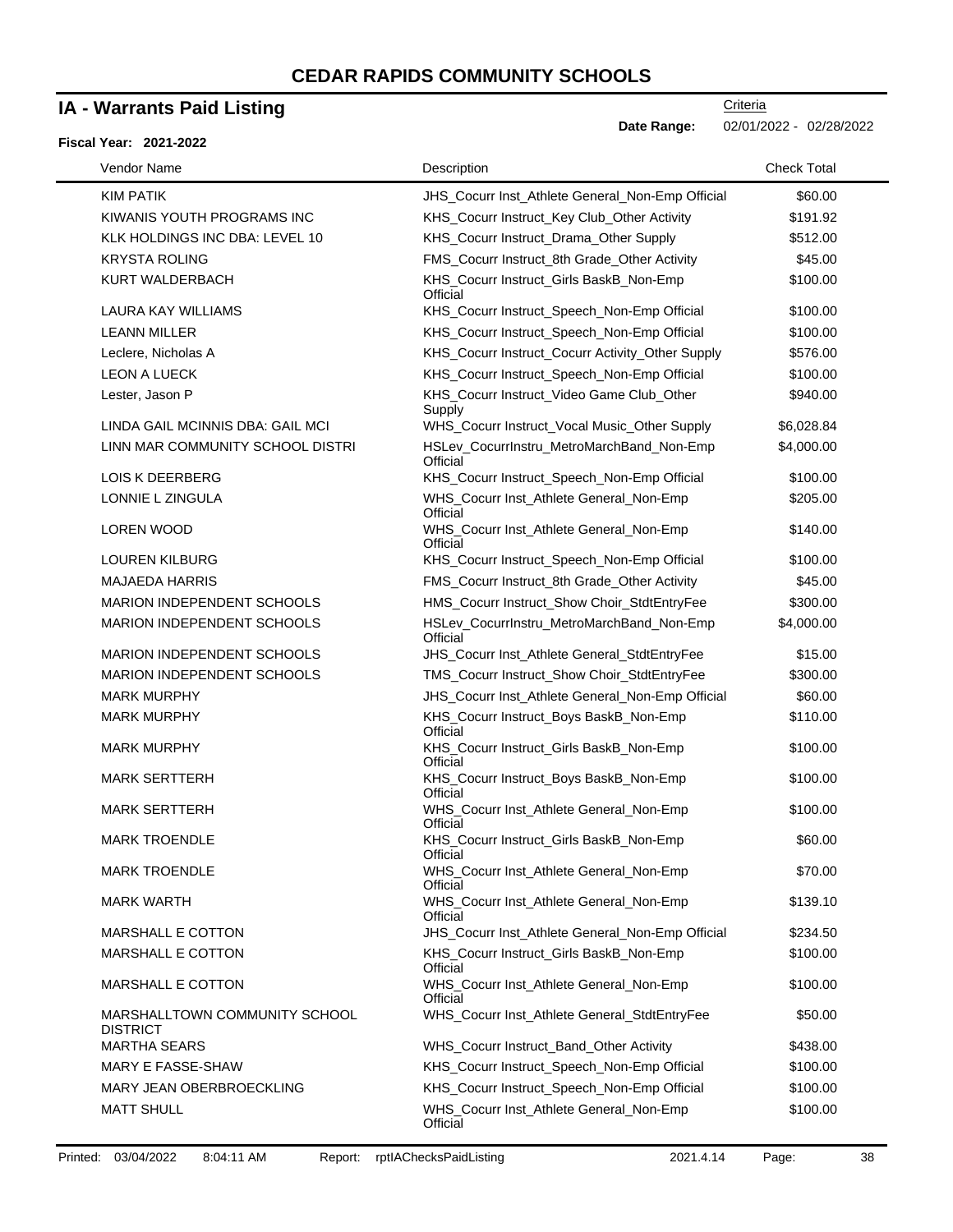### **IA - Warrants Paid Listing**

### **Fiscal Year: 2021-2022**

**Date Range:** 02/01/2022 - 02/28/2022

| Vendor Name                                   | Description                                         | <b>Check Total</b> |
|-----------------------------------------------|-----------------------------------------------------|--------------------|
| <b>MATTHEW ANDREW DONNER</b>                  | JHS_Cocurr Instruct_Boys BaskB_Non-Emp<br>Official  | \$100.00           |
| <b>MATTHEW JACOB MILLER</b>                   | JHS_Cocurr Inst_Athlete General_Non-Emp Official    | \$60.00            |
| <b>MATTHEW JACOB MILLER</b>                   | WHS_Cocurr Inst_Athlete General_Non-Emp<br>Official | \$70.00            |
| <b>MATTHEW SCHAEFER</b>                       | JHS_Cocurr Inst_Athlete General_Non-Emp Official    | \$100.00           |
| <b>MATTHEW SCHAEFER</b>                       | WHS_Cocurr Inst_Athlete General_Non-Emp<br>Official | \$100.00           |
| MATTHEW W STEITZER                            | WHS_Cocurr Inst_Athlete General_Non-Emp<br>Official | \$70.00            |
| <b>MATTHEW WALZ</b>                           | KHS_Cocurr Instruct_Speech_Non-Emp Official         | \$100.00           |
| <b>MAXIMILIAN MATTHIAS</b>                    | KHS_Cocurr Instruct_Boys BaskB_Non-Emp<br>Official  | \$120.00           |
| <b>MAXIMILIAN MATTHIAS</b>                    | WHS_Cocurr Inst_Athlete General_Non-Emp<br>Official | \$70.00            |
| MCMASTER-CARR SUPPLY CO                       | WHS_Cocurr Instruct_Music Theater_Other Supply      | \$223.56           |
| MEDCO SUPPLY INC                              | JHS_Cocurr Instruct_AthleteTrainer_Other Supply     | \$1,864.15         |
| MELISSA FEILMEIER-MARZEN                      | KHS_Cocurr Instruct_Speech_Non-Emp Official         | \$1,200.00         |
| <b>MENARDS</b>                                | KHS_Cocurr Instruct_Drama_Other Supply              | \$260.29           |
| <b>MENARDS</b>                                | WHS_Cocurr Instruct_Music Theater_Other Supply      | \$90.42            |
| <b>MENARDS WEST</b>                           | JHS_Cocurr Instruct_Drama_Other Supply              | \$46.93            |
| <b>MENARDS WEST</b>                           | TMS_Cocurr Instruct_Show Choir_Other Supply         | \$44.33            |
| MICHAEL J FEDERER                             | WHS_Cocurr Inst_Athlete General_Non-Emp<br>Official | \$70.00            |
| MICHAEL J PEITZ                               | KHS_Cocurr Instruct_Speech_Non-Emp Official         | \$100.00           |
| MICHAEL KALVIG                                | KHS_Cocurr Instruct_Girls BaskB_Non-Emp<br>Official | \$143.70           |
| MICHAEL PETKEWEC                              | KHS_Cocurr Instruct_Speech_Non-Emp Official         | \$100.00           |
| <b>MICHAEL T REPKO</b>                        | WHS_Cocurr Inst_Athlete General_Non-Emp<br>Official | \$100.00           |
| Michele Black                                 | KHS_Cocurr Instruct_Admin_Other Supply              | \$119.88           |
| MINNTEX CITRUS INC                            | KHS_Cocurr Instruct_Band_Other Supply               | \$1,981.70         |
| Mobberley, Chantelle J                        | KHS_Cocurr Instruct_Drama_Other Supply              | \$1,306.85         |
| MONIQUE M LILLIE                              | KHS_Cocurr Instruct_Speech_Non-Emp Official         | \$100.00           |
| <b>MORGAN RICHARDS</b>                        | KHS_Cocurr Instruct_Speech_Non-Emp Official         | \$100.00           |
| <b>MORRISON SCREENPRINTING DBA: APPAREL 1</b> | JHS_Cocurr Instruct_Cheerleading_Other Supply       | \$792.50           |
| MORRISON SCREENPRINTING DBA: APPAREL 1        | KHS_Cocurr Instruct_Student Gov't_Other Supply      | \$942.25           |
| MOTIVATING SYSTEMS LLC DBA PBIS               | MMS_Cocurr Instruct_General_Other Supply            | \$1,465.25         |
| NATHAN SHERWOOD DBA: EDUSKATE                 | HMS_Cocurr Instruct_Show Choir_Other Supply         | \$1,040.00         |
| NATHANIEL LEE COUNTRYMAN                      | KHS_Cocurr Instruct_Speech_Non-Emp Official         | \$100.00           |
| <b>NORM GRANGER</b>                           | JHS_Cocurr Inst_Athlete General_Non-Emp Official    | \$146.00           |
| NORTH CEDAR COMMUNITY SCHOOL DIS              | JHS_Cocurr Inst_Athlete General_StdtEntryFee        | \$80.00            |
| OFFICE DEPOT INC                              | MMS_Cocurr Instruct_8th Grade_Other Supply          | \$38.07            |
| ORCHESTRA IOWA INC                            | KHS_Cocurr Instruct_Orchestra_Purch Tech Srvc       | \$126.00           |
| PALOS VERDES PENINSULA UNIFIED SCHOOL<br>DI   | WHS_Cocurr Instruct_Debate_StdtEntryFee             | \$270.00           |
| PATRICK MICHAEL ENSMINGER                     | WHS_Cocurr Inst_Athlete General_Non-Emp<br>Official | \$100.00           |
| Patterson, Shelby A                           | KHS_Cocurr Instruct_Cocurr Activity_Other Supply    | \$336.00           |
| PAUL G JAMES                                  | WHS_Cocurr Instruct_Girls BaskB_Other Supply        | \$347.03           |
| PAUL HAGEMAN                                  | JHS_Cocurr Inst_Athlete General_Non-Emp Official    | \$120.00           |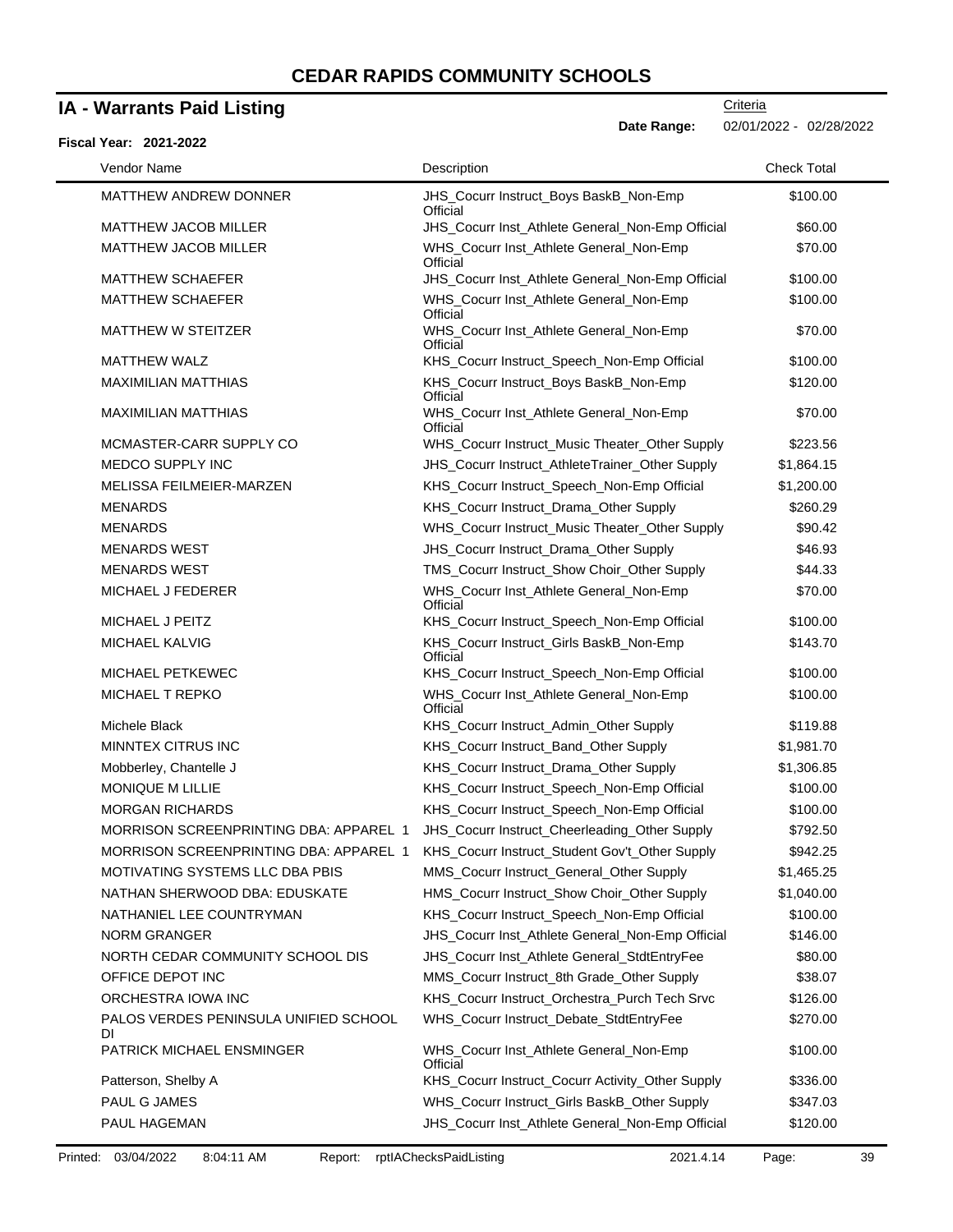## **IA - Warrants Paid Listing**

#### **Fiscal Year: 2021-2022**

 $\blacksquare$ 

| Vendor Name             | Description                                         | <b>Check Total</b> |
|-------------------------|-----------------------------------------------------|--------------------|
| PAUL REVERE'S PIZZA     | KHS_Cocurr Instruct_Speech_Other Supply             | \$1,442.00         |
| PAULA JEAN KIRKPATRICK  | KHS_Cocurr Instruct_Speech_Non-Emp Official         | \$100.00           |
| Payroll Vendor          | Direct Deposit Payable                              | \$3,087.86         |
| <b>PAYTON JAEGER</b>    | KHS_Cocurr Instruct_Speech_Non-Emp Official         | \$100.00           |
| PHIL COTTRELL           | JHS_Cocurr Inst_Athlete General_Non-Emp Official    | \$60.00            |
| PHIL COTTRELL           | WHS_Cocurr Inst_Athlete General_Non-Emp<br>Official | \$210.00           |
| PIERSON'S FLOWER SHOP   | JHS_Cocurr Instruct_Boys BaskB_Other Supply         | \$40.00            |
| PIERSON'S FLOWER SHOP   | JHS_Cocurr Instruct_Girls BaskB_Other Supply        | \$28.00            |
| PIERSON'S FLOWER SHOP   | KHS_Cocurr Instruct_Boys Wrestle_Other Supply       | \$41.20            |
| PIERSON'S FLOWER SHOP   | KHS_Cocurr Instruct_Cheerleading_Other Supply       | \$1.95             |
| RANDALL C KREJCI        | WHS_Cocurr Inst_Athlete General_Non-Emp<br>Official | \$20.00            |
| <b>RAYCE ROUSE</b>      | WHS_Cocurr Inst_Athlete General_Non-Emp<br>Official | \$40.00            |
| RAYMOND P WILDEN JR     | JHS_Cocurr Inst_Athlete General_Non-Emp Official    | \$140.02           |
| RAYMOND P WILDEN JR     | WHS_Cocurr Inst_Athlete General_Non-Emp<br>Official | \$137.26           |
| <b>READ PHOTOGRAPHY</b> | JHS_Cocurr Instruct_Athlete General_Other Supply    | \$36.00            |
| <b>REBECCA KRIEG</b>    | FMS_Cocurr Instruct_8th Grade_Other Activity        | \$45.00            |
| <b>RICHARD M RIPLEY</b> | JHS_Cocurr Inst_Athlete General_Non-Emp Official    | \$60.00            |
| <b>RICK SARTORIUS</b>   | JHS_Cocurr Inst_Athlete General_Non-Emp Official    | \$136.80           |
| <b>RICK SARTORIUS</b>   | KHS_Cocurr Instruct_Girls BaskB_Non-Emp<br>Official | \$134.50           |
| <b>RICK SARTORIUS</b>   | WHS_Cocurr Inst_Athlete General_Non-Emp<br>Official | \$134.96           |
| ROBERT BARTA            | KHS_Cocurr Instruct_Girls BaskB_Non-Emp<br>Official | \$55.00            |
| <b>ROBERT CLARK</b>     | JHS_Cocurr Inst_Athlete General_Non-Emp Official    | \$60.00            |
| ROBERT COLLINS          | FMS_Cocurr Instruct_8th Grade_Other Activity        | \$60.00            |
| <b>ROBERT MURPHY</b>    | JHS_Cocurr Inst_Athlete General_Non-Emp Official    | \$227.54           |
| <b>ROBERT SQUIRES</b>   | KHS_Cocurr Instruct_Boys BaskB_Non-Emp<br>Official  | \$117.02           |
| ROBERT SQUIRES          | WHS_Cocurr Inst_Athlete General_Non-Emp<br>Official | \$219.78           |
| ROBERT W MITTMAN        | KHS_Cocurr Instruct_Speech_Non-Emp Official         | \$500.00           |
| ROGER SCHUELLER         | JHS_Cocurr Inst_Athlete General_Non-Emp Official    | \$100.00           |
| RON MAJOR               | KHS_Cocurr Instruct_Girls BaskB_Non-Emp<br>Official | \$55.00            |
| <b>RON PEIFFER</b>      | WHS_Cocurr Inst_Athlete General_Non-Emp<br>Official | \$70.00            |
| <b>RONALD B HARTWIG</b> | JHS_Cocurr Inst_Athlete General_Non-Emp Official    | \$60.00            |
| RONALD KNOCHE           | KHS_Cocurr Instruct_Boys BaskB_Non-Emp<br>Official  | \$100.00           |
| ROSANN M HURT           | KHS Cocurr Instruct Speech Non-Emp Official         | \$100.00           |
| <b>ROSS HEMSLEY</b>     | JHS_Cocurr Inst_Athlete General_Non-Emp Official    | \$130.36           |
| <b>RUSS OMAR</b>        | JHS_Cocurr Instruct_Boys BaskB_Non-Emp<br>Official  | \$100.00           |
| SCHROEDER BASEBALL      | KHS_Cocurr Instruct_Boys BaseB_Other Supply         | \$490.00           |
| Schultz, Grant W        | WHS_Cocurr Instruct_Athlete General_Other<br>Supply | \$77.00            |
| SEAN DAVID HELTON       | JHS_Cocurr Inst_Athlete General_Non-Emp Official    | \$100.00           |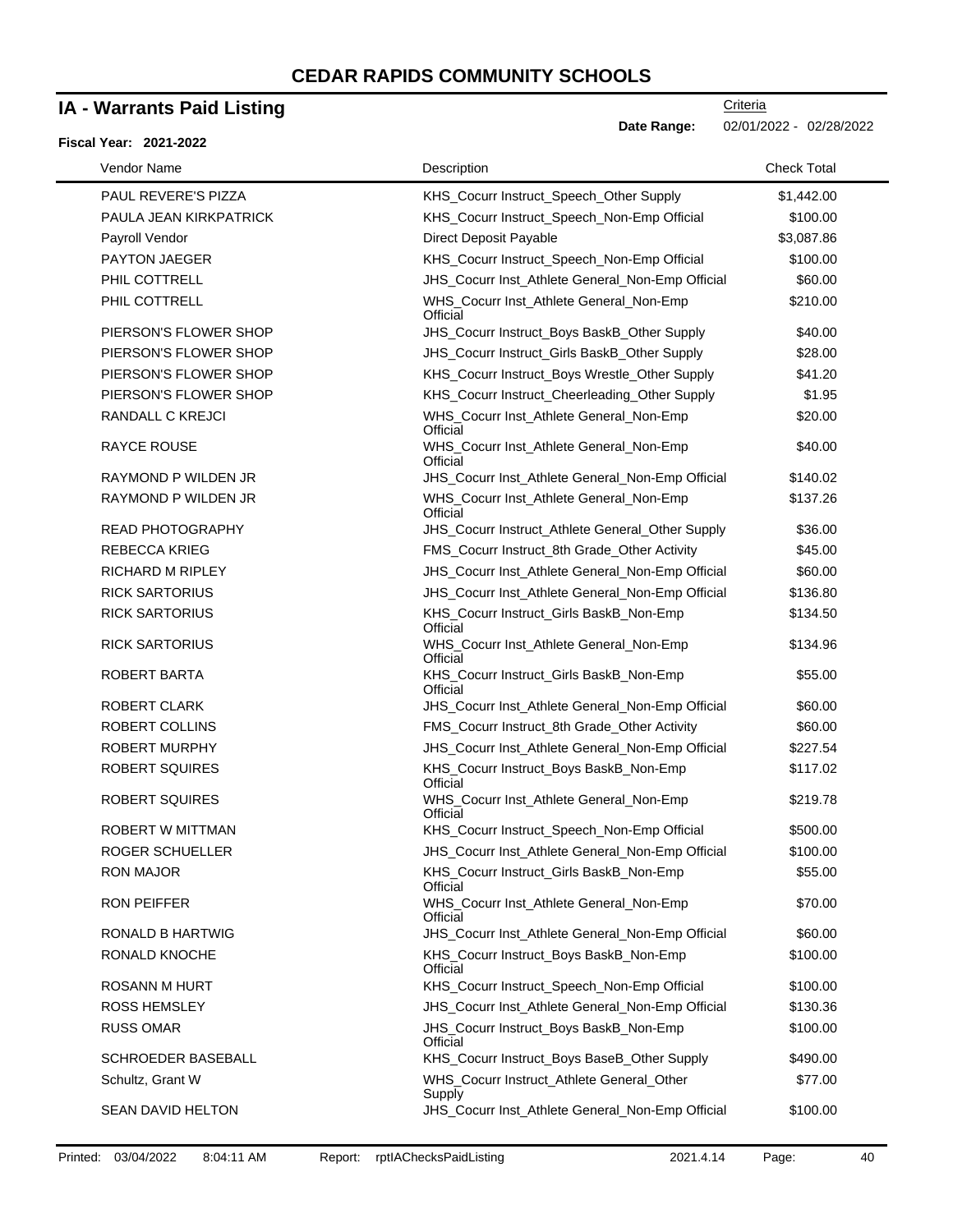### **IA - Warrants Paid Listing**

### **Fiscal Year: 2021-2022**

**Date Range:** 02/01/2022 - 02/28/2022

| Vendor Name                        | Description                                         | <b>Check Total</b> |
|------------------------------------|-----------------------------------------------------|--------------------|
| <b>SEAN DAVID HELTON</b>           | WHS_Cocurr Inst_Athlete General_Non-Emp<br>Official | \$121.62           |
| <b>SEAN T BUCHEIT</b>              | KHS_Cocurr Instruct_Boys BaskB_Non-Emp<br>Official  | \$100.00           |
| <b>SEAN T BUCHEIT</b>              | WHS_Cocurr Inst_Athlete General_Non-Emp<br>Official | \$100.00           |
| <b>SHANE REMINGTON</b>             | JHS_Cocurr Inst_Athlete General_Non-Emp Official    | \$100.00           |
| SHELLEY ANN HOYE                   | KHS_Cocurr Instruct_Speech_Non-Emp Official         | \$100.00           |
| Sinnott, Matthew B                 | WHS_Cocurr Instruct_Athlete General_Other<br>Supply | \$225.00           |
| <b>SPORTS CONNECTION</b>           | JHS_Cocurr Instruct_Girls SoftB_Other Supply        | \$1,978.02         |
| STACEY VAN ARSDALE                 | JHS_Cocurr Inst_Athlete General_Non-Emp Official    | \$100.00           |
| Stephanie Schneider                | TMS_Cocurr Instruct_8th Grade_Other Activity        | \$70.00            |
| STEPHEN J JANSSEN                  | KHS_Cocurr Instruct_Boys BaskB_Non-Emp<br>Official  | \$65.00            |
| STEVE COOPER                       | JHS_Cocurr Inst_Athlete General_Non-Emp Official    | \$120.00           |
| <b>STEVE KLEIN</b>                 | JHS_Cocurr Inst_Athlete General_Non-Emp Official    | \$100.00           |
| STEVEN DUDLEY MCDOWELL             | WHS_Cocurr Inst_Athlete General_Non-Emp<br>Official | \$100.00           |
| <b>STORM STEEL</b>                 | KHS_Cocurr Instruct_Electric Car_Other Supply       | \$1,099.02         |
| THE AMERICAN BOTTLING COMPANY      | TMS_Cocurr Instruct_Student Gov't_Other Supply      | \$505.00           |
| <b>THOMAS RICHARD MCQUILLEN</b>    | JHS_Cocurr Inst_Athlete General_Non-Emp Official    | \$124.84           |
| Thomsen, Shawn M                   | KHS_Cocurr Instruct_Cocurr Activity_Other Supply    | \$187.00           |
| TIM HAUTT                          | FMS_Cocurr Instruct_8th Grade_Other Activity        | \$135.00           |
| TIMOTHY JAMES MITCHELL             | KHS_Cocurr Instruct_Speech_Non-Emp Official         | \$100.00           |
| <b>TIMOTHY JOSEPH EBELING</b>      | JHS_Cocurr Inst_Athlete General_Non-Emp Official    | \$100.00           |
| TIMOTHY M LOONEY                   | KHS_Cocurr Instruct_Speech_Non-Emp Official         | \$100.00           |
| TIMOTHY MICHAEL KORTEMEYER         | JHS_Cocurr Inst_Athlete General_Non-Emp Official    | \$205.00           |
| TIPTON COMMUNITY SCHOOL DISTRICT   | JHS_Cocurr Inst_Athlete General_StdtEntryFee        | \$90.00            |
| <b>TODD AMBROSY</b>                | KHS_Cocurr Instruct_Boys BaskB_Non-Emp<br>Official  | \$55.00            |
| TODD HUNT DBA: HUNT GRAPHIC INNO   | JHS Cocurr Instruct Show Choir Other Prof Srvc      | \$150.00           |
| <b>TODD RABEY</b>                  | JHS_Cocurr Inst_Athlete General_Non-Emp Official    | \$100.00           |
| <b>TODD RABEY</b>                  | WHS_Cocurr Inst_Athlete General_Non-Emp<br>Official | \$119.78           |
| <b>TODD THOMPSON</b>               | KHS_Cocurr Instruct_Girls BaskB_Non-Emp<br>Official | \$100.00           |
| Tolly, Steven S                    | KHS_Cocurr Instruct_Admin_Other Supply              | \$18.98            |
| TOP GEAR APPAREL & PROMOTIONS INC. | MMS_Cocurr Instruct_Show Choir_Other Supply         | \$552.45           |
| TOP GEAR APPAREL & PROMOTIONS INC. | WHS_Cocurr Instruct_Academic Recog_Other<br>Supply  | \$1,919.50         |
| TOP GEAR APPAREL & PROMOTIONS INC. | WHS_Cocurr Instruct_Band_Other Supply               | \$463.50           |
| TOP GEAR APPAREL & PROMOTIONS INC. | WHS_Cocurr Instruct_Music Theater_Other Supply      | \$642.40           |
| TOP GEAR APPAREL & PROMOTIONS INC. | WHS_Cocurr Instruct_Student Gov't_Other Supply      | \$1,058.00         |
| <b>TRACI ANN BERRY</b>             | KHS_Cocurr Instruct_Speech_Non-Emp Official         | \$100.00           |
| TRACY STONE                        | KHS_Cocurr Instruct_Boys BaskB_Non-Emp<br>Official  | \$130.00           |
| TRACY STONE                        | WHS_Cocurr Inst_Athlete General_Non-Emp<br>Official | \$70.00            |
| Trausch, Thomas R                  | JHS_Cocurr Instruct_Athlete General_Other Supply    | \$364.00           |
| <b>TRAVIS PIKE</b>                 | JHS_Cocurr Inst_Athlete General_Non-Emp Official    | \$161.00           |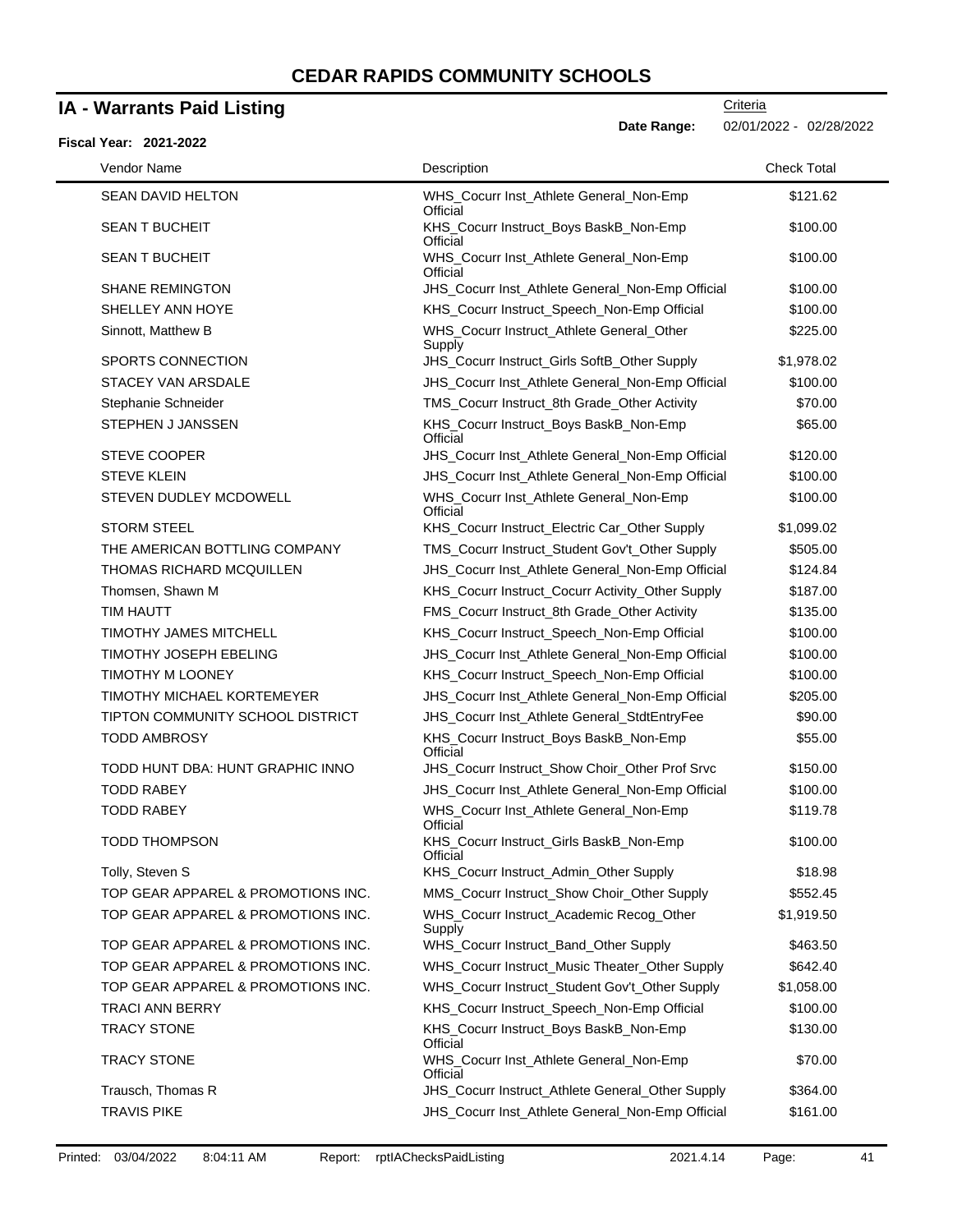### **IA - Warrants Paid Listing**

#### **Fiscal Year: 2021-2022**

 $\blacksquare$ 

**Date Range:** 02/01/2022 - 02/28/2022

| Vendor Name                        | Description                                           | <b>Check Total</b> |
|------------------------------------|-------------------------------------------------------|--------------------|
| TREASURER-STATE OF IOWA            | State Income Tax                                      | \$87.57            |
| TROY J DONELS                      | WHS_Cocurr Inst_Athlete General_Non-Emp<br>Official   | \$25.00            |
| <b>TYERA HESS</b>                  | KHS_Cocurr Instruct_Athlete General_Other<br>Supply   | \$13.50            |
| TYLER JACOB HURLBERT               | KHS_Cocurr Instruct_Speech_Non-Emp Official           | \$100.00           |
| <b>ULINE</b>                       | JHS_Cocurr Instruct_Athlete General_Other Supply      | \$62.25            |
| UNIVERSAL CHEERLEADERS ASSOCIATION | WHS_Cocurr Instruct_Cheerleading_Other Supply         | \$5,651.05         |
| UNIVERSAL CHEERLEADERS ASSOCIATION | WHS_Cocurr Instruct_Dance Team_Other Supply           | \$1,911.95         |
| US BANK NATIONAL ASSOCIATION       | Due to General Fund                                   | \$1,358.71         |
| US BANK NATIONAL ASSOCIATION       | FMS_Cocurr Instruct_Robotics_Other Supply             | \$32.94            |
| US BANK NATIONAL ASSOCIATION       | FMS_Cocurr Instruct_Show Choir_Other Supply           | \$149.53           |
| US BANK NATIONAL ASSOCIATION       | HMS_Cocurr Instruct_Admin_Other Supply                | \$38.74            |
| US BANK NATIONAL ASSOCIATION       | HMS_Cocurr Instruct_Show Choir_Other Supply           | \$314.16           |
| US BANK NATIONAL ASSOCIATION       | JHS_Cocurr Instruct_Athlete General_Other Supply      | \$960.00           |
| US BANK NATIONAL ASSOCIATION       | JHS_Cocurr Instruct_Band_StdtEntryFee                 | \$80.00            |
| US BANK NATIONAL ASSOCIATION       | JHS_Cocurr Instruct_Boys BaskB_Other Supply           | \$12.60            |
| US BANK NATIONAL ASSOCIATION       | JHS_Cocurr Instruct_Dance Team_Other Supply           | \$490.14           |
| US BANK NATIONAL ASSOCIATION       | JHS_Cocurr Instruct_Drama_Other Supply                | \$119.99           |
| US BANK NATIONAL ASSOCIATION       | JHS_Cocurr Instruct_Show Choir_Other Supply           | \$1,943.60         |
| US BANK NATIONAL ASSOCIATION       | JHS_Cocurr Instruct_Student Gov't_Other Supply        | \$163.59           |
| US BANK NATIONAL ASSOCIATION       | JHS_Cocurr Instruct_Weight Room_Other Supply          | \$59.98            |
| US BANK NATIONAL ASSOCIATION       | KHS_Cocurr Inst_Show Choir-Freshman_Other<br>Supply   | (\$329.89)         |
| US BANK NATIONAL ASSOCIATION       | KHS_Cocurr Instruct_Admin_Other Supply                | \$64.80            |
| US BANK NATIONAL ASSOCIATION       | KHS_Cocurr Instruct_Athlete General_Other<br>Supply   | \$24.76            |
| US BANK NATIONAL ASSOCIATION       | KHS_Cocurr Instruct_Dance Team_Other Supply           | \$634.20           |
| US BANK NATIONAL ASSOCIATION       | KHS_Cocurr Instruct_Drama_Other Supply                | \$301.22           |
| US BANK NATIONAL ASSOCIATION       | KHS_Cocurr Instruct_Show Choir_Other Supply           | (\$92.74)          |
| US BANK NATIONAL ASSOCIATION       | KHS_Cocurr Instruct_Special Olympics_Other<br>Supply  | \$16.99            |
| US BANK NATIONAL ASSOCIATION       | KHS_Cocurr Instruct_Speech_Other Supply               | \$608.32           |
| US BANK NATIONAL ASSOCIATION       | KHS_Cocurr Instruct_Student Gov't_Other Supply        | \$516.92           |
| US BANK NATIONAL ASSOCIATION       | KHS_Cocurr Instruct_Trap Club_Other Supply            | \$16,800.00        |
| US BANK NATIONAL ASSOCIATION       | KHS_Cocurr Instruct_Upstander Pledge_Other<br>Supply  | \$35.76            |
| US BANK NATIONAL ASSOCIATION       | KHS_Cocurr Instruct_Vocal Music_Purch Tech<br>Srvc    | \$74.39            |
| US BANK NATIONAL ASSOCIATION       | MHS_Cocurr Instruct_Activities-Genera_Other<br>Supply | \$101.98           |
| US BANK NATIONAL ASSOCIATION       | MMS_Cocurr Instruct_General_Other Supply              | \$65.90            |
| US BANK NATIONAL ASSOCIATION       | MMS_Cocurr Instruct_School Store_Other Supply         | \$157.16           |
| US BANK NATIONAL ASSOCIATION       | MMS_Cocurr Instruct_Show Choir_Other Supply           | \$2,331.46         |
| US BANK NATIONAL ASSOCIATION       | TMS_Cocurr Instruct_Admin_Other Supply                | \$21.80            |
| US BANK NATIONAL ASSOCIATION       | TMS_Cocurr Instruct_Robotics_Other Supply             | \$271.90           |
| US BANK NATIONAL ASSOCIATION       | TMS_Cocurr Instruct_Show Choir_Other Supply           | \$413.89           |
| US BANK NATIONAL ASSOCIATION       | TMS_Cocurr Instruct_Student Gov't_Other Supply        | \$245.96           |
| US BANK NATIONAL ASSOCIATION       | WHS_Cocurr Instruct_Business Club_Other Supply        | \$103.90           |